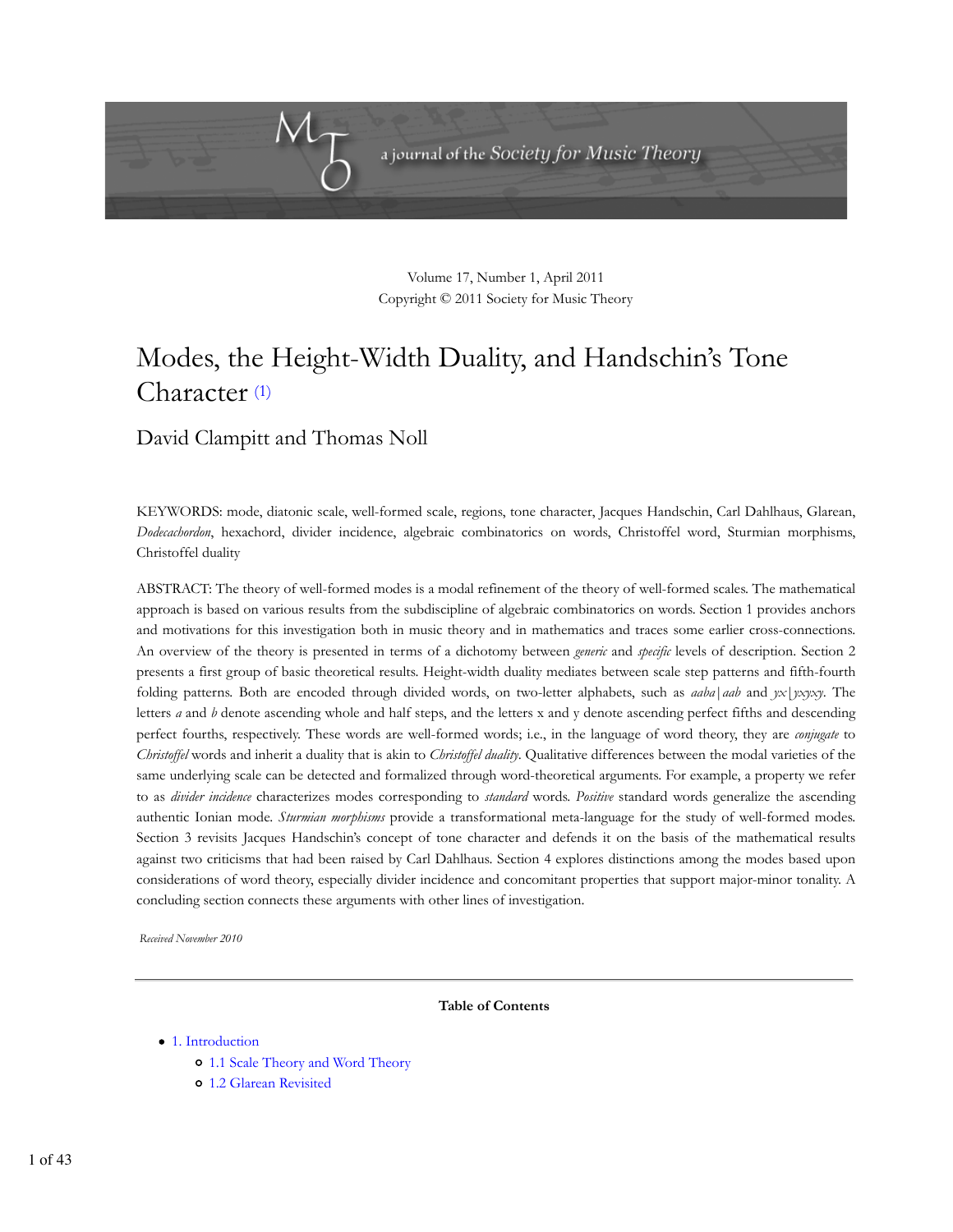- 1.3 Height-Width Duality and the Generic/Specific Dichotomy
- 2. Scale Step Patterns and Scale Foldings
	- 2.1 A Portrait of the Authentic Ionian Mode
	- 2.2 Generic Height and Width
	- 2.3 Plain Adjoints of Well-formed Words
- 3. Thoughts on Jacques Handschin's *Tone Character*
	- 3.1 First Objection by Dahlhaus
	- 3.2 Second Objection by Dahlhaus
- 4. Further Distinctions Among the Modes, via Algebraic Combinatorics on Words
	- 4.1 Divider Incidence
	- 4.2 Double-Neighbor Polarity
	- 4.3 Central Words as Factors in Standard and Anti-Standard Words
	- 4.4 Sensitive Intervals
- 5. Conclusions
	- 5.1 Two Degrees of Freedom Bound in a Duality
	- 5.2 Elements of Harmonic Tonality in a Modal Perspective
	- 5.3 Music-theoretical Interpretation of Mathematical Facts
- Acknowledgments
- References

#### **1. Introduction**

Where actual musical practice is concerned, the relevant historical fact is that people have evidently internalized the diatonic pitch set—carried it around in their heads as a means of organizing, receiving, and reproducing meaningful sound patterns—as far back as what is as of now the very beginning of recorded musical history, some three and a half millennia ago.

[1] Thus says Richard Taruskin, in the first chapter ("The Curtain Goes Up") of *The Oxford History of Western Music*, concerning what he calls "our most fundamental musical possession" (Taruskin 2005, 30, 29). Scale theory studies have addressed the robust nature of the usual diatonic in terms of properties such as non-degenerate well-formedness, Myhill's Property, Cardinality Equals Variety for lines, and self-similarity, to mention only some equivalent characterizations (Clough and Myerson 1985, Carey and Clampitt 1989, Carey and Clampitt 1996a). Other concepts may be productively studied in relation to the aforementioned equivalences, such as maximal evenness and coherence (Clough and Douthett 1991, Agmon 1989, Agmon 1996, Carey 2002, Carey 2007). These properties, however, are attributable to the general diatonic scale or set (and to analogues of the diatonic, notably the usual pentatonic) under octave equivalence; they do not easily distinguish among the modal varieties. Moreover, the studies above have not generally engaged with tonality, surely the seat of some of the deepest questions in music theory.

[2] We argue that mathematical word theory provides a way to extend musical scale theory, to begin to approach issues of modality and tonality. We hasten to acknowledge that, given the abstraction of the word-theoretical level of description, we can hope to do no more than to open a new perspective on these perennial topics. The present article is a contribution to a mathematical theory of music that aims to complement philological methods of accessing knowledge about the diatonic modes and related music-theoretical concepts. The methodology can be characterized as an "experimental philology" that is concerned to study the interdependence of concepts irrespective of their emergence in historical discourse. Those musictheoretical ideas with historical philological anchors that participate in a multiplicity of mathematical interdependencies are those that deserve to be the focal point of our attention. For example, Myhill's Property for the diatonic is the property that every non-zero generic interval comes in two specific varieties, e.g., generic diatonic thirds are either major or minor. This is known to every music theorist, as is the fact that the diatonic set is non-degenerate well-formed, i.e., is generated by an interval of a given size, all instances of which span the same number of step intervals. (2) That these properties are equivalent, however, is a different type of knowledge from the mere conjunction of the two facts, and therefore deserves additional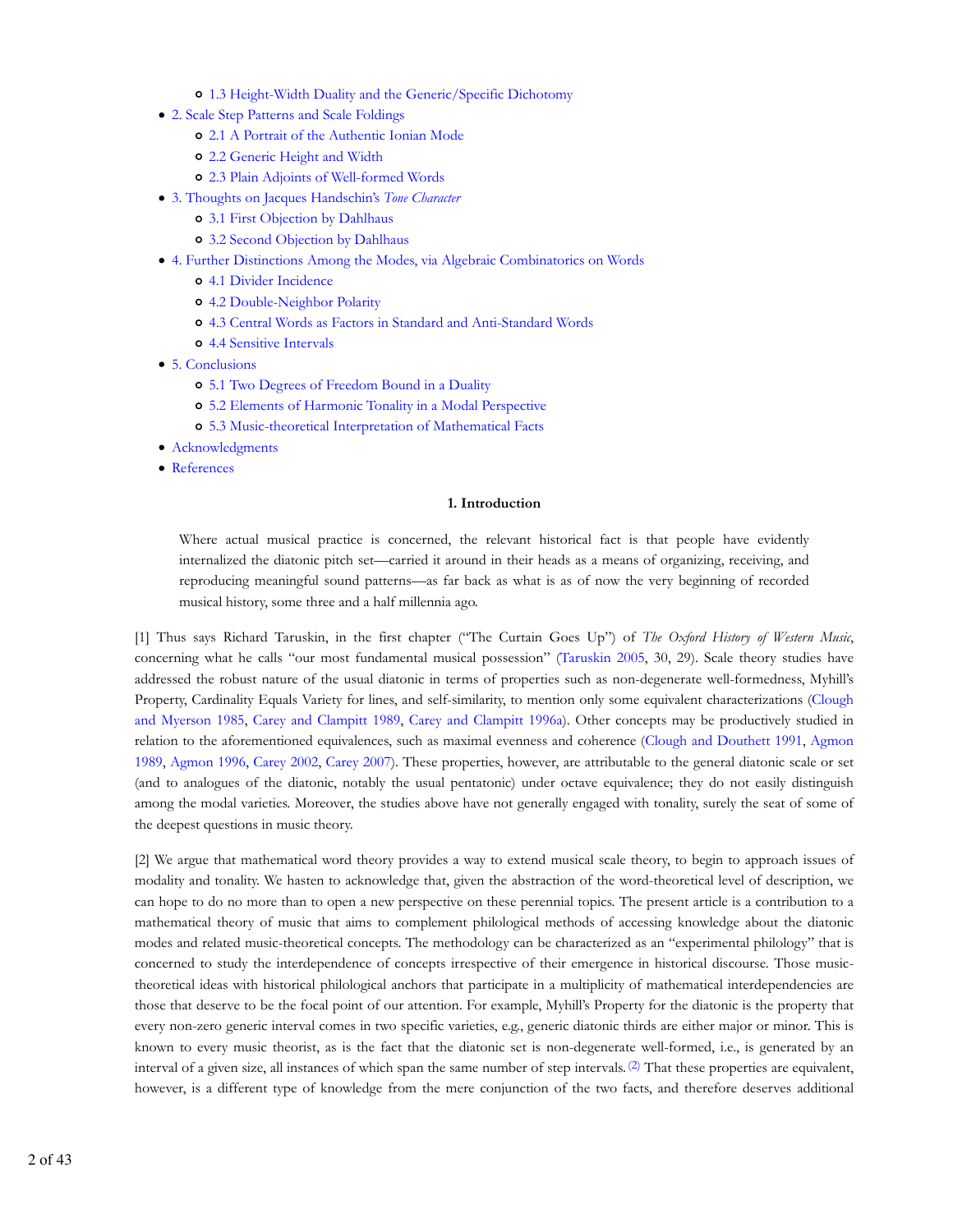music-theoretical interest. In the concluding summary we draw a balance of our results with respect to this methodological orientation.

#### **1.1 Scale Theory and Word Theory**

[3] Combinatorial word theory studies strings of symbols, usually drawn from a finite alphabet, and enjoys rich interconnections with several subfields of mathematics, such as number theory, geometry, and symbolic dynamics (Lothaire 2002, Berstel et al. 2008). This is a mathematical subfield that has roots in the eighteenth and nineteenth centuries, but is usually considered to have begun with the work of Morse and Hedlund (1938, 1940). As a field, however, it has had most of its growth in the last twenty-five years, i.e., contemporaneously with the developments in musical scale theory cited above, with which there is considerable intersection of methods and results. Word theory and mathematical music theory have proceeded in almost total ignorance of each other during this time. Notable exceptions include the rhythmic studies of Chemillier and Truchet 2003 and Chemillier 2004. The authors would like to acknowledge a remark by Franck Jedrzejewski pointing to a talk by Christian Kassel (2004), joint work published in Kassel and Reutenauer 2007, which directed their attention to word theory.

[4] This paper begins to explore transdisciplinary mappings between word theory and scale theory. It is not merely a matter of translation of existing music-theoretical conceptions into a new terminology (although that in itself is non-trivial), but of mapping word-theoretical constructions into music theory to create new music-theoretical understandings.

# **1.2 Glarean Revisited**

[5] Word theory studies strings of letters over an alphabet. The set of all finite words in alphabet *A*,  $A^* = \{a_1...a_n | a_i \in A\}$ , forms a monoid (semigroup with identity), together with the binary operation *concatenation of words*. It is understood that the empty word (ε) is a member of *A*\*, and it is the identity element. In this paper, we will consider words on alphabets *A* of two letters, such as  $A = \{a, b\}$  or  $A = \{x, y\}$ . The product of words *u* and *v* through concatenation is the word  $w = uv$ , and we say that u and v are factors of w. For example, given  $w =$  aabaaab,  $u =$  aaba and  $v =$  aab are factors of w, and  $w = uv$  is a factorization of *w*. We say that *u* is a *prefix* of *w* and *v* is a *suffix* of *w*. The length  $|w|$  of a word *w* is just the number of letters it contains. Furthermore, let  $|w|_a$  and  $|w|_b$  denote the numbers of occurrences of the letters *a* in *w* and *b* in *w*, respectively, and for any index  $k = 1, \dots, n$  let  $w_k$  denote the letter in  $w$  which is at position  $k$ . Words  $w$  and  $w'$  are *conjugate* if there exist factors  $u$  and  $v$ such that  $w = w \text{ and } w' = v \text{.}$  In terms more familiar to music theorists, we say that the circular permutations of a word are called the conjugates, and the set of conjugates is called the *conjugacy class* (it is easy to see that conjugacy is an equivalence relation). For example, the conjugacy class of  $w = aba$  is  ${aba$ ,  $ba$ ,  $aab$ . A finite word w has period n, where n is a positive integer, if  $w_k = w_{k+n}$  for each *k* such that  $1 \leq k \leq |w| - n$ . In that case, we also say that *w*'s prefix *p* of length *n* is a *period* of *w*. For example, *w* = *abcabca* has the prefix *abc* as a period, since for  $k = 1, 2, 3, 4$ ,  $w_k = w_{k+3}$ :  $w_1 = w_4 = w_7 = a$ ,  $w_2 = w_5 = a$ *b*, and  $w_3 = w_6 = c$ . Note that if  $n \le |w|$ , *n* vacuously satisfies the definition; in particular, *w* is trivially a period of itself.

[6] Let  $A = \{a, b\}$ . One can define mappings  $f: A^* \to A^*$ —so-called *uniform rewriting rules*—by simply specifying two words *f*(*a*) and *f*(*b*) which uniformly replace all occurrences of the letters *a* and *b*, respectively. For example, if *a* is replaced by *f*(*a*) = *aaba* and *b* by  $f(b) = aab$ , we induce a rewriting of the word  $w = ab$  as  $f(w) = aabaaab$ . The uniformity means that by construction the map *f* is a monoid endomorphism of  $A^*$ , i.e.,  $f(uv) = f(u)f(v) \in A^*$ , whenever *u* and *v* are words in  $A^*$ . We are interested in a particular subfamily of monoid endomorphisms, which are called *Sturmian* in the literature, denoted *St*. The elements of *St* are compositions of the following five morphisms,  $G, G \tilde{\ }$ ,  $D, D \tilde{\ }$ , and  $E: (3)$ 

$$
G(a) = a, G(b) = ab, \quad G \sim(a) = a, G \sim(b) = ba
$$
  

$$
D(a) = ba, D(b) = b, \quad D \sim(a) = ab, D \sim(b) = b
$$
  

$$
E(a) = b, E(b) = a
$$

[7] Words over the alphabet {*a*, *b*} are interpreted as decompositions of musical intervals in terms of sequences of two basis intervals. If, for example, *a* and *b* denote ascending perfect fifth and ascending perfect fourth, respectively, as basis intervals, we interpret the word  $w = ab$  as an ascending octave, which is decomposed into fifth followed by fourth. In our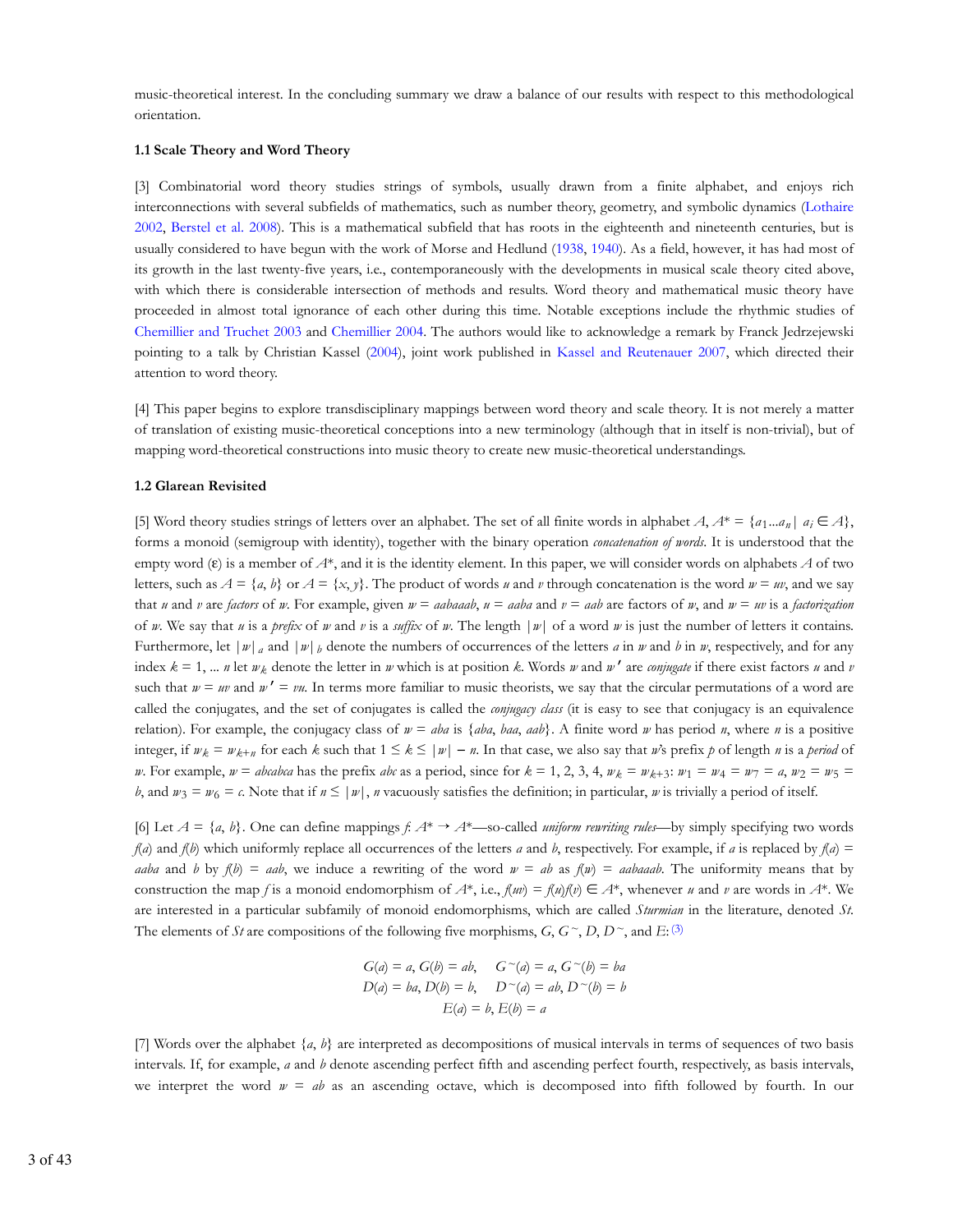interpretation of the effects of Sturmian morphisms *f* we treat them like coordinate transforms, i.e., we assume that the image *f*(*w*) of a word *w* denotes a new decomposition of the same interval, which was previously denoted by *w*. What actually changes under the transformation is the interpretation of the letters *a* and *b* as basis intervals. To be more precise: under the application of the morphism *D* or  $D^{\sim}$ , the interpretation of the letter *a* changes, while the interpretation that *a* held previously is inherited by its image,  $D(a) = ba$  or  $D^{\sim}(a) = ab$ . The interpretation of the letter *b* does not change, as  $D(b) = b$ and  $D^{\sim}(b) = b$ . Thus, if *a* and *b* denote ascending perfect fifth (P5) and ascending perfect fourth (P4), respectively, before the transformations *D* or  $D^{\sim}$  are applied to a word *w*, we may conclude that after the transformation they denote ascending major second (M2) and ascending perfect fourth (P4), respectively. Under *D* and  $D^{\sim}$  the decomposition of the octave (P8) as an authentic division mode  $w = ab$  is transformed into the two authentic *tetractys* modes,  $D(w) = bab$  and  $D^{\sim}(w) = abb$ . (See **Figure 1**.)

[8] The decompositions  $G(w) = aab$  and  $G^{\sim}(w) = aba$  of the octave (P8) necessarily involve the descending major second (−M2) as a basis interval. These are not useful in the context of our present investigation. The transformations *G* and *G~* become important, however, as transformations of the two *tetractys* decompositions  $D(w) = bab$  and  $D^{\sim}(w) = abb$  into four authentic pentatonic modes. (See **Figure 2**.) Following word theory practice (which dovetails nicely with our musictheoretical application), we track the images of the initial *a* and *b* via the divider symbol "|".

[9] Now consider further compositions of these morphisms applied to the initial word  $w = ab$ . If in the resulting words we understand final *a*'s as ascending major step intervals and *b*'s as ascending minor step intervals, then we have the six authentic modes of Glarean's *Dodecachordon* (Glarean 1969) (albeit reordered):

| $GGD(a b) = GG(ba b) = G(aba ab) = aaba aab$                                                   | Ionian     |
|------------------------------------------------------------------------------------------------|------------|
| $GG \cap D(a   b) = GG \cap (ba   b) = G(baa   ba) = abaa   aba$                               | Dorian     |
| $G^{\sim}G^{\sim}D(a b) = G^{\sim}G^{\sim}(ba b) = G^{\sim}(baa ba) = baaa baa$                | Phrygian   |
| $GGD^{\sim}(a b) = GG(ab b) = G(aab ab) = aaab aab$                                            | Lydian     |
| $GG \cap D \cap (a \mid b) = GG \cap (ab \mid b) = G(aba \mid ba) = aaba \mid aba$             | Mixolydian |
| $G^{\sim}G^{\sim}D^{\sim}(a b) = G^{\sim}G^{\sim}(ab b) = G^{\sim}(aba ba) = abaa baa$ Aeolian |            |

If we interchange *G*'s and *D*'s and interchange *G~*'s and *D~*'s, and follow with the exchange morphism *E*, this yields Glarean's six plagal modes: (4)

| $EDDG(a b) = EDD(a ab) = ED(ba bab) = E(bba bbab) = aab aaba$                                                                         | hypo-Ionian     |
|---------------------------------------------------------------------------------------------------------------------------------------|-----------------|
| $EDD^{\sim}G(a b) = EDD^{\sim}(a ab) = ED(ab abb) = E(bab babb) = aba abaa$                                                           | hypo-Dorian     |
| $ED \cap C(a   b) = ED \cap D \cap (a   ab) = ED \cap (ab   abb) = E(abb   abb) = baa   baaa$                                         | hypo-Phrygian   |
| $EDDG^{\sim}(a b) = EDD(a ba) = ED(ba bba) = E(bba bbba) = aab aaab$                                                                  | hypo-Lydian     |
| $EDD^{\sim}G^{\sim}(a b) = EDD^{\sim}(a ba) = ED(ab bab) = E(bab bbab) = aba aaba$                                                    | hypo-Mixolydian |
| $ED \cap C \cap C^{\sim}(a   b) = ED \cap D^{\sim}(a   ba) = ED \cap (ab   bab) = E(abb   babb) = baa   abaa \text{ hypo-} A e a baa$ |                 |

[10] There are certain distinguished subfamilies of Sturmian morphisms. Those composed only of *G*'s, *D*'s, *G~*'s, *D~*'s (or, what amounts to the same thing, that include an even number of *E*'s), form the submonoid *St*<sup>0</sup> of *special Sturmian morphisms*. Those that are composed purely of *G*'s, *D*'s, and *E*'s are called *standard morphisms*; those that are composed purely of *G~*'s, *D~*'s, and *E*'s are called *anti-standard morphisms*. In all cases, we may apply the attribute *special*, whenever the number of *E*-occurrences is even, and *non-special* otherwise. For example, we say that *GGD* is a special standard Sturmian morphism. We will use the terms *standard* and *anti-standard* to refer to words that are the images of the root word *a*|*b* under standard and anti-standard Sturmian morphisms, but we will apply the terms *positive* and *negative* for those that result from special and non-special morphisms, respectively. Thus, Ionian (*aaba*|*aab*) is positive standard, hypo-Ionian (*aab*|*aaba*) is negative standard; Aeolian (*abaa*|*baa*) is positive anti-standard, and hypo-Aeolian (*baa*|*abaa*) is negative anti-standard. (5) Moreover, as we add tildes (~) in a regular fashion, from standard to anti-standard, the resulting modes follow Zarlino's ordering, with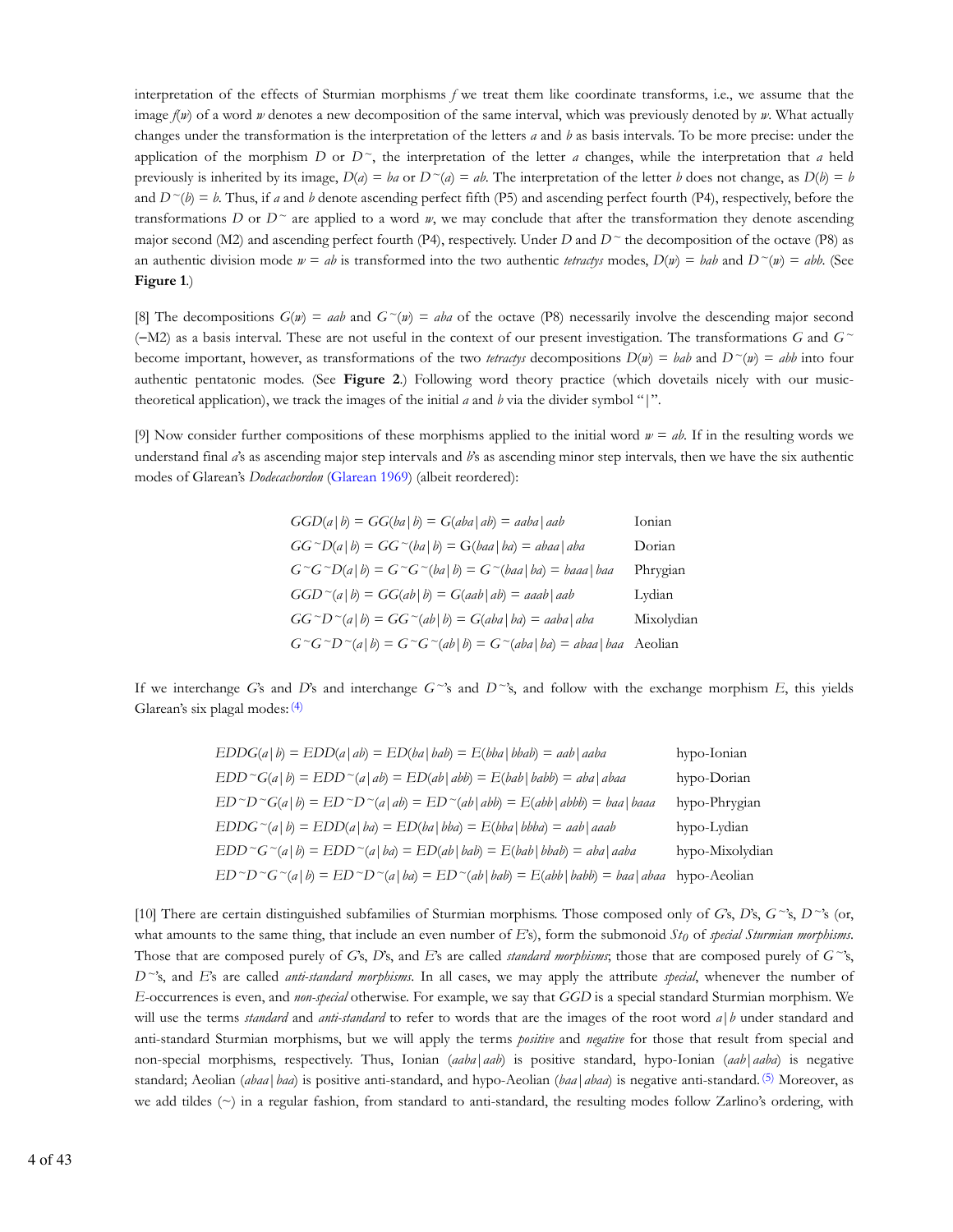starting notes moving up the natural and hard hexachords, for the authentic and plagal modes, respectively.

[11] Glarean's rejected modes, *hyper-aeolius reiectus I* and *hyper-phrygius reiectus II*, the Locrian varieties, do not appear: Locrian corresponds to what word theorists call "the bad conjugate" (Berthé et al. 2008). We call them *amorphic*, because they are not generated through Sturmian morphisms. This paper explores the meaning of these abstract derivations, and in particular the special status of the standard and anti-standard modes, which in some accounts correspond to the ancestors of modern major and minor.

[12] To reach these results, the exposition will treat a *duality* that we assert is essential to musical meaning in modal/tonal contexts. This concept of *height-width duality* is quite different in constitution and scope from the concept of major-minor dualism in the tradition of Arthur von Öttingen and Hugo Riemann. (Nonetheless, aspects of traditional dualism are accommodated and embraced later in the paper, but entirely separately from the notion of duality at issue in this moment.) We hope that this concept contributes to a sharpening of the concepts of modality and tonality as well as to a revealing of hidden diachronic connections between early and common practice periods in European music with respect to the constitution of tone relations. We regard a better understanding of the special status of the Ionian and Aeolian modes among the other diatonic modes as an important pre-condition for the investigation of their diachronic connections with modern major and minor in common practice tonality. This is not to minimize the complexities of the historical development, nor to downplay the significance of many other musical factors. Since even acoustics are pushed to the background in this account, the story is necessarily a partial one.

[13] To briefly illustrate the duality, we take the Lydian mode as an example. Although we will focus much attention on the Ionian mode, corresponding to the standard word in the conjugacy class of words representing the diatonic modes, it is the Lydian mode that corresponds to what is called the Christoffel word of the class, also distinguished in word theory (compositions of *G*'s and *D~*'s applied to *ab*). For each word affiliated with a given mode, there is a unique word given by what we refer to as the *scale folding*. Consider the notes of the Lydian mode (as in **Figure 3**), expressed as the sequence of upward perfect fifths and downward perfect fourths, from initial tone F to the (excluded) boundary tone  $\overline{F}$ , that are enfolded into a single octave, from the *finalis* F to the (excluded) boundary tone F ′. (We assume a convention that authentic modes are correlated with rising perfect fifths, plagal modes with falling perfect fifths.) If the letter *x* represents an upward perfect fifth and *y* a downward perfect fourth, the folding thus determined is  $F \times C y G \times D y A \times E y B y (F \nightharpoonup)$ . The folding is a word on the two-letter alphabet,  $A = \{x, y\}$ : *xyxyxyy*. Recall that the word corresponding to authentic Lydian is  $GGD^{\sim}(a|b) = aaab|aab$ . Reversing the order of the morphisms we have  $D^{\sim}GG$ , which applied to *xy* yields  $D^{\sim}GG(x|y) = D^{\sim}G(x|xy) = D^{\sim}(x|xxy) = xy|xyxyy$ . This is suggestive of a way in which the relation between Lydian scale order and fifths-fourths folding order can be explored in terms of a duality akin to Christoffel duality (see Berthé et al. 2008) from word theory. The realization of the significance of the diatonic circle-of-fifths ordering with respect to scale ordering was the impetus for the growth of scale theory studies in the 1980s (e.g., Clough and Myerson 1985, Agmon 1989, Carey and Clampitt 1989), anticipated in the pioneering 1973 study by Regener. The extended formulation of Christoffel duality pursued in this paper refines the classical approach.

[14] Fundamentally, this relation is a common dichotomy of musical discourse, although rarely has it been treated as a mathematical duality. Louis and Thuille, for example, speak of a complementarity between *Nachbarschaftsbeziehung* and *Verwandtschaftsbeziehung* (Louis and Thuille 1907), which we might understand as "neighborhood relation" and "kinship relation," respectively, approximately "melodic" vs. "harmonic":

There is a neighborhood relation between [two tones] and a kinship relation. These relations are mutually contrasting, insofar as a close neighborhood relation between distinct tones excludes a close kinship relation and vice versa. (6)

[15] This dichotomy was taken up by Jacques Handschin, who elevates to axiomatic status "tone height" (*Tonhöhe*) and "tone character" (*Toncharakter*), the latter now explicitly defined as the position of a pitch class along a line of perfect fifths. He writes as follows of the "mutual intersection of tone height and tone character":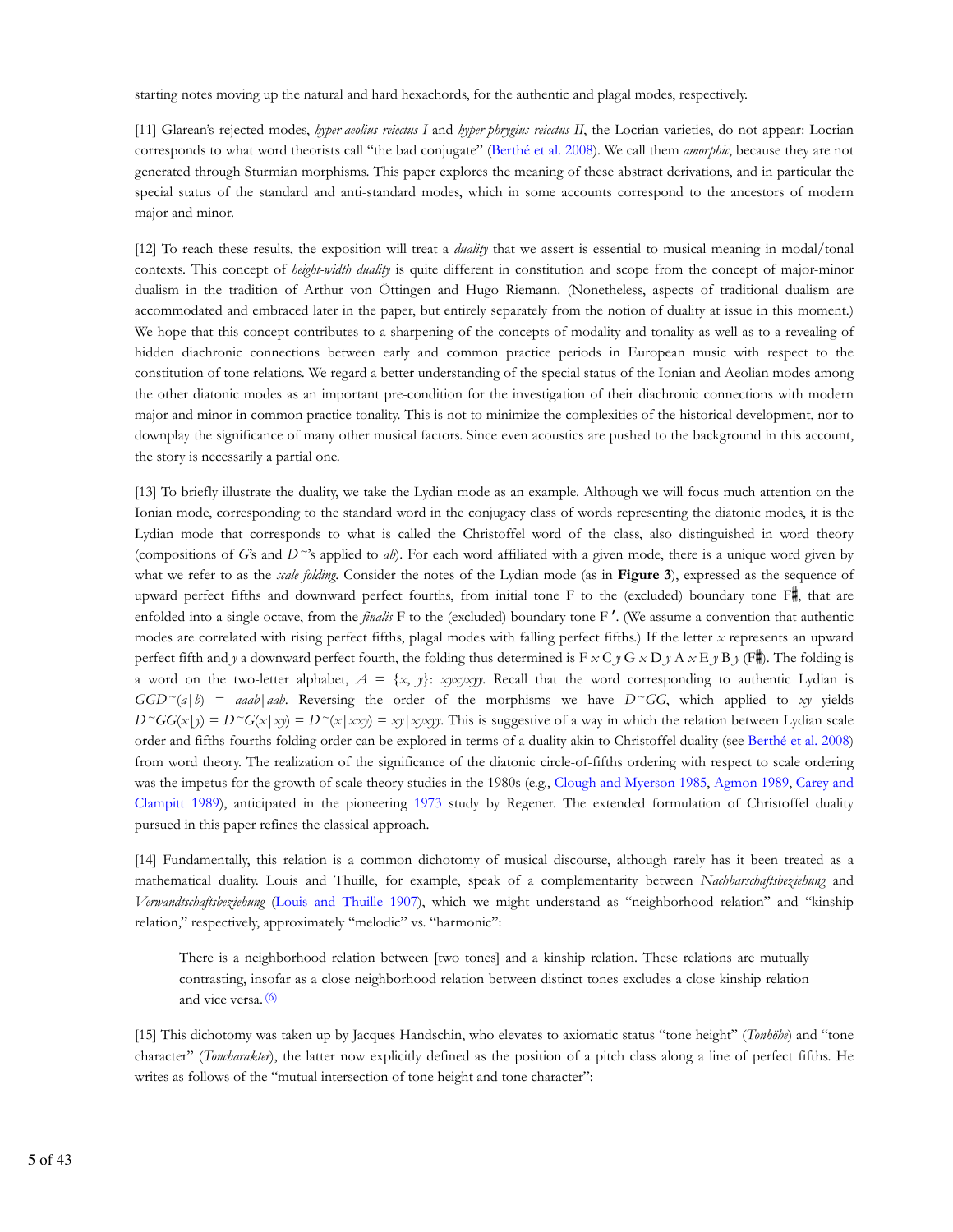If I consider these "characters" as embodying the truly musical property of a tone, I nevertheless do not intend to downplay the role of pitch height and pitch-height differences. The richness of music as melody is based on the play of both of these categories, which crisscross each other throughout, and a "musical person" in the full sense is somebody who is adapted to the inner tone relations and who perceives degrees of pitch height in connection to those relations...

One might characterize the contrast between the two mutually intersecting elements in the sense that one of them (pitch height) is the outer, sensorily perceivable one, while the other (tone character) is the inner, truly musical one. (7)

[16] If this sounds metaphysical, simply consider two enharmonically equivalent but distinct diminished 7th chords, or a dominant 7th and an enharmonically equivalent augmented 6th: musicians in the culture recognize these pairs as identical or at least minimally distinct acoustically but, in the context of their resolutions, very different in their musical meanings. This is fairly non-controversial, and one typically takes it for granted. Nonetheless, Handschin's *Der Toncharakter* was very poorly received, at least in part because he framed his argument in the terms of his subtitle: *Einführung in die Tonpsychologie*. As Green and Butler have pointed out, the term "tone psychology" was by then anachronistic, and Handschin's speculative approach was and is out of step with scientific studies in psychology of music (Green and Butler 2002). Handschin was later criticized by Dahlhaus, who (reasonably enough) asked how the character of E, as scale degree 2 of mode 1 and as scale degree 1 of mode 3, could remain the same. In section 3 of the paper we will reconsider Handschin's project in the light of our formalization, and revisit Dahlhaus's arguments against Handschin. In our formalization, the notions "tone height" and "tone character," or "neighborhood relation" and "kinship relation," are reconceived as the *height* and *width* dimensions. (8)

# **1.3 Height-Width Duality and the Generic/Specific Dichotomy**

[17] In order to anchor the present approach against a background of established concepts it is useful to explore the dimensions of height and width with respect to two different levels of description in scale theory, *generic* and *specific*, coarser and finer intervallic measures, respectively, defined in paragraph 19 below. Important insights have been drawn in investigations into the interplay of these levels, in particular in Clough and Myerson 1985. Any refinement in scale theory should therefore be sensitive with respect to this dichotomy. The plan for this subsection is to expand both levels of description, in each case from a one-dimensional height-based model into a two-dimensional height-width-based model. Although the rest of this paper is dedicated most intensively to an exploration of the expanded generic level, here we provide the reader with a brief sketch of the whole picture. (9)

[18] In the choice of the notion of *dimension* we act with caution. On the mathematical side we stick to the concept of the dimension of the vector space  $\mathbb{R}^n$  over the real numbers  $\mathbb{R}$ , which is further inherited by the concept of the dimension of a manifold, such as the torus. With regard to the music-theoretical interpretation of this mathematical concept, we will present the reasons for our particular choice of a two-dimensional width-height space. At a deeper level of the music-theoretical interpretation of this concept of dimension we are concerned with the question of redundancy in a two-dimensional widthheight space. We will see in section 2 that height and width are interdependent. Does an interdependency between the height and width coordinates of a mode provide music-theoretical insights, or does it constitute a theoretical "air bubble" without substance in it?

[19] Whenever the elements of a countable set *H* are assembled into a sequential order  $(b_0, b_1, \dots)$ , one may study them on the one hand as elements of the set *H*, and on the other hand as possessors of positions in the sequence. In scale theory one studies a scale as a finite set of real numbers representing different pitch heights and assembles them in ascending order  $h_0 < h_1 < ... < h_{N-1}$ . When the indices k are mapped to their associated pitch heights  $h_k$  the ordering of the natural numbers 0 < 1 < ... < *N*−1 is faithfully preserved in the ordering of the pitch heights. Given a certain family of scales, scale theorists attempt to detect further properties with parallel manifestations on both levels. The set  $I = \{0, ..., N-1\}$  of indices and all kinds of derived structures—such as differences, subsets, and sequences—constitute the *generic* level of description. The set  $H = \{b_0, b_1, ..., b_{N-1}\}\$  of pitch heights and all kinds of derived structures—such as differences, subsets, and sequences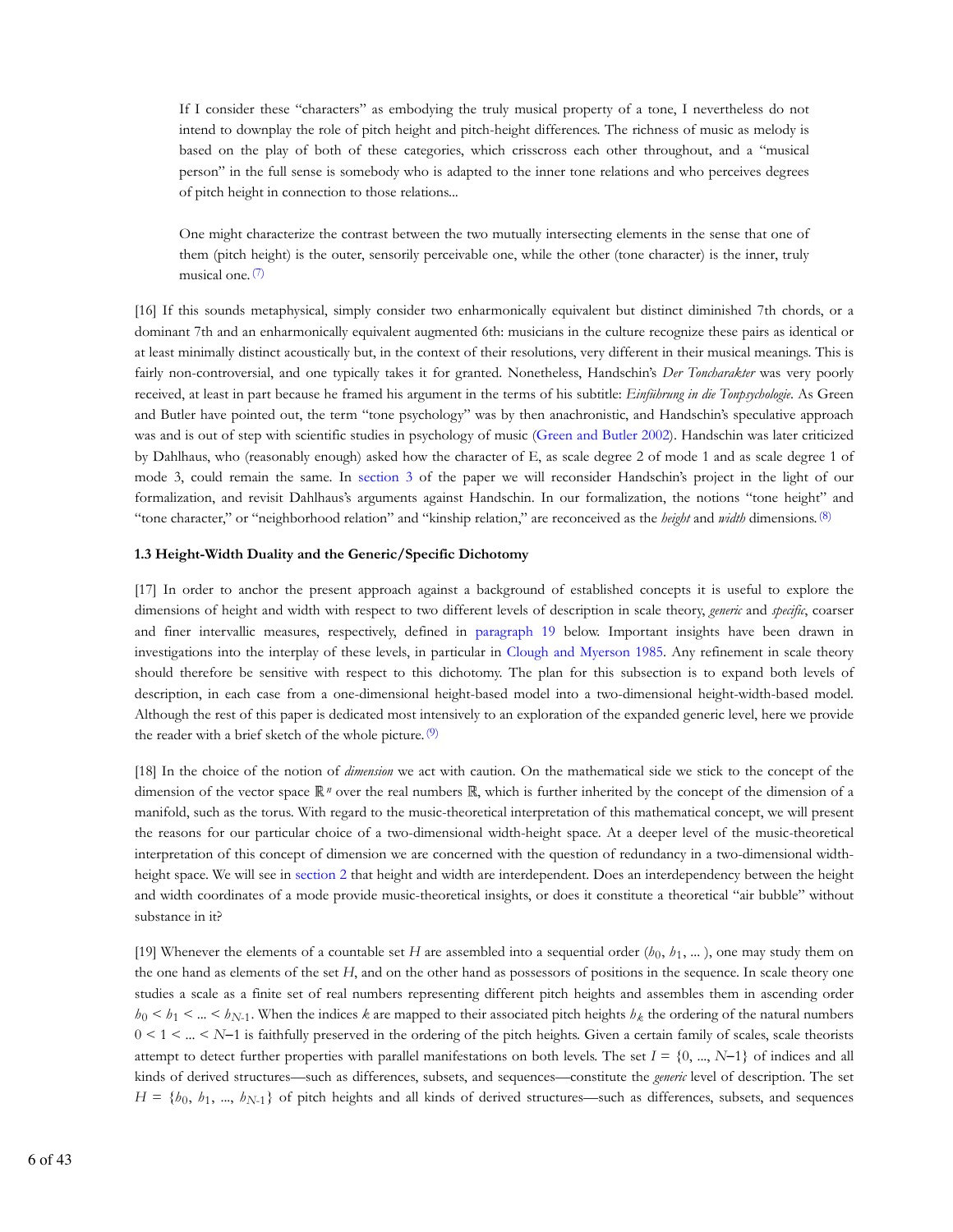—constitute the *specific* level of description. In order to have a common theoretical frame for all possible *N*-note scales, it is convenient to apply these definitions also to the cyclic group  $\mathbb{Z}_N = \{0, 1, ..., N-1\}$  of residue classes mod *N* for the generic level of description and to the circle group  $\mathbb{R}/\mathbb{Z}$  of real numbers mod 1 for the specific level of description. In music theory, the possibility of investigating all these generic and specific structures in parallel and to compare them was first presented and brilliantly explored in Clough and Myerson 1985.

[20] The width dimension comes into play for *generated* scales and associated modes and—as in the case of pitch height—it involves a specific and generic level of description. Generic width has been investigated in the theory of well-formed scales in its interaction with generic height. Although the term *perfect fifth* is typically associated with the frequency ratio 3:2 or the specific pitch-height interval  $\log_2 3/2$  (or some approximation thereto), it must not go unrecognized that the ordinal number "fifth" refers to the generic span of this interval by diatonic step intervals, which is the natural (cardinal) number 4. For concreteness, let us reconsider the derivation of the word associated with the fifth-fourth folding of the Lydian mode. The scale yields the sequence of pitch heights,  $h_0 = F$ ,  $h_1 = G$ , ...,  $h_6 = E$  (for the sake of simplicity, we use here the note names as place holders for the pitch-height values). Irrespective of the structure of the scale, simply considering the sequence of indices 0, 4, 1, 5, 2, 6, 3, (0) that folding upward fifths and downward fourths yields, and taking differences between consecutive values, one has the sequence 4, −3, 4, −3, 4, −3, −3, which we may encode as the word *xyxyxyy*. Thus, the word on two letters is a purely generic construction. The additional information at the specific level that the seven pitch heights may be connected in a chain of octave-equivalent ascending perfect fifths and descending perfect fourths characterizes a *generated scale*.

[21] In the case of generated scales another ordering of the same set *H* of pitch heights (more precisely: pitch-height classes modulo the octave represented by pitch heights within a fixed octave register) comes into play. Every element of *H* can be written as  $g_k = g_0 + kg$  mod 1 for some generating element g, and in addition to the ascending pitch-height sequence  $(b_0, b_1, ..., b_{N-1})$  we have a sequence  $(g_0, g_1, ..., g_{N-1})$  which, mathematically, yields an arithmetic sequence on the unit circle  $\mathbb{R}/\mathbb{Z}$  of real numbers mod 1 under addition. Music-theoretically, it represents a generalization of the circle-of-fifths ordering of the diatonic or of the chromatic scale. As the (unordered) set  $\{g_0, g_1, ..., g_{N-1}\}$  coincides with the set  $H =$  $\{b_0, b_1, ..., b_{N-1}\}$ , there is a permutation  $\pi: I \to I$  of the index set *I*, such that  $g_k = b_{\pi(k)}$  for all  $k = 0, ..., N-1$ . This permutation converts scale order into generation order. Well-formed scale theory is concerned with the subclass of those generated scales where the permutation  $\pi: I \to I$  induces a linear automorphism of the residue classes  $\mathbb{Z}_N$ , i.e., where the conversion from generation order into scale order is multiplication by the number  $M = \pi(1)$  modulo *N*, a particular symmetry on the generic level of description.

[22] What is the music-theoretical status of this symmetry? Let us inspect the map  $\pi: I \rightarrow I$  in the particular case of the degenerate well-formed chromatic 12-tone scale. This is productive of insights because in the degenerate case the specific and the generic levels yield isomorphic structures, and so we can "pull" the symmetry in question from the generic level up to the surface of the specific level. If we interpret the 12 pitch classes from atonal set theory as a specific fifth-generated scale, we get  $H = \{0, 1/12, ..., 11/12\}$  with scale order  $(h_0 = 0, h_1 = 1/12, ..., h_{11} = 11/12)$  and generation order  $(g_0 = 0, h_1 = 1/12, ..., h_{11} = 11/12)$  $g_1 = 7/12$ ,  $g_2 = 2/12$ , ...,  $g_{11} = 5/12$ ). The conversion from scale order to generation order and vice versa is the multiplication of the indices by the factor 7 modulo 12. At the same time, we can multiply the pitch-class numbers *k*/12 themselves by 7, reducing modulo 1, which mimicks the same symmetry on the specific level. In atonal pitch-class theory this symmetry is known as the Twelve-Tone Operation  $M_7T_0$ . However, in mainstream atonal pitch-class theory the multiplication operations  $M_5$  and  $M_7$  are of rather marginal interest: "One cannot hear them." (10) In contrast, the symmetric generation-order to scale-order conversion in well-formed scale theory lies at the heart of the theory. How can we bridge this silent intellectual tension between the two different music-theoretical interpretations and evaluations of the apparently "same" symmetry? Despite the questionable shift from the generic to the specific level, there might be a second clue to this problem. Does the index 1 in  $h_1$  have the same music-theoretical meaning as the index 1 in  $g_1$ ? In other words, is the index set  $\{0, ..., N-1\}$  in the sequence  $(b_0, b_1, ..., b_{N-1})$  the same music-theoretical object as the index set  $\{0, ..., N-1\}$  in the sequence  $(g_0, g_1, ..., g_{N-1})$ ? We suggest turning momentarily to glance at physics. Irrespective of the fact that all kinds of measurements are expressed by the same real numbers or integers as abstract mathematical objects, physicists distinguish between different kinds of quantities and associate them with different units of measurement. The reluctance of atonal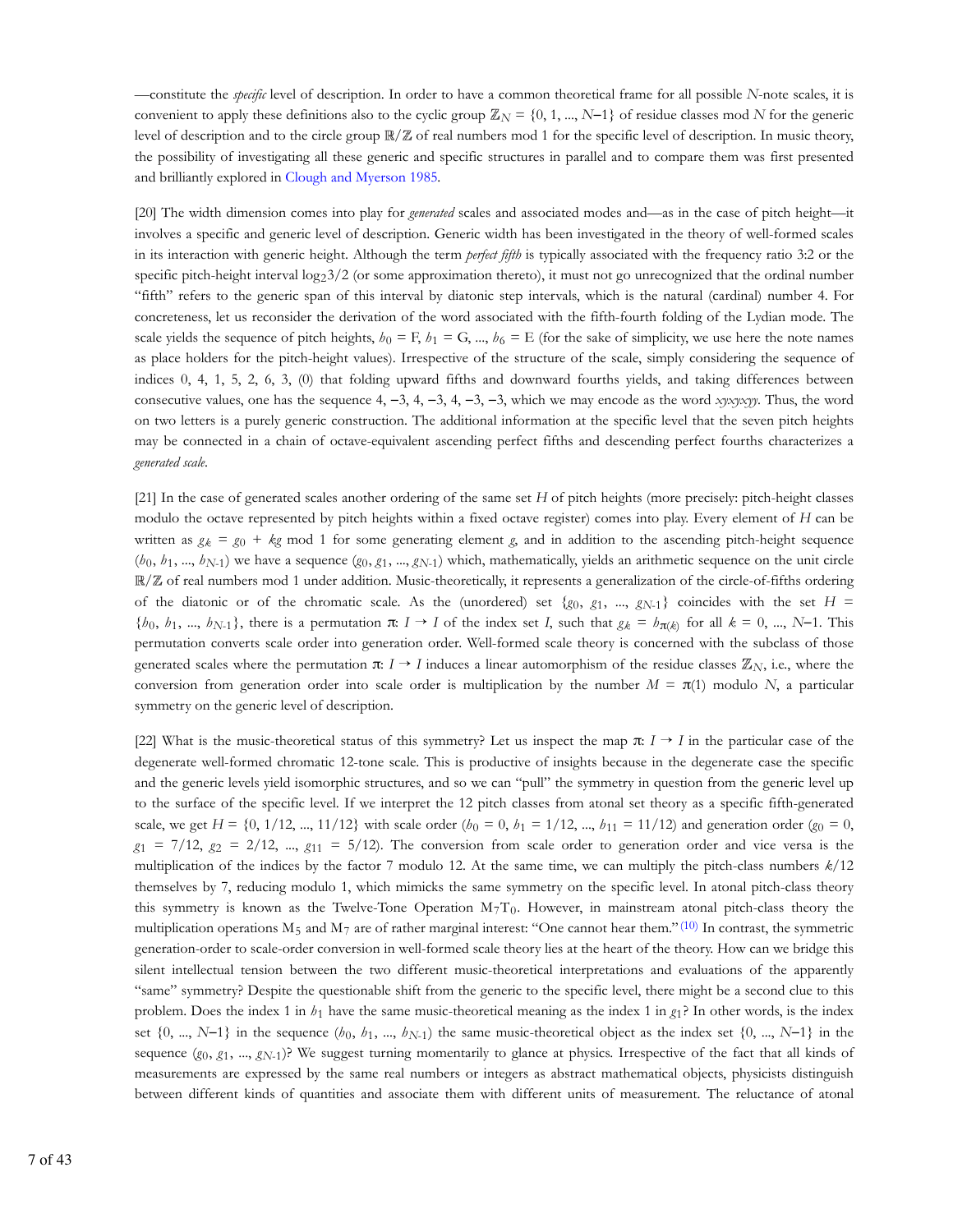pitch-class theory with respect to M<sub>5</sub> and M<sub>7</sub> could suggest not identifying the index sets. It may be that pitch height alone is too narrow a domain in which to localize this symmetry; in the diatonic context, at least, that is our contention.

[23] The considerations of the preceding paragraph begin to motivate the introduction of a generic width parameter as an autonomous, but not independent, musical quantity. But this motivation remains nevertheless unsatisfactory, as long as the generic height and width parameters refer to the same set *H* of specific height values. It is desirable, then, to have also an associated set *W* of *specific width values* which can be assembled in ascending order  $w_0 < w_1 < ... < w_{N-1}$ , such that its index set is—from a music-theoretical point of view—truly identical with the indices of  $(g_0, g_1, ..., g_{N-1})$ . But how to define a (potentially continuous) pitch-width dimension? Recall that Handschin was in search of a unified theory, embracing traditional concepts of tone kinship with concepts from Stumpf 's tone psychology. How could such a unified theory be formulated in a mathematical language? The present two-dimensional approach seeks a music-theoretically productive mediation between the rather unconstrained accumulation of dimensions in speculative overtone theories of tone kinship on the one hand, and the rather modest perceptual investigation of tone kinship within a single pitch-height dimension on the other. In technical terms, it combines a free integer lattice of rank 2 in the role of the Pythagorean Tonnetz, generated by perfect fifth and octave, with a one-dimensional real vector space in the role of a single dimension of pitch height. However, it departs from the topologically dense embedding of the fifth-octave lattice into the one-dimensional pitch-height continuum, in favor of a discrete embedding of this lattice into a real vector space of dimension 2.

[24] Let the symbols *x* and *o* denote the musical intervals of ascending perfect fifth and ascending perfect octave, respectively. As an auxiliary assumption behind this construction—and in accordance with the traditional study of tone kinship in terms of the Pythagorean tone lattice—we simply regard the concatenation of fifths and octaves to be commutative. For example, the expressions −*x*+*o* and *o*−*x* both denote the same compound musical interval, an ascending perfect fourth. Later, in a word-theoretic context, we may dismiss the commutativity condition, replacing it with a refinement in a discrete perspective, where the continuous width-height space plays an auxiliary role. Let  $h_x = \mathbf{h}(x)$  and  $h_\theta = \mathbf{h}(\theta)$  be real numbers denoting the specific pitch-height intervals of the musical intervals x and  $\theta$ , respectively. These values may vary from one specific setting (tuning) to the other, and we choose as examples Pythagorean tuning and equal temperament from a range of possibilities. The model is robust with respect to small changes in the values of  $h_x$  and  $h_\theta$ . A normalized Pythagorean setting would be  $h_x = \log_2(3/2)$  and  $h_\theta = \log_2(2/1) = 1$ . In 12-TET one chooses instead  $h_x = 7/12$  and  $h_0 = 12/12 = 1$  (see also paragraph 26 below). By means of  $\mathbb{Z}$ -linear extension the pitch-height function **h** can be defined for any linear combination of fifths and octaves:  $\mathbf{h}(z_1x + z_2\theta) := z_1b_x + z_2b_\theta$ , for  $(z_1, z_2) \in \mathbb{Z} \times \mathbb{Z}$ . The crucial point in the construction of the width dimension is first of all *not* to identify the musical interval x with the real number  $h_x$ , and analogously not to identify the octave *o* with the real number  $h_o$ . The musically very different compound intervals −5*x*+3*o* and 7*x*−4*o* would otherwise turn out to be very close to each other or even identical (cf. the enharmonic situations discussed in paragraph 16 above). The linearity of the pitch-height function **h**:  $\mathbb{Z}_x \times \mathbb{Z}_0 \to \mathbb{R}$  over the domain of integers  $\mathbb{Z}$  permits its extension to the two-dimensional real vector space **h**:  $\mathbb{R} \times \mathbb{R}$   $\phi \to \mathbb{R}$ . (11) Mathematically, this is straightforward, but musictheoretically, it is in need of an explanation. This space contains all kinds of scaled fifths and octaves, whose direct musictheoretical interpretation may become abstruse. But for our auxiliary construction they prove to be very helpful. Among these we find a scaled octave which is squeezed to the relative pitch-height size of the fifth:  $(b_x/b_0)a$ . It thus imitates the fifth with respect to the pitch-height value. In fact, the difference  $x - (b_x/b_o)\rho$  between the "native" fifth and its "squeezed octave" imitation is a non-zero interval whose pitch-height value vanishes:  $h(x - o(b_x/b_o)) = b_x - b_o(b_x/b_o) = 0$ . It is our favorite candidate for a pure *width interval*. Mathematically it generates the kernel *ker*(**h**) of the linear height function **h**, i.e., the one-dimensional linear subspace of all intervals *v* in  $\mathbb{R} \times \times \mathbb{R}$ *o*, satisfying  $h(v) = 0$ . The vector  $w = (b_o, -b_x)$  is also a pure width vector. In the normalized case with  $h_{\theta} = 1$  it coincides with  $x - (h_{x}/h_{\theta})\theta$ .

[25] The construction is accomplished by another one-dimensional linear subspace of  $\mathbb{R} \times \mathbb{R}$ , consisting of pure *height intervals*. This subspace is generated by the gradient  $h = \text{grad}(\mathbf{h}) = (h_x, h_y)$  pointing in the direction of maximal growth of the linear height function. In the specific Pythagorean case we have  $grad(\mathbf{h}) = (\log_2(3/2), 1) = (0.58496..., 1)$ . The two coordinates of this vector reflect the fact that the growth of pitch height in fifth-direction amounts to 58.496...% of its growth in octave-direction. The pair of vectors  $\{w, b\}$  with  $w = (h_o, -h_x)$  and  $b = (h_x, h_o)$  yields an alternative basis of the 2-dimensional vector space  $\mathbb{R} \times \mathbb{R}$  *o*. **Figure 4** shows both bases: the traditional fifth-octave basis  $\{x, o\}$  and the alternative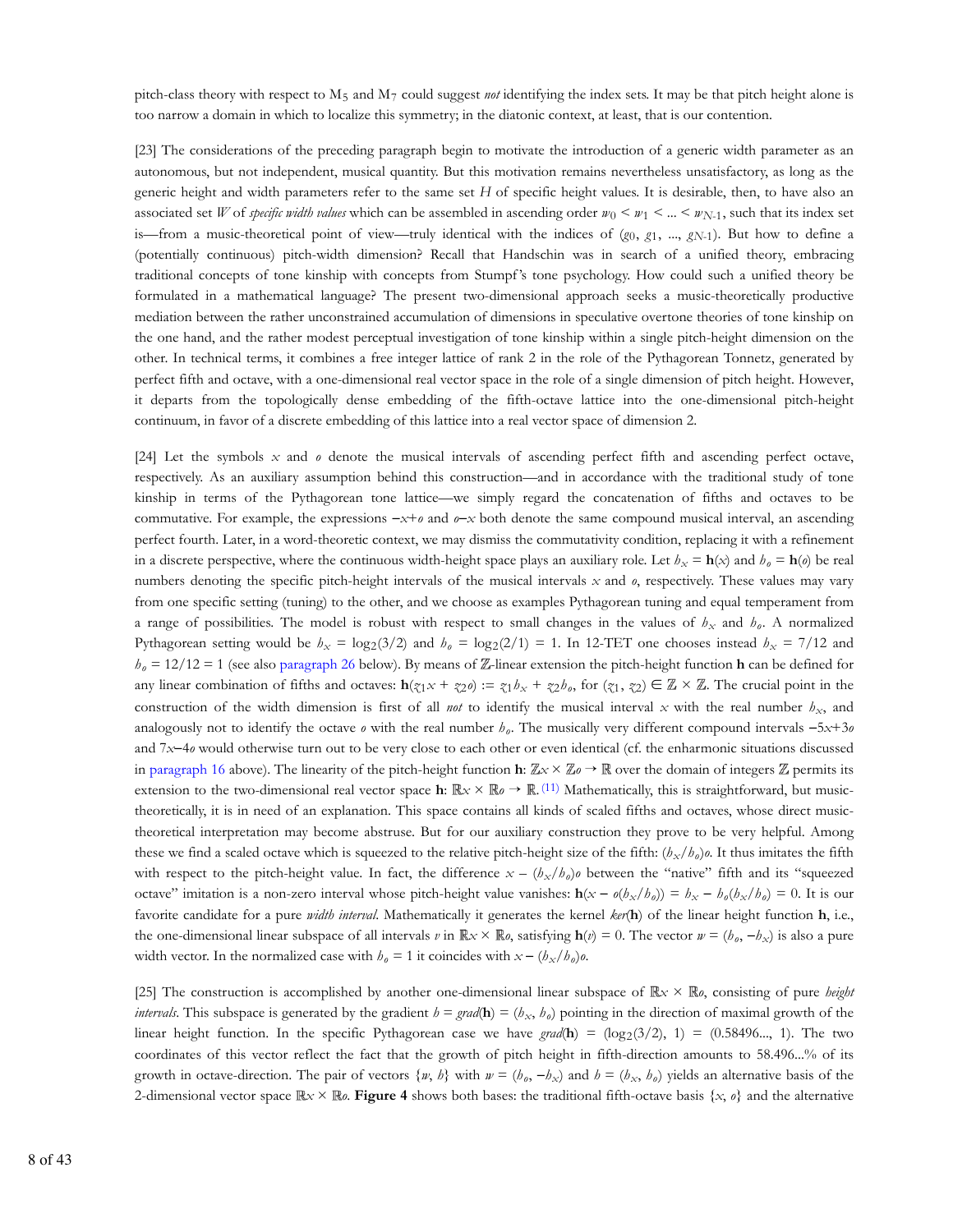width-height basis  $\{w, b\}$ . Eventually we may identify the space of pitch heights, i.e., the image  $\mathbb R$  of the pitch-height function, with the height axis  $\mathbb{R}_\ell$ , i.e., with the one-dimensional subspace of the pure height vectors. The pitch-height function **h**:  $\mathbb{R} \times \mathbb{R} \to \mathbb{R}$  becomes geometrically the parallel projection onto the height axis in the direction of the width axis. In strict analogy we obtain a pitch-width function **w**:  $\mathbb{R} \times \mathbb{R} \times \mathbb{R} \to \mathbb{R} \nu$ , which is the parallel projection onto the width axis in the direction of the height axis. In the two-dimensional paradigm the fifth *x* can be fully described in terms of its width value  $\mathbf{w}(x) = w_x$  and its height value  $h_x$ . The transformation of the traditional fifth-octave coordinates into widthheight coordinates can be calculated by means of a 2×2 matrix. This transformation of the auxiliary continuous Pythagorean plane clarifies the conceptual difference between the fifth  $x$  and its pitch height  $h_x$ : the latter becomes simply one of the two coordinates of the former.

[26] A detailed example illustrates the two-dimensional construction of a well-formed scale: the perfect-fifth-generated diatonic scale with specific height coordinates in 12-tone equal temperament (12-TET). The pitch-height function for 12-TET is  $h(r, s) = \frac{7}{12r + s}$ . Here the coordinates (*r*, *s*) are meant to be fifth-octave coordinates. The height axis is spanned by the gradient *grad*(**h**) = (7/12, 1) of **h** and the width axis is spanned by the vector (1,  $-\frac{7}{12}$ ). The measurement along both axes will be normalized so as to achieve specific pitch height 1 for the octave and specific pitch width 1 for the augmented prime. The 7 essential tones of the well-formed fifth-generated diatonic scale in 12-TET with origin F in fifth-octave coordinates are F =  $(0, 0)$ , C =  $(1, 0)$ , G =  $(2, -1)$ , D =  $(3, -1)$ , A =  $(4, -2)$ , E =  $(5, -2)$ , B =  $(6, -3)$ . The auxiliary boundary tones are F' = (0, 1) and F# = (7, -4). The fifth-octave coordinates are turned into specific width-height coordinates by applying the matrix

$$
\begin{bmatrix} 3/28 & -1/16 \\ 7/12 & 1 \end{bmatrix} (12)
$$

For example, the width-height coordinates for G would be calculated as

$$
\begin{bmatrix} 3/28 & -1/16 \\ 7/12 & 1 \end{bmatrix} \begin{bmatrix} 2 \\ -1 \end{bmatrix} = \begin{pmatrix} 2(\frac{3}{28}) + (-1)(\frac{-1}{16}) \\ 2(\frac{7}{12}) + (-1)(1) \end{pmatrix} = \begin{pmatrix} \frac{31}{112} \\ \frac{1}{6} \end{pmatrix}
$$

[27] We obtain specific width-height coordinates:  $F = (0, 0)$ ,  $C = (3/28, 7/12)$ ,  $G = (31/112, 1/6)$ ,  $D = (43/112, 3/4)$ ,  $A = (31/56, 1/3), E = (37/56, 11/12), B = (93/112, 1/2).$  The specific width-height coordinates of the auxiliary boundary tones are F' =  $(-1/16, 1)$  and F $\parallel$  =  $(1, 1/12)$  respectively, yielding the desired normalizations.

[28] Observe that the projection of these points onto the height axis yields the traditional description of the diatonic scale as a well-formed scale in 12-TET:  $h_0 = 0$ ,  $h_1 = 1/6 = 2/12$ ,  $h_2 = 1/3 = 4/12$ ,  $h_3 = 1/2 = 6/12$ ,  $h_4 = 7/12$ ,  $h_5 = 3/4 = 9/12$ ,  $h_6 = 11/12$ ; and  $g_0 = 0$ ,  $g_1 = 7/12$ ,  $g_2 = 1/6$ ,  $g_3 = 3/4$ ,  $g_4 = 1/3$ ,  $g_5 = 11/12$ ,  $g_6 = 1/2$ . Now observe that analogously the projection onto the width axis yields a second description of the diatonic scale as a specific well-formed width scale. It is generated by the specific width 31/112 of the step interval ("M2") modulo the specific width 1 of the augmented prime:  $w_0 = 0$ ,  $w_1 = 3/28 = 12/112$ ,  $w_2 = 31/112$ ,  $w_3 = 43/112$ ,  $w_4 = 31/56 = 62/112$ ,  $w_5 = 37/56 = 74/112$ ,  $w_6 = 93/112$ . The generation order of this scale is given as  $v_0 = 0$ ,  $v_1 = 31/112$ ,  $v_2 = 31/56$ ,  $v_3 = 93/112$ ,  $v_4 = 3/28$ ,  $v_5 = 43/112$ ,  $v_6 = 37/56$ . In this well-formed width scale the indices 0, 1, ..., 6 of the sequence  $(w_0, w_1, ..., w_6)$  behave precisely in the same way with respect to the specific width coordinates  $w_0$ ,  $w_1$ ,...,  $w_6$  as generic height coordinates behave with respect to the specific heights in traditional scale theory. But it is clear that these indices coincide with the generic width coordinates of the sequence  $(g_0, g_1, ..., g_6)$ , because the sequence  $(F, C, G, D, A, E, B)$  has specific width-height coordinates  $((w_0, g_0), (w_1, g_1), ...,$  $(w_6, g_6)$ .

[29] Slightly different specific coordinates are obtained by applying the matrix

```
\begin{bmatrix} \log_{648} 2 & -\log_{648} 3/2 \\ \log_2 3/2 & 1 \end{bmatrix}
```
(derived as in note 12, but with the slope  $y/x = -7/12$  replaced by  $-\log_2 3/2$ ) to the same seven essential tones and auxiliary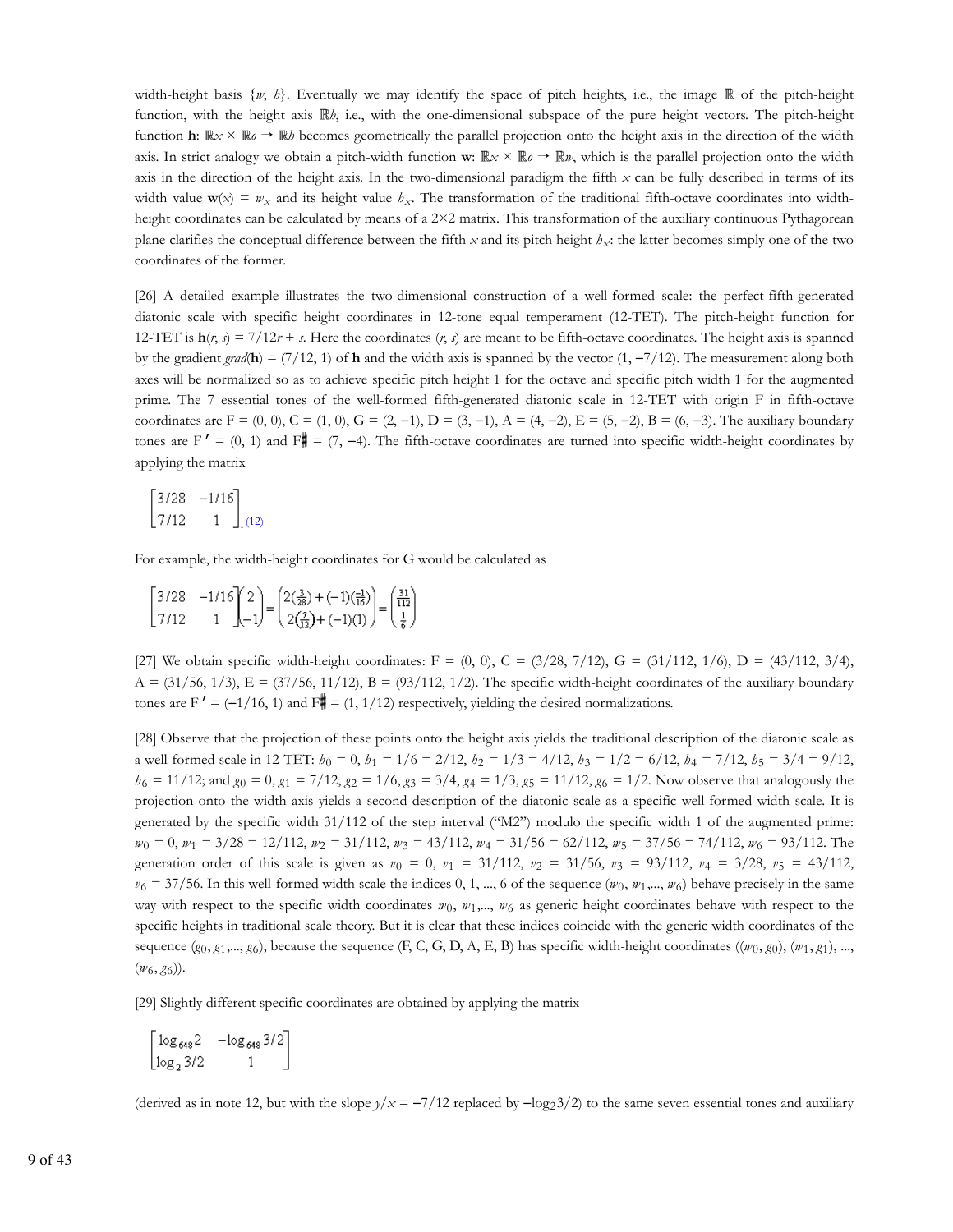boundary tones. This 2×2 matrix represents the transformation of the fifth-octave coordinates into Pythagorean specific width-height coordinates. <sup>(13)</sup> **Figure 5** displays the height and width projections of these tones as well as circle diagrams for the associated well-formed height- and width-scales. These two specific scales exemplify and refine the duality that was defined in Carey and Clampitt 1996a on the generic level.

[30] These examples complete our overview of the theory of height-width duality, at both the generic and specific levels of description. In subsequent sections, we provide a refinement of well-formed scale theory that extends it to the study of modes.

# **2. Scale Step Patterns and Scale Foldings**

[31] This section is dedicated to a thorough mathematical investigation of scale step patterns and their associated foldings. In particular, it treats a general situation that is manifest in the concrete anatomy of the Ionian mode. The first subsection, therefore, provides a detailed description of this concrete example, while the subsequent subsections investigate these observations in a more general context of word theory.

#### **2.1 A Portrait of the Authentic Ionian Mode**

[32] **Figure 6** provides a portrait of the Ionian authentic mode in terms of a duality between two characterizations, which we call the *scale folding* (or *folding pattern*) and the *scale step pattern*, respectively. As shown in the lower part of Figure 6, the scale step pattern *a a b a* | *a a b* fills the ambitus of an octave from a lower C to a higher C ′. The letters *a* and *b* denote the whole steps and half steps, respectively. For the purposes of our construction, the whole step will be considered *primary* and the half step *secondary*. The authentic subdivision of the octave into the fifth from C to G and the fourth from G to C ′ is an essential aspect of this step pattern, which yields two subpatterns: the primary subpattern (divider prefix), *a a b a*; and the secondary subpattern (divider suffix), *a a b*.

[33] In order to emphasize a hierarchical aspect that will enter into the discussion, the whole and half steps may be called *surface intervals*, in contrast to the *background intervals* perfect fifth and perfect fourth. Here again we consider the fifth as being *primary* and the fourth as *secondary*. Perfect fifth and perfect fourth are denoted by the letter *x* and the expression –*y*, respectively. The minus sign in this compound expression may appear irritating at first sight, but the duality between scale step pattern and scale folding receives a clearer expression thereby.

[34] The dual characterization is given in the upper part of Figure 6. The roles between the surface intervals and background intervals are now exchanged. More precisely, the primary intervals are mutually exchanged and likewise the secondary ones. In the scale folding the fifth is the primary surface interval and the whole step is the primary background interval. The direction of the secondary intervals is inverted. The secondary surface interval is now the fourth down and the secondary background interval is the half step down. Note that under this duality the generic height ambitus of the octave corresponds to the generic width ambitus of an augmented prime.

[35] An analogous duality applies to all other diatonic modes, and—from a theoretical perspective which we develop and explore in the subsequent subsections—to a much more general class of modes, which we term *well-formed modes*. Different scale step patterns are necessarily paired with different scale foldings; recall the folding for Lydian, *xy*|*xyxyy*, discussed in paragraph 13 above.

[36] Figure 6 also exposes some facts that apply only to the Ionian mode and not to the other diatonic modes, as we explore later in detail. To express these observations clearly it is useful first to declare some more or less self-explanatory notions.

[37] Whenever we wish to refer to the tone sequences  $(C, D, E, F, G, A, B, [C'])$  and  $(F, C, G, D, A, E, B, [F^*])$  rather than to the interval patterns which connect them, we will call them the *scale* or the *folding*, respectively. In either case the first tone is called the *initial tone* and the last one the *terminal tone*, although we will also use *finalis* and *origin* for initial tones of authentic modes and foldings, respectively. The tone that terminates the primary subpattern and initiates the secondary subpattern is called the *divider*. Correspondingly, the tones preceding the divider and the terminating tone are called *divider predecessor* and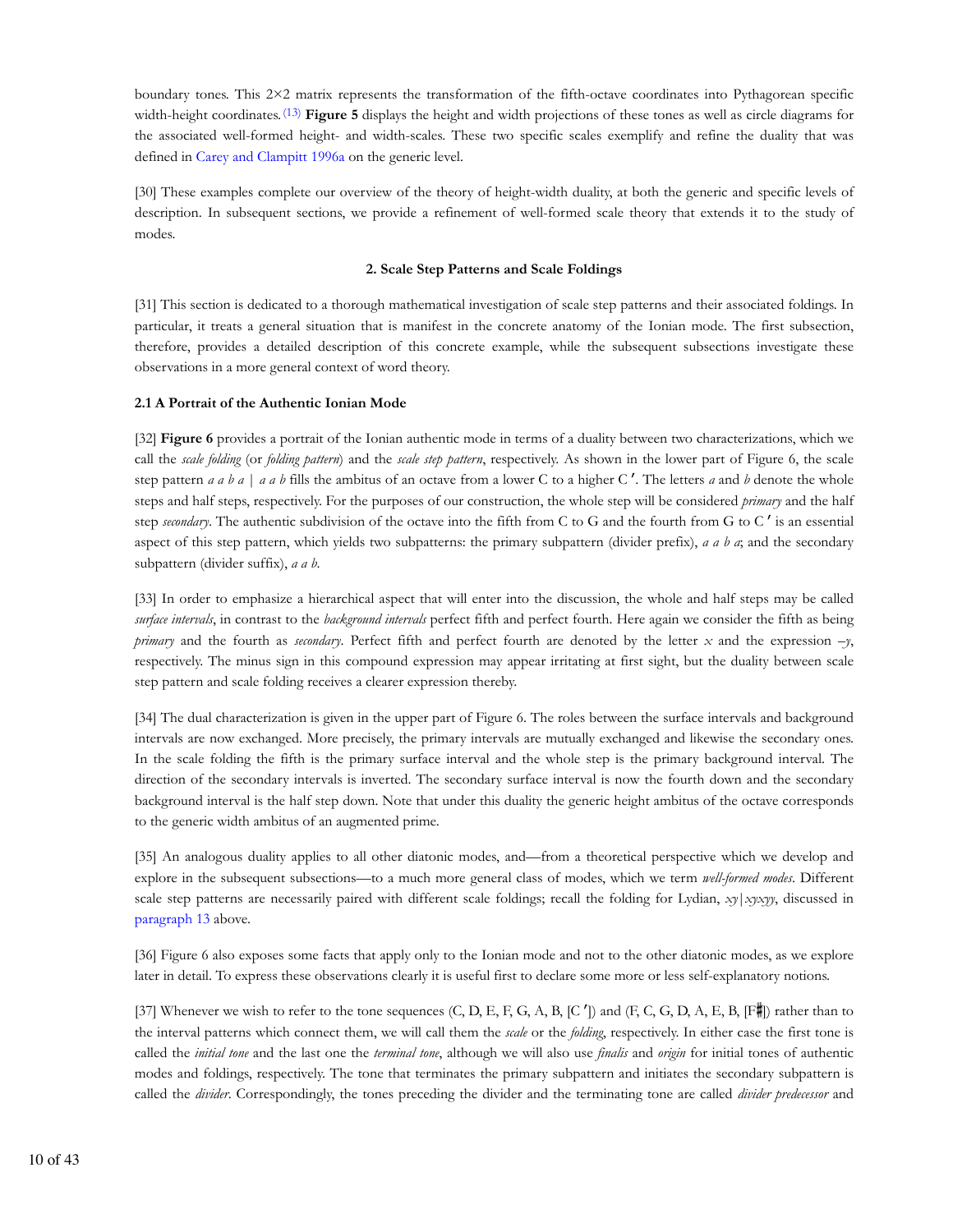#### *terminal predecessor*, respectively.

[38] A significant observation about the Ionian mode is that the divider of the folding coincides with the divider of the scale.  $(14)$  The vertical dotted line in Figure 6 connects the divider G in the folding with the divider G in the scale. G divides the octave from C to C ′ into primary fifth and secondary fourth, along the pitch-height dimension, and it divides the augmented prime from  $F$  to  $F^{\#}$  into primary whole step and secondary half step, along the pitch-width dimension. This *divider incidence* holds only under certain conditions, as we will see.

[39] The other connecting lines in Figure 6 show that the initial tones and the divider predecessors are mutually exchanged. The *finalis* C of the authentic Ionian mode is the initial tone of the scale and the predecessor of the divider G in the folding. Likewise, the initial tone F of the folding is the predecessor of the divider G of the scale. Finally, one may observe that the terminal predecessor of the scale—the leading tone B—coincides with the terminal predecessor of the folding. (In the generalized environment of well-formed modes to be proposed in subsection 4.1, the Ionian situation of divider incidence—that is, not only divider incidence, but also the coincidence of the initial tone of the scale with divider predecessor of the folding, coincidence of initial tone of the folding with divider predecessor of the scale, coincidence of the terminal predecessors of scale and folding—carries over to all modes corresponding to standard words.)

[40] These properties are tightly connected to the inner constitution of Guido's hexachord and its location within the authentic Ionian mode (see **Figure 7**). The scale step pattern  $u = aabaa$  of the hexachord has its prefixes  $q = aaba$  and  $p = aab$ as primary and secondary *periods* (i.e., it has periods 4 and 3 because  $u_k = u_{k+4}$  for  $k = 1 = |u| - |q|$  and  $u_k = u_{k+3}$  for  $k = 1$ ,  $2 = |u| - |b|$ ). These are the divider prefix and the divider suffix for the authentic Ionian scale step pattern *aaba*|*aab*. The folding pattern  $u' = yxyxy$  of the hexachord has its prefixes  $q' = yx$  and  $p' = yxyxy$  as primary and secondary periods (because  $u'_{k} = u'_{k+2}$  for  $k = 1, 2, 3 = |u'| - |q'|$  and  $u'_{k} = u'_{k+5}$  for  $k = |u'| - |p'| = 0$ , which is vacuously satisfied). These are the divider prefix and the divider suffix for the authentic Ionian folding *yx*|*yxyxy*. The words *u* and *u* ′ are known in word theory as instances of *central words*: doubly periodic palindromes (limiting cases of the Fine-Wilf theorem; see Lothaire 2002, 61–62). In music theory they are instances of *regions*, as defined in Carey and Clampitt 1996b. As exemplified in Figure 7, positive standard words have the form *uab*, *u* central. This will be demonstrated in subsection 4.3.

[41] Note that for both scale step and folding patterns, it is the primary periods *q* and *q* ′ of the hexachord which fill the primary background intervals  $x$  and  $a$ , and it is the secondary periods  $p$  and  $p'$  of the hexachord which fill the secondary background intervals *y* and *b*. Divider incidence means that all four periods are bound together in one single tone: both *q* and *q* ′ end and both *p* and *p* ′ start in the divider G. As a metaphor, one may think of an incidence of four metronomes with different frequencies at a single point in time. For further discussion see section 4 below, and Clampitt and Noll 2009.

#### **2.2 Generic Height and Width**

[42] In Figure 6 we use musical notation and annotations with letters *a*, *b*, *x*, and *y* in order to refer to tones and intervals. The concepts of height and width—as used in the above portrait—have so far been defined by example. In this subsection we present an elementary mathematical procedure to turn two-letter words into sequences of integers. It will be well, however, to preface this otherwise mathematical section with a remark about the music-theoretical meaning of these constructed integer sequences. As discussed above in subsection 1.3, John Clough and Gerald Myerson formally introduced the distinction between *generic* and *specific* levels of description into the study of musical intervals, chords, tone sequences (lines), etc. (Clough and Myerson 1985, Clough and Myerson 1986). A brief glance at the diatonic scale will make this distinction explicit. The generic level of the diatonic scale comprises what is usually captured by the traditional interval names *prime*, *second*, *third*, *fourth*, *fifth*, *sixth*, *seventh*, *octave*. The specific level of description then distinguishes between *major* and *minor seconds*, *major* and *minor thirds*, *perfect* and *augmented fourths* and so forth, once these intervals are specified with concrete sizes in pitch height. Octave equivalence at the generic level is captured via the model of modulo 7 arithmetic. That is—and this is crucial in the face of our interest in the diatonic modes—the generic level of the theory of Clough and Myerson does not fundamentally distinguish between prime (unison) and octave. The same is true for the continuation of this approach in the theory of well-formed scales of Carey and Clampitt 1989 and Carey and Clampitt 1996a.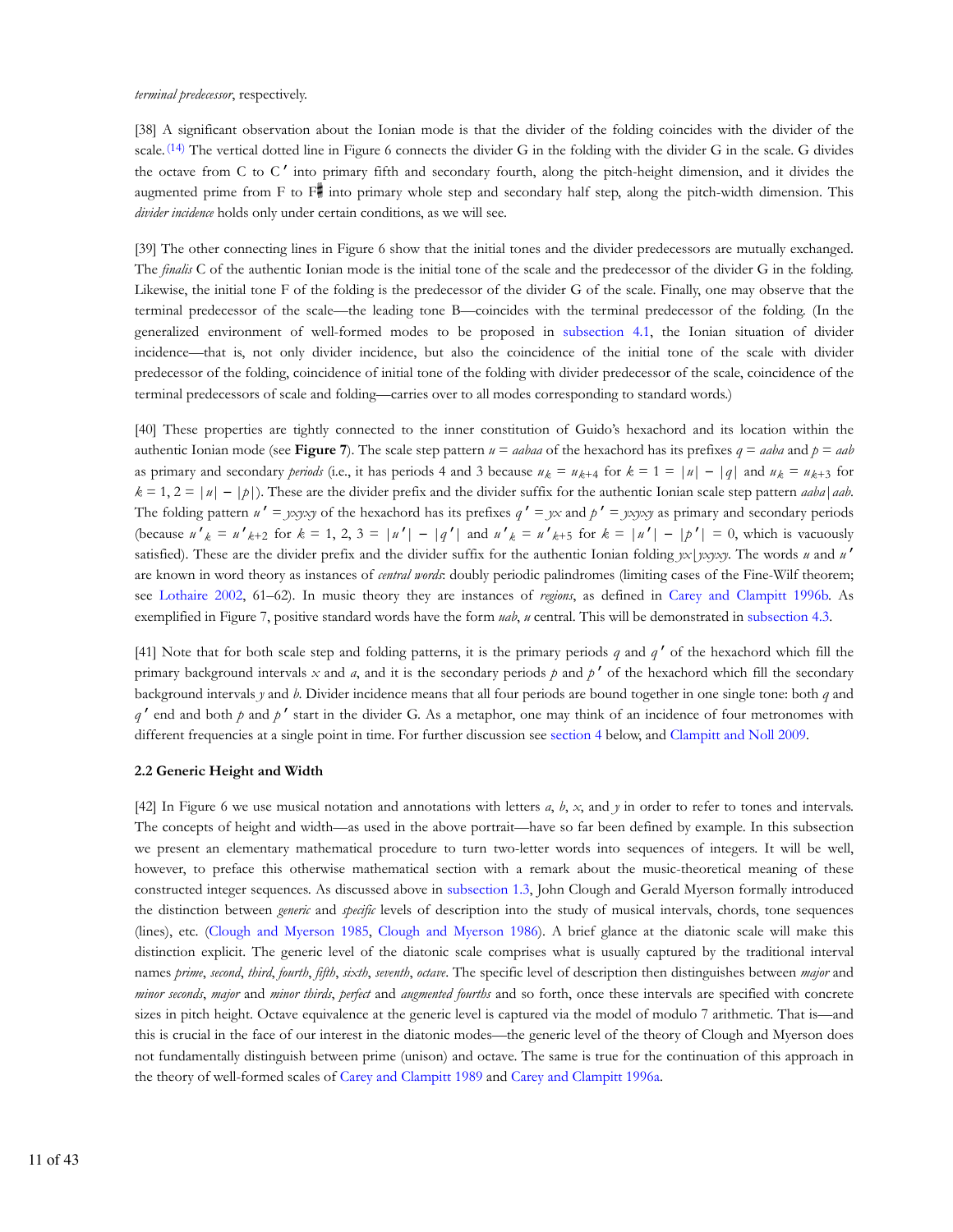[43] The scale step pattern *aaabaab* of the Lydian mode is a representation of the distribution of major and minor step intervals. The opposition between the attributes "major" and "minor" is reminiscent of the specific pitch-height difference between the two step intervals. Thus, as a first approximation to the meaning of the word *aaabaab*, it is correct to say that the pattern reflects properties that are observable on the specific level of description of this mode. It is possible, though, to attribute another meaning to this pattern, which is undoubtedly located at the generic level of description (recall the discussion of the generic folding for Lydian in paragraph 20). In order to clarify this argument, we depart from the familiar attributes "major" and "minor" and replace them by the less misleading attributes *primary* and *secondary* instead. Insofar as we attribute primacy to the ascending perfect fifth (P5) with respect to the subordinate descending fourth (−P4), we may transfer this distinction to the step intervals. The *primary* ascending step interval is composed of a positive number of ascending fifths and a positive number of descending fourths. The *secondary* ascending step interval is composed of a negative number of ascending fifths and a negative number of descending fourths. Recall that the primary "major" step is the positive sum P5 + (−P4), while the secondary "minor" step is the negative sum  $-(2 P5 + 3 (-P4))$ .

[44] A closer examination of the degenerate fifth-generated seven-tone scale shows that the step-interval pattern *aaabaab* emerges even in the case when the primary and secondary step intervals have the same specific pitch-height value. The generator of this scale is  $4/7$ . The specific height values constitute the seven-tone equal temperament, with  $b_0 = 0$ ,  $b_1 = 1/7$ ,  $h_2 = 2/7$ ,  $h_3 = 3/7$ ,  $h_4 = 4/7$ ,  $h_5 = 5/7$ ,  $h_6 = 6/7$ . How can we distinguish the primary from secondary steps, when all specific height steps are of equal size 1/7? The answer arises from the inspection of the generation order  $g_0 = 0$ ,  $g_1 = 4/7$ ,  $g_2 = 1/7$ ,  $g_3 = 5/7$ ,  $g_4 = 2/7$ ,  $g_5 = 6/7$ ,  $g_6 = 3/7$ . One considers the decomposition of step intervals into subsequences of linearly (not cyclically) adjacent elements in generation order. The height interval from  $h_0 = 0$  to  $h_1 = 1/7$  is mediated by the subsequence  $(g_0, g_1, g_2)$  which yields the positive sum P5 + (−P4) =  $4/7 + (-3/7)$ , defined above to be primary. The step interval from  $h_3 = 3/7$  to  $h_4 = 4/7$  is mediated backwards by the subsequence  $(g_1, g_2, g_3, g_4, g_5, g_6)$ , which yields the negative sum −(2 P5 + 3 (−P4)). The primacy of a generic step interval depends only upon the order of its endpoints' positions in the sequence  $(g_0, g_1, ..., g_6)$ , which is a genuinely generic question.

[45] A peculiarity of the degenerate specific scale is the fact that its origin  $g_0 = 0$  of the generation sequence is not uniquely determined. Any other entry may serve this role. But for each choice of an origin the modal interdependence between origin and *finalis* is clearly determined. If  $h_0 = 0$  is maintained while the role of the origin is changed, another of the seven modes results. The set  $\{b_0, b_1, ..., b_6\}$  is invariant under transposition (i.e., addition) by 1/7 mod 1 and hence all modes with the same *finalis* share the same specific pitch heights modulo the octave. This does not affect the unique step-interval patterns for each mode. On the generic level of description the five primary and two secondary step intervals are clearly identified in each case. The degenerate status thus results in a modal ambiguity due to the coincidence of the seven transpositions on the specific level of description. It does not result, however, in a conceptual dilemma on the generic level. Another sensitive point of this argumentation is the distinction between ascending fifths and descending fourths. Recall that the difference between these intervals is the octave. A subsequent paragraph provides a geometric motivation for the preservation of the octave as a generic interval apart from the prime. The distinction between octave and prime may even be maintained for the standpoint where the two tones at the octave distance are identified. The underlying geometric concept and its algebraic counterpart are homonymously called *torsion*.

[46] A geometric digression will illustrate this position. We should bear in mind, though, that the usage of a continuous torus-model with continuous curves in the role of height and width trajectories serves first of all an illustrative function, auxiliary in terms of the music theory. A cautious balance of the music-theoretical meaning of the winding numbers(15) of these curves is given below. The trajectories in subfigures 1–6 of **Figure 8a** are known as *torus knots*. From a topological point of view they are characterized by the number *p* of windings around a horizontal circle inside the torus, and by the number *q* of windings around a vertical line through the hole in the torus. In accordance with our music-theoretical interpretation we may call  $p$  the number of *height windings* and  $q$  the number of *width windings*. A trajectory with exactly one height winding (*p* = 1) shall be called a *height trajectory*. This applies to the three trajectories 1, 3 and 5 on the left side of Figure 8a. They differ in the number of width windings as follows: The *primary height trajectory* (1) does two width windings, while the *secondary height trajectory* (2) does five width windings. Closer inspection shows that the seven generic tones are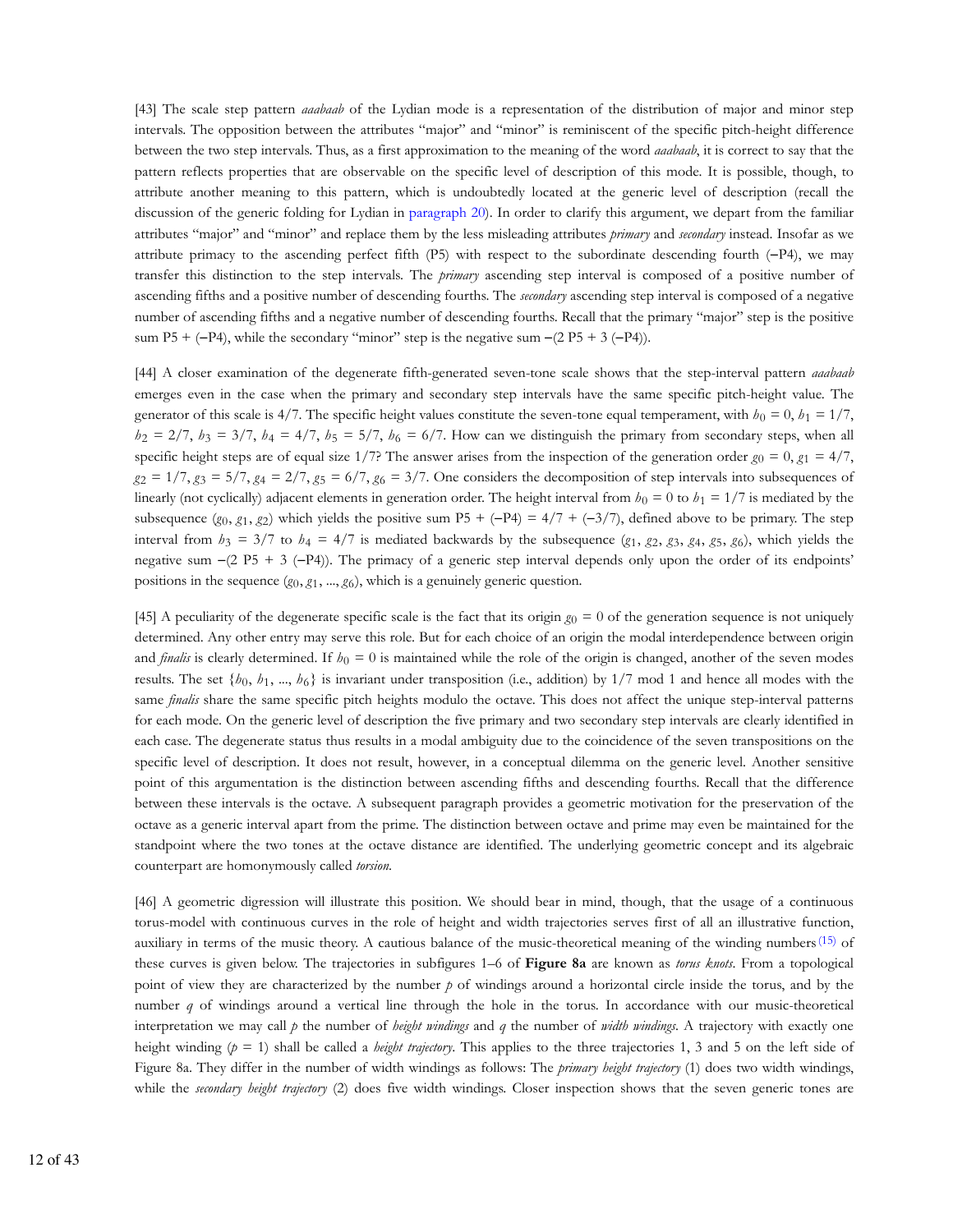connected in the same order, but in opposite orientation with respect to the width parameter. This is reminiscent of the distinction between primary and secondary steps in paragraph 43. One could therefore further presume that the width winding number of the *secondary height trajectory* is −5 rather than +5. The width-bounced height trajectory in subfigure 5 has width winding number 0 and exemplifies geometrically the scale step pattern *aaabaab*. It is composed piecewise of step-segments from the primary and secondary height trajectories. Analogously, a trajectory with exactly one width winding (*q* = 1) shall be called a *width trajectory*. Subfigures 2, 4 and 6 show the primary, secondary and height-bounced width trajectories of the Lydian mode. Note that it is the generic tone in the front, being situated at the meeting point of the horizontal and vertical cuts in subfigures 5 and 6, which serves both as *finalis* and origin of the Lydian mode. The primary width trajectory consists of ascending and forward oriented fifth-segments and makes four height windings (*p* = 4). The secondary width trajectory consists of descending and forward oriented fourth-segments and makes three height windings in the opposite direction  $(p = -3)$ . In **Figure 11** (discussed in paragraph 55), we assemble all the height trajectories of the seven modes as a "mechanical flow" on the torus, and likewise we assemble a "mechanical width flow" on the torus of all the width trajectories of the seven modes.

[47] The torus knots are evocative of Shepard's Figure 4, displaying a "double helix wrapped around a torus in four dimensions" (Shepard 1982). It consists of two disjoint torus knots with one height winding and one width winding each. The knots represent whole tone scales in a chromatic ambient space that are embedded into a continuous auxiliary ambient space. We are uneasy, however, with Shepard's count of the number of dimensions in his geometrical models. Shepard refers to ambient real vector spaces of dimensions 4 and 5, rather than to the 2-dimensional inner geometry of the torus and the helical tube as manifolds. (16)

[48] How does our geometric digression illustrate the ambivalent role of the generic octave interval? It is clear that the height winding number counts octaves. But what represents the octave as such? This question is all the more urgent, as the representation of the generic intervals by arcs on the torus is not justifiable from a music-theoretical point of view. Literally speaking the arcs would represent generic width/height "glissandi" of various slopes. Even on the specific level of description such an interpretation would be more than dubious, not to mention on the generic level. If the two possible arcs between two generic tones have no proper music-theoretical meaning, what then is the advantage of the illustrations in Figure 8a? How does it illustrate the music-theoretical difference between primary and secondary step intervals? The answer arises from a geometrical interpretation of the concept of a musical interval as a tangent vector. The primary and secondary height and width trajectories can be described as integral curves, resulting from a smooth tangent vector field on the torus. Tangent vector fields reside in the tangent bundle consisting of flat tangent planes at each point of the torus. To define a tangent vector field one chooses one single vector in every single tangent space. (See **Figure 8b**.)

[49] This geometrical interpretation is somewhat reminiscent of David Lewin's GIS model. Lewin postulates a map  $S \times IVLS \rightarrow S$ , associating every point *x* and every interval *v* with another point *y*, such that *v* turns out to be the interval int(*x*, *y*). But in contrast to Lewin's postulate there may be more than one interval between two points *x* and *y*. In particular, we distinguish the primary from the secondary step intervals in terms of the two tangent vectors (2, 1) and (−5, 1). A geometrical analogue to Lewin's map  $S \times IVLS \rightarrow S$  is the exponential map for Riemannian manifolds. It associates tangent vectors with points on a geodesic curve through their base points in the direction and distance indicated by the vector. (17)

[50] After a tentative understanding of these illustrative comments we may leave the continuous spaces and curves behind and finish our clarification of the concept of a *generic interval*. Inasmuch as the tone lattice  $\mathbb{Z}_7 \times \mathbb{Z}_7$  is embedded into the continuous two-dimensional torus, there is a discrete "tangent-bundle" ( $\mathbb{Z}_7 \times \mathbb{Z}_7$ )  $\times$  ( $\mathbb{Z} \times \mathbb{Z}$ ) embedded into the four-dimensional tangent bundle of the torus. Each generic discrete interval space is a copy of the free lattice  $\mathbb{Z} \times \mathbb{Z}$ . The target tones of octaves (0, 7) and augmented primes (7, 0) coincide with their base tones, while both generic intervals remain distinct from the generic prime (0, 0).

[51] The exposition that follows yields a modal refinement of the generic level of description. It takes into account the distinction (in height) between prime and octave and it characterizes the augmented prime as being generically different (in width) from the perfect prime. Every single mode consists of seven tones, which can be denoted by seven points on the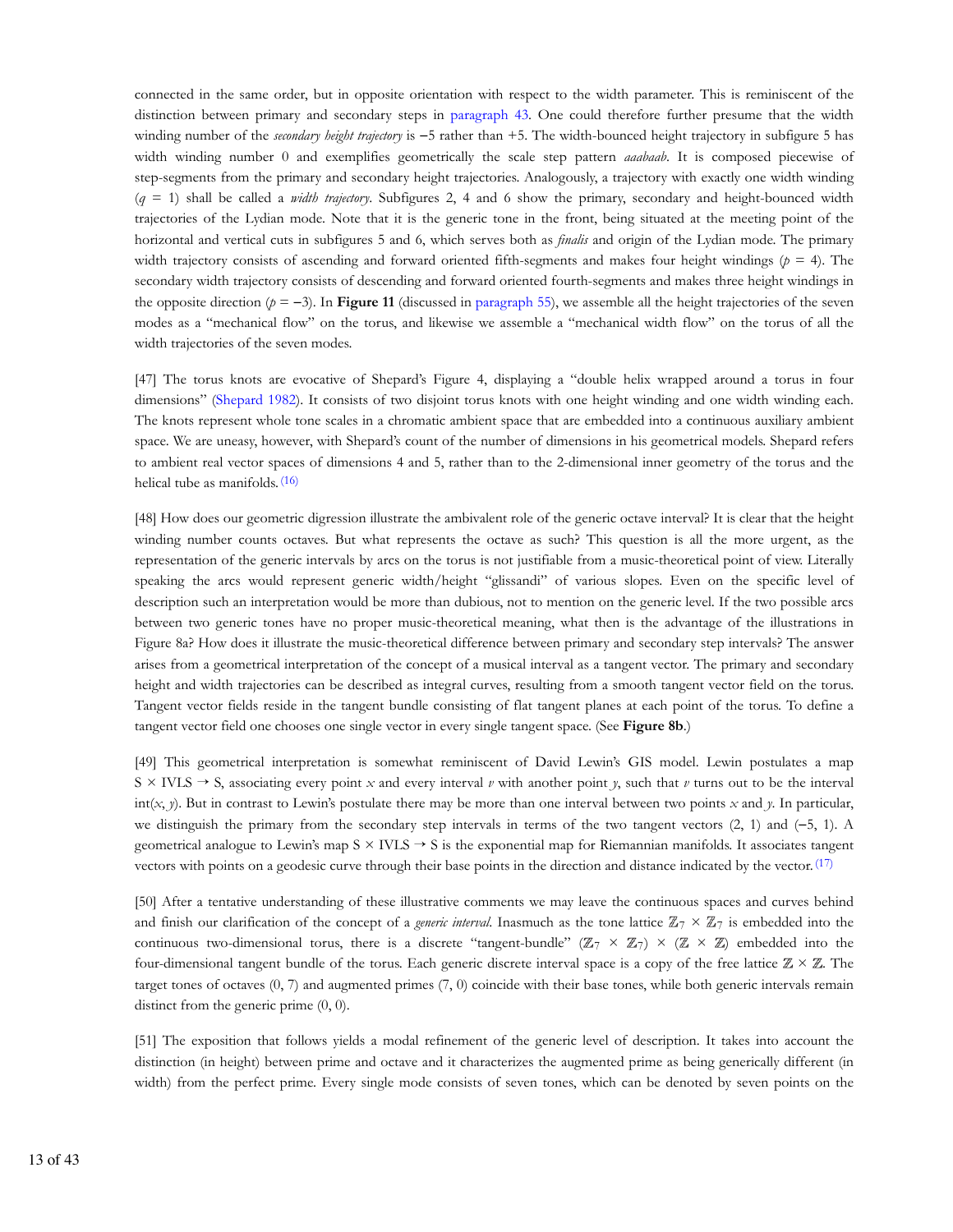discrete torus  $\mathbb{Z}_7 \times \mathbb{Z}_7$ . As soon as one point is given, we may construct the other six as well as the folding and step-interval trajectories. But from the anatomy of single modes it is not clear how the tones from two different modes should be chosen simultaneously. **Figure 9** displays two alternative choices for the tones of an ascending Ionian mode. The usage of identical tone names {C, D, E, F, G, A, B} is a simplification which is going to be replaced further on (see **Figure 12**).

[52] What both choices have in common is that the Ionian *finales* and origins share exactly one coordinate with those of the Lydian mode. The two choices differ, though, in the roles of width and height coordinates. In the case of a fixed fundamental domain the Lydian and Ionian origins  $F = (0, 0)$  and  $F = (0, 3)$  have the same generic width 0 and the *finales*  $F = (0, 0)$  and  $C = (1, 0)$  have the same generic height 0. In the case of a movable fundamental domain the Lydian and Ionian origins  $F = (0, 0)$  and  $F = (-1, 0)$  have the same generic height 0 and the *finales*  $F = (0, 0)$  and  $C = (0, -3)$  have the same generic width 0.

[53] The following procedure shows how to calculate the width and height coordinates with respect to the movable fundamental domain directly from the words *yxyxyxy* and *aabaaab*. The coordinates are displayed in the table below for reference.

| Tone   | F    | C    | G | D          | A | Е | В |
|--------|------|------|---|------------|---|---|---|
| Width  |      |      |   |            |   |   | 5 |
|        |      |      |   |            |   |   |   |
| Tone   | C    | D    | E | $_{\rm F}$ | G | А | B |
| Height | $-3$ | $-2$ |   |            |   | 2 | 3 |

In the height table the values increase stepwise from −3 to 3. How can we know them directly from the folding *yxyxyxy*? If we knew in advance that each '*x*' represents a fifth up and each '*y*' represents a fourth down—that is, each '*x*' is four steps up, and each '*y*' is three steps down—we could simply replace every occurrence of the letter '*x*' by the number 4 and every occurrence of '*y*' by −3 to obtain the integer sequence (−3, 4, −3, 4, −3, 4, −3) as an evaluation of the abstract word *yxyxyxy*. From this sequence we may incrementally calculate generic heights as partial sums, starting from the value 0 for the tone F. This yields the height values as given in the height table, but sorted in the order of tones as given in the width table:

$$
(0, -3, 1, -2, 2, -1, 3, 0)
$$

A strictly analogous calculation can be made with the word *aabaaab*. If we knew that every '*a*' represents a whole step up with generic width 2 and that every '*b*' represents a half step up with generic width −5, we could evaluate the word *aabaaab* in terms of the integer sequence (2, 2, −5, 2, 2, 2, −5). Calculating partial sums we would obtain the width values in step order: (0, 2, 4, −1, 1, 3, 5, 0). In subsection 2.3, which is dedicated to investigating the interdependence between folding patterns and step interval patterns, we will come across this calculation again, in a situation of greater generality.

[54] Both ways of localizing the Ionian mode relative to the Lydian mode can be extended to all seven diatonic modes. In either case we obtain a tiling of  $\mathbb{Z}_7 \times \mathbb{Z}_7$  into seven tiles. The construction in the fixed fundamental domain  $\{0, 1, ..., 6\} \times$ {0, 1, ..., 6} is easier to figure out. All folding trajectories start at width value 0 and all step-interval trajectories start at height value 0 (see **Figure 10**).

[55] In the case of the movable fundamental domain we assume that for every mode its origin has height 0 and that its *finalis* has width 0. **Figure 11** illustrates this in terms of seven square-shaped fundamental domains. Every folding trajectory starts from the width axis (i.e., height 0) and returns to it. Every step-interval trajectory starts from the height axis (width 0) and returns to it. The scattered trajectories can be aligned very nicely modulo 7, i.e., in a fundamental domain for the discrete torus  $\mathbb{Z}_7\times\mathbb{Z}_7$ . Unlike the labyrinthine arrangement of the trajectories in Figure 10, the collected trajectories in Figure 11 are reminiscent of a flow of a vector field.

[56] The generic family of the seven modes can have several concrete manifestations. Most prominently there are two such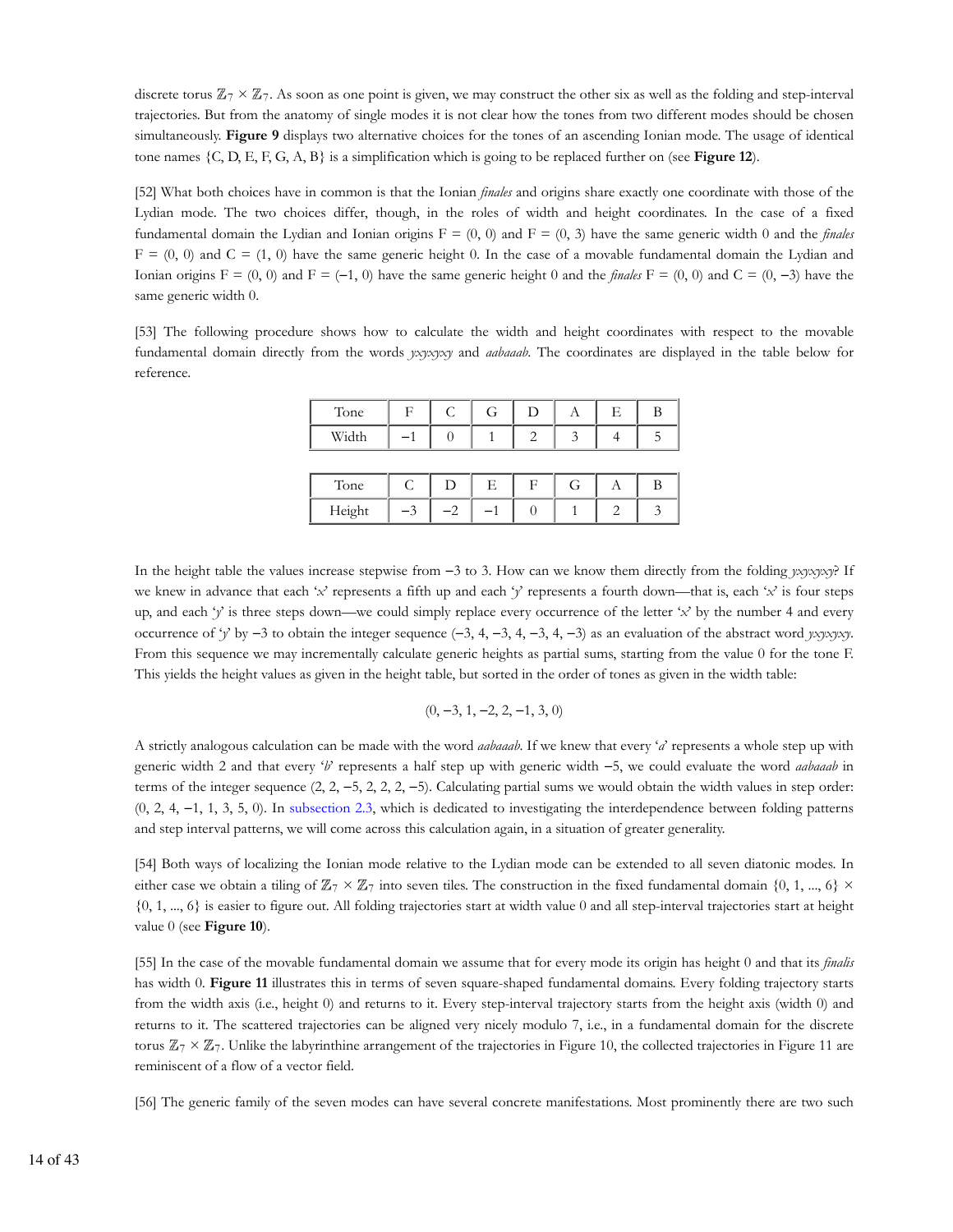families, which are defined by a common origin or by a common *finalis*. The origin F is shared by the seven "white-note" modes: C-Ionian, D-Dorian, E-Phygian, F-Lydian, G-Mixolydian, A-Aeolian, B-Locrian. The constitution of this family involves octave displacements of individual tones. The *finalis* F is shared by the seven "F-modes": F-Ionian, F-Dorian, F-Phygian, F-Lydian, F-Mixolydian, F-Aeolian, F-Locrian. The constitution of this family involves alterations of individual tones. **Figure 12** displays both families, the *common origin family* and the *common finalis family* in both views, namely fixed fundamental domain vs. movable fundamental domain. The underscored notes lie in the octave register *below* their unmarked counterparts. The configuration of registral displacements in the common origin family is strictly analogous to the configuration of flats in the common *finalis* family. The arrangement of alteration signs (flats) represents key signatures of modes with F as *finalis*; there is no accepted term, but we may, analogously, speak of *registral signatures* for the modes with F as common origin. For example, in Figure 12, yellow squares are occupied by Dorian mode elements. The key signature of F-Dorian is three flats, representing the number of displacements in the width direction between the shared *finalis*, F, and the new origin,  $A_{\nu}$ ; the registral signature for Dorian with F as origin is two displacements, representing the number of displacements in height between the shared origin, F, and the new *finalis*, D. The proper understanding of these concrete families requires the study of chromatic and registral extensions of the generic space.

[57] Group extensions of the generic width-height space are investigated in Noll 2011. These include chromatic alteration as well as registral shift by octaves. The extensions are refinements within the generic level of description. No specific pitch height or width is involved. Different conjugacy classes of well-formed modes correspond to different addition laws of the group extensions. This approach is reminiscent of Eric Regener's mathematical approach to musical notation (Regener 1973), whose model can be identified with a subgroup of index 7 (i.e., having 7 cosets) within a full extension of the diatonic widthheight space. What our approach adds to Regener's is the idea of moving this subgroup around within the diatonic widthheight space, and of interpreting the cosets as modes. In conclusion, the considerations of generic height and width dimensions presented in this subsection also motivate a formalization of the *Toncharakter* in terms of generic width coordinates. In subsection 3.1 we take advantage of these proposals in defense of Handschin's concept against criticism by Dahlhaus.

#### **2.3 Plain Adjoints of Well-Formed Words**

[58] When calculating the generic height values from the abstract word *yxyxyxy*, we first substitute the two letters *x* and *y* with the integers 4 and –3, respectively. How can we know these values? The number 4 is the step size of the fifth. But it is also the number of occurrences of the letter '*y*' in the word *yxyxyxy*. It is easy to see that this is not an accidental coincidence. The primary surface interval of the scale folding is also the primary background interval of the scale step pattern. This implies that all tones below the divider of the scale must be reached by a downward interval of the scale folding. Each tone below the divider is the starting point for exactly one of the step intervals that contribute to the step size of the interval represented by *x*. An analogous argument applies to the step size of the downward interval of the scale folding, represented by *y*. The step size –3 of the downward-folded fourth coincides—up to minus sign—with the number of tones from G to B, i.e., of all tones above and including the divider, but excluding the terminal tone of the step scale. These tones are exactly the ones that are reached by an upward-folded interval. In other words, by multiplying the number of occurrences of the letter '*x*' by –1 we obtain the step-interval size of the downwards-oriented folding interval *y*.

[59] This observation turns out to be very useful, as we can evaluate any given word on two letters directly, that is, we can construct a function from the word to the set of integers,  $\mathbb{Z}$ :

**Definition 1**: Let *w* denote a word of length *n* over the ordered two-letter alphabet  $A = \{x, y \mid x \leq y\}$  (the ordering simply recognizes the lexicographic precedence of *x* before *y*; it says nothing about the "size" of *x* or *y*). Let  $|w|_x$  and  $|w|_y$  denote the numbers of occurrences of the letters x in *w* and *y* in *w*, respectively, and for any index  $k = 1, \dots n$  let  $w_k$  denote the letter in *w* which is at index *k*. Consider the following evaluation  $ev_w$ : {*x*, *y*} → **Z** of the alphabet, given by  $ev_w(x) = |w|_y$  and  $ev_w(y) = -|w|_x$ .

- 1. The *balanced evaluation* of the word *w* is the sequence of evaluations of its letters  $(ev_w(w_1), ..., ev_w(w_n))$ .
- 2. The balanced *acumulation* of *w* is the sequence  $(s_0(w), s_1(w), ..., s_{n-1}(w))$  of the partial sums of the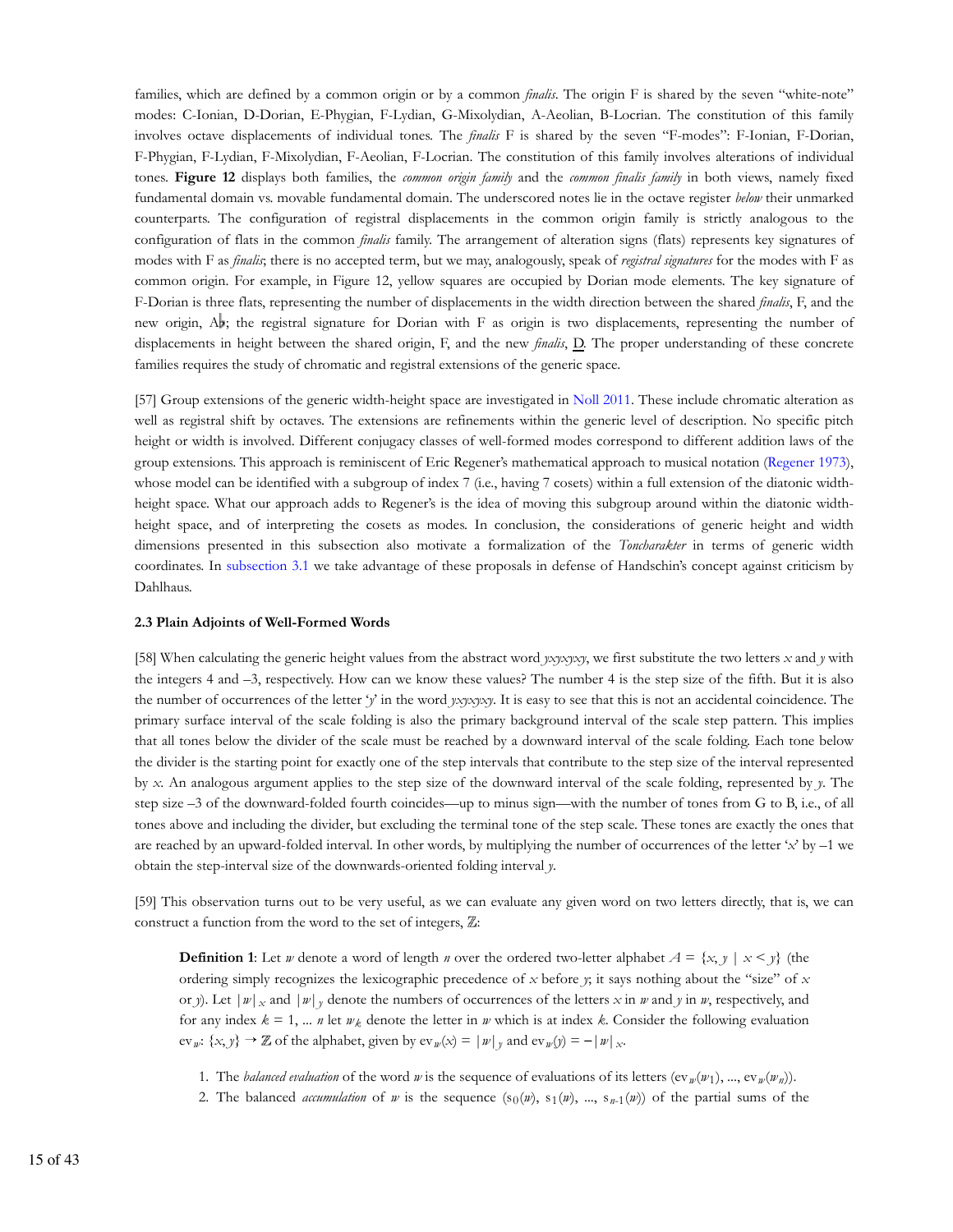balanced evaluation, where

$$
s_0(w) = 0,
$$
  
\n
$$
s_1(w) = \text{ev}_w(w_1),
$$
  
\n
$$
s_2(w) = \text{ev}_w(w_1) + \text{ev}_w(w_2),
$$
  
\n...  
\n
$$
s_{n-1} = \text{ev}_w(w_1) + \dots + \text{ev}_w(w_{n-1}).
$$

[60] The total sum  $s_n = ev_w(w_1) + ... + ev_w(w_n)$  is always zero: the number of occurrences of the positive value  $ev_w(w_j)$  =  $|w|_y$  among the *n* summands in s<sub>n</sub> is exactly  $|w|_x$ . Likewise, there are exactly  $|w|_y$  negative summands of the type ev<sub>*w*</sub>(*w*<sub>j</sub>)  $x = -|w|_x$ . Thus the total sum s<sub>n</sub> can be expressed as s<sub>n</sub> =  $|w|_x |w|_y - |w|_y |w|_x = 0$ . This property legitimates the term *balanced evaluation*.

[61] We transfer the same definition to the ordered alphabet  ${a < b}$  and use the same notation as above. At this level of abstraction there is no reason to distinguish qualitatively between height and width, but it is useful to keep the two-letter words for foldings and for scale step patterns distinguishable.

[62] Our next goal is to formulate the duality directly on words. To that end we need to characterize the appropriate class of two-letter words for which the duality works. If we choose a two-letter word at random—say, *yyxxy*—we may be disappointed by the distribution of the values in the accumulation. In this example we obtain the sequence of partial sums (0,  $-2, -4, -1, 2$ ) from the balanced evaluation  $(-2, -2, 3, 3, -2)$ . Unlike the generic height and width sequences of the Ionian mode this sequence has gaps in the re-ordered list of values: between –4 and –2, and between 0 and 2. Words shall be called *well-formed* if their balanced accumulations have *n* consecutive different values, that is, *n* distinct values without gaps between them:

**Definition 2:** Let *w* denote a word of length *n* over the two-letter alphabet  $\{x \leq y\}$  and let *m* denote the minimal value of its balanced *accumulation*. The word *w* is called *well-formed*, if the set of all values of its *accumulation* equals {*m*, *m*+1, ..., *m*+*n*−1}, i.e., a complete set of consecutive residues modulo *n*.

[63] The choice of the term "well-formed word" deserves a comment. Under close inspection the above definition turns out to be equivalent to a well-established concept in the mathematical subfield *combinatorics on words*. Such words are either *Christoffel words* or *conjugates of them*, i.e., Christoffel words up to cyclic letter permutations. (Christoffel words are the images of *a*|*b* under compositions of *G*, *D~*, and *E*, i.e., generalizations of Lydian modes.) Notwithstanding our great respect for the classical work of Elwin Bruno Christoffel, we feel that the nominal phrase "conjugate of a Christoffel word" would be a cumbersome term for frequent use in music theory.<sup>(18)</sup> The choice of the attribute "well-formed" is motivated by the very close connection to the theory of well-formed scales. This becomes apparent in the light of the following mathematical fact:

**Linearity Lemma**: Let *w* denote a well-formed word of length *n* and consider the function  $f: \mathbb{Z}_n \to \mathbb{Z}_n$  which maps each residue class  $k \mod n$  to  $f(k) = s_k(w) \mod n$ , i.e., to the reduction mod *n* of the corresponding coefficient of the balanced accumulation. The map *f* is a linear automorphism of the additive group  $\mathbb{Z}_n$  and satisfies  $f(k) = k s_1(w) \text{ mod } n$ .

Proof: For the reduction mod *n* of the accumulated evaluation it makes no difference if in the balanced evaluation the letter *y* is substituted for  $|w|_y$  or for  $-|w|_x$  as both numbers represent the same residue class mod *n*. Thus:

$$
(\mathrm{s}_0(w), \mathrm{s}_1(w), ..., \mathrm{s}_{n-1}(w)) = (0, ||w||_y, 2||w||_y, ..., (n-1)||w||_y).
$$

[64] The linear automorphism  $f: \mathbb{Z}_n \to \mathbb{Z}_n$  is the core of the generic side of well-formed scale theory (see Carey and Clampitt 1989). (19) Recall that in the diatonic scale every instance of a fifth (perfect or diminished) has the same generic step size, namely 4. As an illustrative example for the linearity lemma, we reduce the accumulated evaluations for the Ionian scale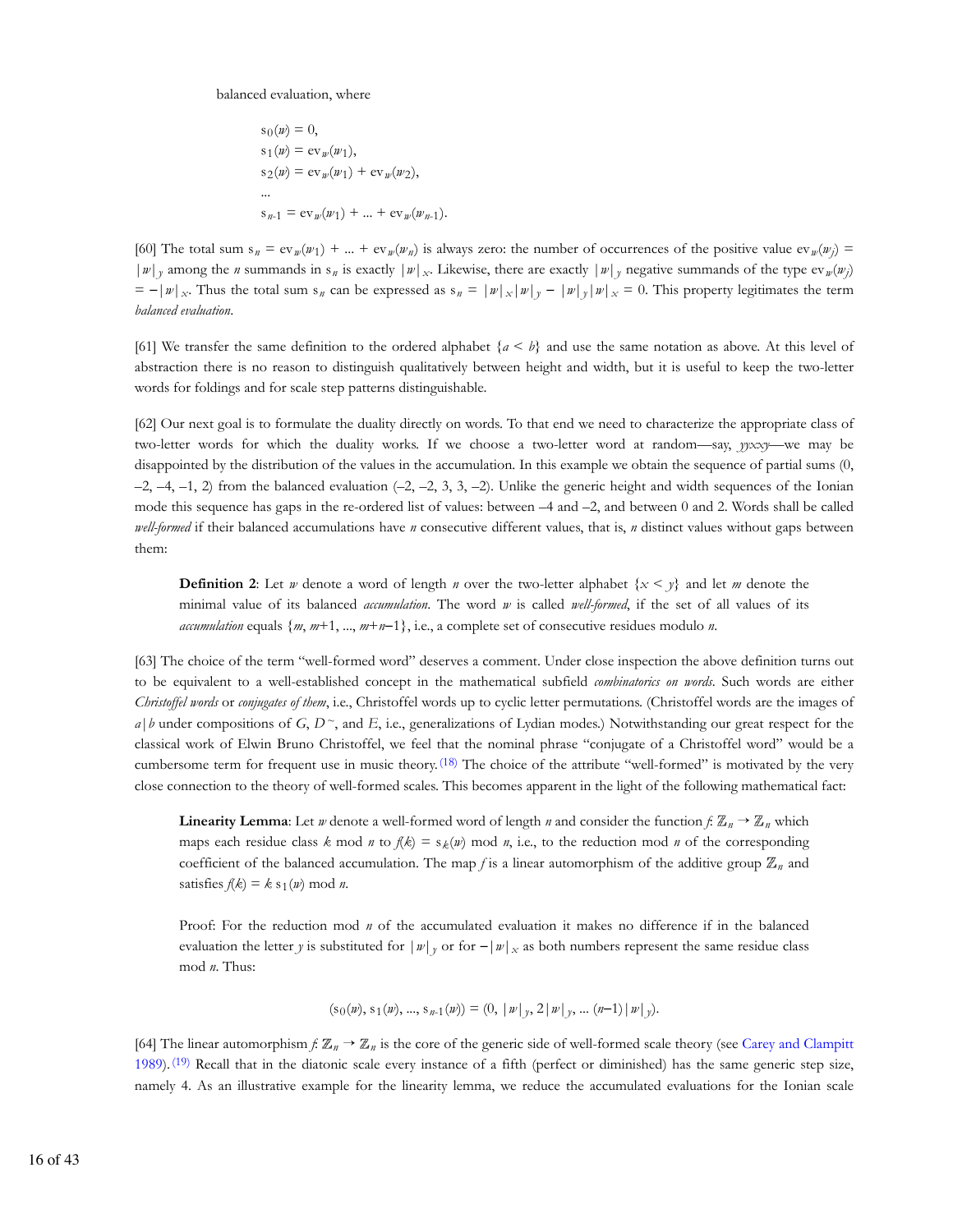folding and the Ionian step pattern mod 7:

$$
(0, -3, 1, -2, 2, -1, 3) \mod 7 \equiv (0, 4, 8, 12, 16, 20, 24) \mod 7 \equiv (0, 4, 1, 5, 2, 6, 3);
$$
  
 $(0, 2, 4, -1, 1, 3, 5) \mod 7 \equiv (0, 2, 4, 6, 8, 10, 12) \mod 7 \equiv (0, 2, 4, 6, 1, 3, 5).$ 

[65] As a consequence of the linearity lemma there is a straightforward method to associate with each well-formed word *w* a *plain adjoint* well-formed word *w*\* as shown in **Figure 13** below. (NB: We include the divider to connect to the discussions above and below, but it is not part of the present construction.) Figure 13 provides a mnemonic for the calculation of the adjoint word. The steps of the calculation are graphically displayed from top to bottom. On the left side we have in detail:

**1st step**: In the top row write down the original word: *a a b a a a b*.

**2nd step**: Beneath every *a* write the number of *b*'s in the original word and beneath every *b* write minus the number of *a*'s. This results in the second row: *2 2 −5 2 2 2 −5*.

**3rd step**: Calculate the partial sums of this number sequence starting from 0 and write the results in the third row between the entries of the second row: 0,  $0+2 = 2$ ,  $2+2 = 4$ ,  $4-5 = -1$ ,  $-1+2 = 1$ ,  $1+2 = 3$ ,  $3+2 = 5$ , 5−5 = 0 which yields: *0 2 4 −1 1 3 5* (*0*).

**4th step**: The theory guarantees that the partial sums constitute a contiguous set of integers. The zigzag trajectory beneath the third row traces their ascending order against their positions within the third row. Starting from the position of the minimum −1 the trajectory takes the following route:

zag (pass 3 positions to the left, from the position of −1 to the position of 0) zig (pass 4 positions to the right, from the position of 0 to the position of 1) zag (pass 3 positions to the left, from the position of 1 to the position of 2) etc.

Once the maximum value 5 is reached the trajectory returns with a final zag to the position of the minimum −1. The position of the ultimate partial sum (0) is not taken into account; therefore, it is written in parentheses.

**5th step**: The shape of the zigzag trajectory yields a two-letter word: Every "zig"-swing (to the right) is encoded in terms of a letter "*x*" and every "zag"-swing (to the left) encoded by an instance of "*y*." The resulting word is written down in the bottom row: *yxyxyxy*.

The right part of Figure 13 shows how the same procedure converts the word *y x y x y x y* into its plain adjoint *a a b a a a b*. In this case *x* plays the role of the primary letter and is substituted for the number 4 of the occurrences of the secondary letter *y*. The secondary letter is replaced by −3 (i.e., minus the number of occurrences of the primary letter *x*).

[66] The basic idea of this method is to reinterpret the actual order of the numbers *m*, *m*+1, ..., *m*+*n*−1 in the balanced accumulation  $(s_0(w), s_1(w), ..., s_{n-1}(w))$  as a folding pattern. For each number  $k$  we find its successor either to the right or to the left. While successively moving through all values—from *m* to *m*+1, from *m*+1 to *m*+2, and finally from *m*+*n*−2 to  $m+n-1$  and from  $m+n-1$  back to *m* we make *n* binary decisions between  $a =$  "to the right" or  $b =$  "to the left" and thus construct a two-letter word. To be more precise, let  $0 \leq p$ ,  $q \leq n$  denote the standard representatives mod *n* of the multiplicative inverses  $|w|_y^{-1}$  mod *n* and  $|w|_x^{-1}$  mod *n*. It is necessarily the case that the two numbers *p* and  $-q$  are the possible position distances between any two successive numbers *k* and *k*+1 in the balanced accumulation. From the linearity lemma we infer that the residue mod *n* of any of these position distances is the multiplicative inverse mod *n* of the residue class mod *n* shared by the two numbers  $|w|_y$  and  $-|w|_x$ . We also know that the whole sequence (s<sub>0</sub>(*w*), s<sub>1</sub>(*w*), ..., s<sub>*n*-1</sub>(*w*)) occupies the range of exactly *n* successive integers. Thus, the actual position distances need to be either: *p* and −*q*, or −*p* and *q*. Closer observation shows that the first possibility is the right one.

[67] A clear link between well-formed scale theory and well-formed mode theory is given by virtue of the linear automorphism *f*:  $\mathbb{Z}_n \to \mathbb{Z}_n$  with  $f(k) = ks_1(w)$  mod *n*. This map can be refined into a mode-sensitive affine automorphism  $f_n$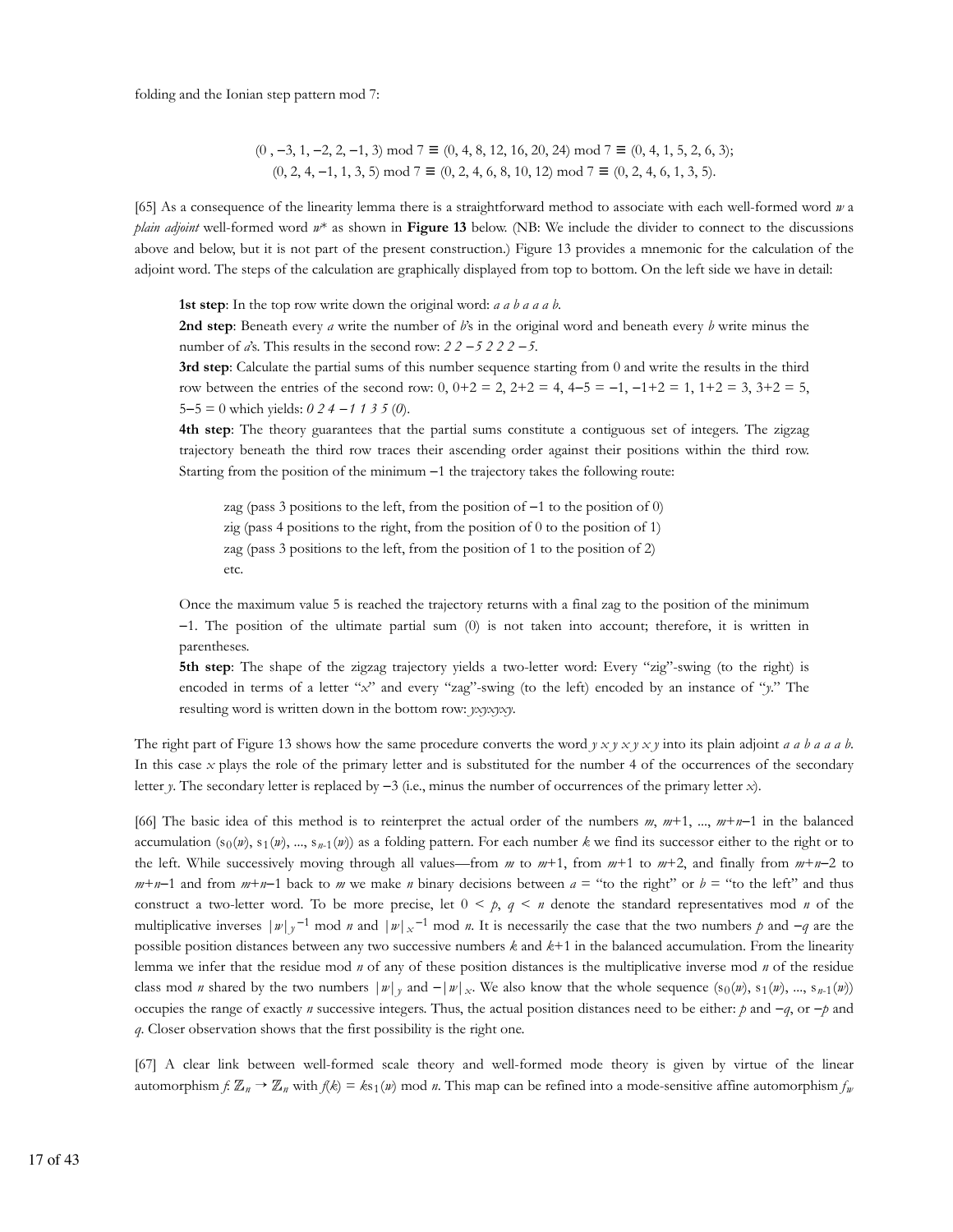of  $\mathbb{Z}_n$  which translates the minimum of the values  $s_k(n)$  to the origin  $0 \in \mathbb{Z}_n$ . It maps generic height coordinates into associated generic width coordinates mod *n* (cf. Figure 9, movable fundamental domain). The adjoint word *w*\* of a well-formed word *w* is uniquely characterized by the fact that  $f_{w^*} = f_w^{-1}$ . (For a detailed discussion of the (plain) adjoint and a twisted variant see Domínguez et al. 2009.) We may, then, in the appropriate contexts, identify modes of well-formed scales and well-formed words. The scale step patterns of modes of a well-formed scale and their associated folding patterns are captured by well-formed words and their plain adjoints.

#### **3. Thoughts on Jacques Handschin's Tome Character**

[68] The present article argues in favor of a concept of tone relation, where two dimensions, tone height and tone width, are tightly interconnected. In addition to the mathematical facts about the underlying duality of these dimensions and their music-theoretical interpretation as given in section 2, we wish to revisit a historical thread from discourse about closely related ideas.

[69] Jacques Handschin provides us with a highly ramified argumentation—re-reading medieval music theory against the concerns of nineteenth- and early twentieth-century music theory and tone psychology (see Maier 1991)—in favor of a central thesis: The perfect fifth is an elementary component in the constitution of musical tone relations (Handschin 1948). Handschin emphasizes the fact that different diatonic scale degrees have different musical qualities and explains the emergence of these qualities on the basis of their ordering in the chain of fifths. The position of a tone in the chain F–C–G– D–A–E–B determines its *tone character*. Tone height and tone character are conceived as two mutually intersecting dimensions in the constitution of musical tone relations, and Handschin tends to give even more weight to the tone character dimension, referring to it as "the inner, truly musical one," as cited in the Introduction.

[70] Carl Dahlhaus, in his classification of justifications of music-theoretical systems, characterizes Handschin as a musictheoretical "ontologist," who starts with the declaration of a tone system prior to the aesthetic study of a musical work. In his concrete arguments about Handschin's proposals Dahlhaus is open-minded enough not to discard explanatory ambitions on the level of tone systems from the outset. On the contrary, in his *Untersuchungen über die Entstehung der harmonischen Tonalität* he is astutely engaged in many ramified arguments. For example, the reason he gives to disregard the hexachord as a tone system anticipates the modern concept of *coherence* in scale theory (Dahlhaus 1990, 172).

[71] Two critical and substantial arguments in connection with the tone character are particularly attractive for reconsideration in light of the word-theoretic approach. We discuss them in the subsequent subsections 3.1 and 3.2.

# **3.1 First Objection by Dahlhaus**

[72] In one passage Dahlhaus points to the incapability of the tone character to distinguish between different modal meanings of the same tone within the same underlying diatonic system:

It could hardly be denied that **e** changes its meaning when it is introduced as the first degree of an e-mode and then continued as the second degree of a d-mode. And the thesis that the character of **e** is still primarily marked by its position in the circle of fifths can only be salvaged by adding that a tone's character is concealed and modified by the mode, but not invalidated by it (Dahlhaus 1990, 153–54; 167–68 [1990]).

[73] Dahlhaus correctly paraphrases Handschin's position with respect to the modal distinctions (e.g., see Handschin 1948, 55–56). Therefore—not without reason—he adds a small attack against the significance of tone character: "Yet it must be objected that in a music theory that seeks to describe phenomena, a modification that conceals a tone's character is indistinguishable from an actual change of character." This evocation of a pretended methodological problem can be regarded as a mere rhetorical maneuver. But Dahlhaus does detect a sore spot in Handschin's theory. Firstly, tone character pretends to grasp the differences between musical tones, even if they sound the same. Secondly, tone character is especially sensitive toward the diatonic scale, as it can be arranged as a chain of fifths. Thirdly, the diatonic modes are relevant musical exemplifications of the diatonic system; and yet, tone character does not distinguish the different modal meanings of tones, which sound the same. This is indeed unsatisfying. In the following paragraphs we explore two possibilities to counter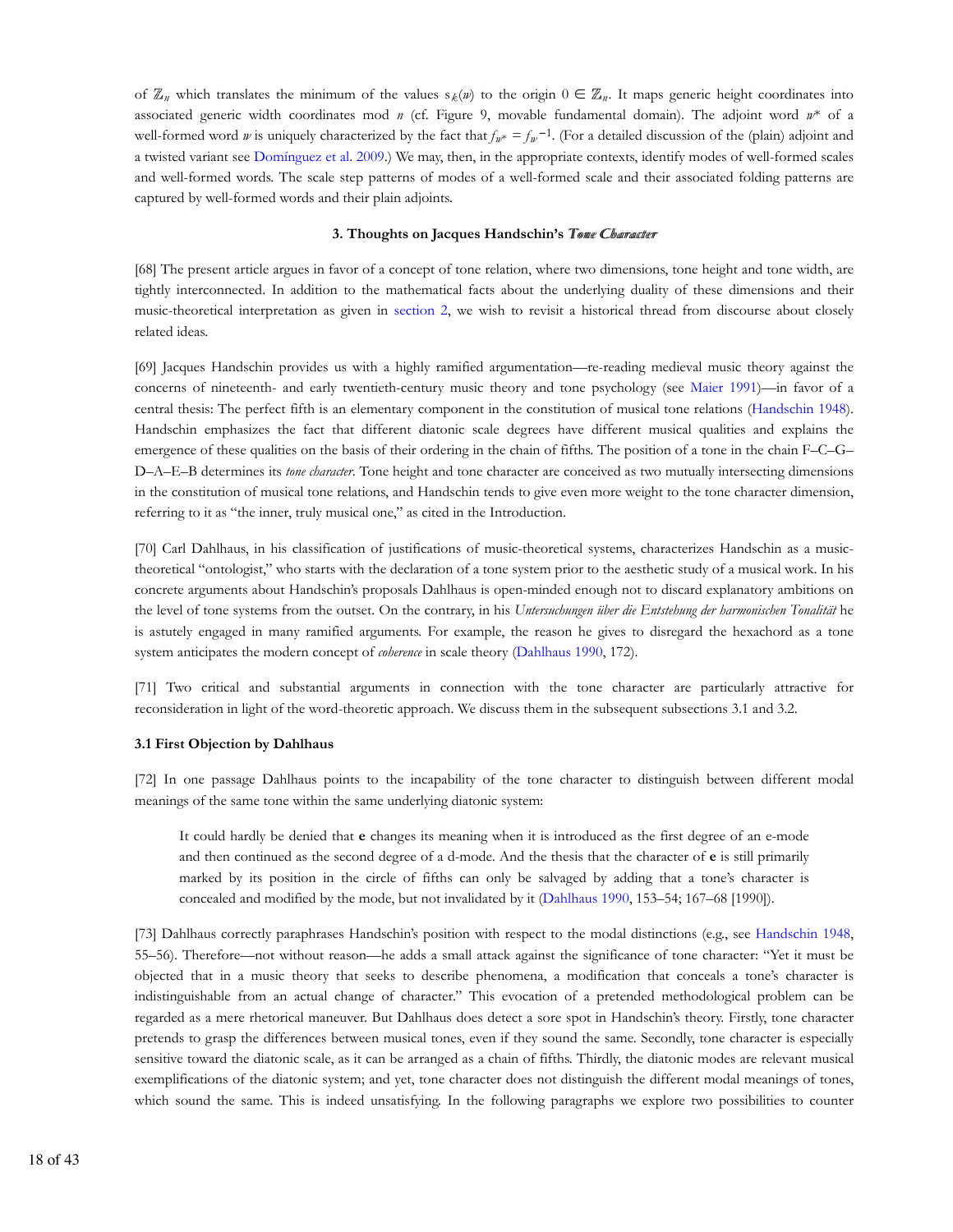Dahlhaus's criticism.

[74] The subtlety of the word-theoretic level of description provides an immediate argument. **Figure 14** shows the ascending scale step patterns and forward folding patterns for the D-Dorian and E-Phrygian modes. Instead of merely measuring the distance of the tone E from the origin F in the chain of fifths, we may characterize the tone E with respect to the complete folding patterns *xyyxyxy* and *xyxyyxy* in terms of the two prefixes of length five: *xyyxy* and *xyxyy*. As the prefixes do not coincide they can be said to represent different tone characters. With respect to the scale step patterns the story is less subtle. In the D-Dorian mode the tone E corresponds to the prefix *a* of length 1 of the word *abaaaba*, while it corresponds to the empty prefix of the word *baaabaa*. Figure 14 also illustrates how the octave shift +P8 of the lower note D into the higher D' induces two different kinds of connection between two patterns of each type. The octave shift of D changes the status of the tone D' from an auxiliary boundary tone in the D-Dorian mode to an essential tone in the E-Phrygian mode. The height boundary is shifted accordingly, and this shift corresponds to a minimal rotation of the scale step pattern from *abaaaba* to *baaabaa*. The same octave shift has a different effect on the folding pattern. In the D-Dorian folding D is reached by descending fourth *y* and left by an ascending fifth *x*, while in the E-Phrygian folding D ′ is reached by an ascending fifth *x* and left by a descending fourth *y*. Thus, the pattern *xyyxyxy* becomes *xyxyyxy* by virtue of a local exchange (transposition) of the letters *yx* at positions 3 and 4.

[75] These two kinds of derivations differ from each other from a phenomenological point of view. The rotation affects the pattern as a whole and moves it around. The letter transposition affects the pattern only locally. But the two phenomenological perspectives are not mutually exclusive. The minimal rotation *abaaaba* → *baaabaa* can be decomposed into two minimal letter transpositions, *abaaaba* → *abaabaa* → *baaabaa*, and the minimal letter transposition *xyyxyxy* → *xyxyyxy* can be decomposed into two minimal rotations, *xyyxyxy* → *yxyyxyx* → *xyxyyxy*. Yet, from a phenomenological point of view it is the minimal interpretation in each case that deserves to be acknowledged.

[76] This may have a consequence for the choice of generic coordinates. Recall from subsection 2.2 (paragraphs 51–55) that we distinguish two alternative encodings of the seven modes in terms of generic coordinates: fixed vs. movable fundamental domain. In the case of a global rotation it is more plausible to shift the generic coordinates altogether by the amount of the rotation. In the case of a local transposition it is more plausible to maintain the generic coordinates against which the transposition takes place. The latter argument therefore entails a preference for the fixed fundamental domain (see Figure 9). In application to the width coordinates of the tone E this choice seems to literally support Dahlhaus's objection, because the common width coordinate alone does not distinguish the modal meanings of the tone E. But instead it is precisely the width parameter that maintains the generic contiguity of the two modes. We will look at this more closely.

[77] An implicit detail in Dahlhaus's objection is that the argument includes a second part that—at first glance—is a matter of course. The tone denoted by "E" has the same pitch height, no matter whether it has the meaning of the second degree of a D-mode or of the first degree of an E-mode. The complete argument could be stated by also including the following: *It could hardly be denied that the tone denoted by "E," while maintaining its specific pitch height, changes its meaning when it is introduced as the first degree of an E-mode and then continued as the second degree of a D-mode*. What we cannot take for granted, though, is that the *generic* height is maintained. We can verify on the basis of Figure 12 that for common-origin modes within the fixed fundamental domain representation, the height coordinates of the tone E in D-Dorian and E-Phrygian are different. We focus on the encircled small tone squares in the left checkerboard in **Figure 15** (which reproduces the upper-left checkerboard in Figure 12). In this representation the problem is not to distinguish the two meanings of the "same" tone E. The problem is rather to trace the "sameness" of the two instances of E. Obviously, it is the identical width parameter that bails us out.

[78] With respect to the movable fundamental domain representation of the seven modes, the rebuttal of Dahlhaus's objection would be more direct. To the disadvantage of the phenomenological argument about the minimal letter rotations (paragraph 75) one could simply postulate that an identity in specific pitch height must imply an identity in generic pitch height. For the common origin family this postulate is matched by the movable fundamental domain representation. See the encircled tone squares in the right checkerboard in Figure 15. The width coordinates 0 and 2 disambiguate the two modal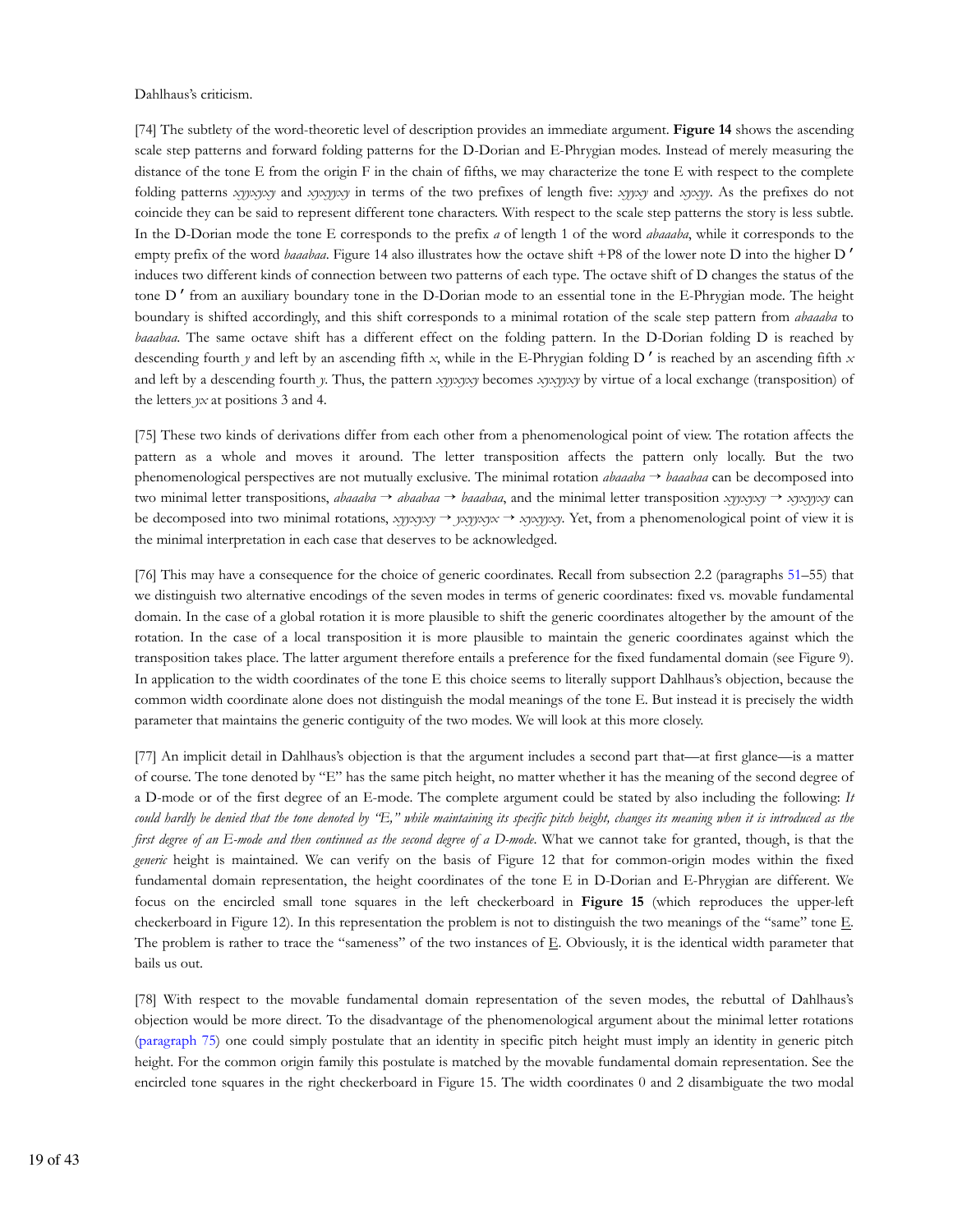meanings of  $E$  in this interpretation.

[79] We can only speculate whether Handschin himself would have been in favor of one or the other line of argument. His own notation of tone character in terms of integer powers of a generator x, such as in the D-centered encoding  $x^{-3}$ ,  $x^{-2}$ ,  $x^{1}$ ,  $x^0$ ,  $x^1$ ,  $x^2$ ,  $x^3$ , provides a loophole toward the second possibility, which he does not exploit. In this particular choice of the neutral (or central) character  $x^0$ , Handschin is attracted by D as a center of symmetry (Handschin 1948, 5–6). But he does not identify this encoding with the Dorian mode, and, for example, identify  $x^{-1}$ ,  $x^0$ ,  $x^1$ ,  $x^2$ ,  $x^3$ ,  $x^4$ ,  $x^5$  with the Ionian mode. In Handschin's deliberations on the interpretation of the symbol  $x<sup>0</sup>$ , he speaks of the simplicity of this tone. This property is associated with the origin of the diatonic scale (or set), rather than with a particular *finalis*.

[80] In the common finalis family under both interpretations, the roles between what is moved and what remains fixed are exchanged. **Figure 16** opposes the connection between C-Ionian and D-Dorian to the connection between C-Lydian and C-Ionian. The opposition includes the roles of the octave shift (+P8) versus the augmented prime shift (−A1), as well as the phenomenological involvement of the height and width parameters. C-Ionian is transformed into D-Dorian with a rotation of the scale step pattern and a local transposition in the scale folding. In contrast, C-Lydian is transformed into C-Ionian with a local transposition in the scale step pattern and a rotation of the folding pattern.

[81] Our ramified argument against Dahlhaus's criticism refers to two different levels of description. On the word-theoretic level, the *Toncharaktere* of E in E-Dorian and E-Phrygian correspond to different prefixes of the associated folding patterns, respectively. On the level of generic width- and height-coordinates, we claim that the 49 tone meanings of the seven degrees in the seven modes are in one-to-one correspondence with the 49 elements in  $\mathbb{Z}_7 \times \mathbb{Z}_7$ . Thereby we distinguish between the fixed and movable fundamental domain representations (cf. Figures 10 and 11). In the latter case the *Toncharaktere* of E in E-Dorian and E-Phrygian are different (Figure 15, right side). In the former case, though, they coincide and thus seem to support Dahlhaus's objection. But in this case we argue that, in turn, the generic height values are different (Figure 15, left side) and that therefore precisely the incidence of the generic width values is needed in order to trace a commonality between the two tone meanings.

#### **3.2 Second Objection by Dahlhaus**

[82] The second target in Dahlhaus's critique is the characterization of the semitone ("*intensiver Schritt*," in Handschin's terminology) in terms of the large inner character difference of five fifths: "The fact that the whole tone is defined as the difference between a fourth and a fifth, the major third as a combination of two whole tones, and the semitone as the difference between a major third and a fourth, does not imply that the fifth-relation on which the system is based is actually present in the ramifications of a derivation of intervals as three, four, or five fifths" (Dahlhaus 1990, 167–68 [1990]). And:

One can mentally reconstruct the intervening stages at the end of which stands the semitone. Musical perception, however, is limited. For it, the premises vanish in the actual outcome. Upon hearing an interval, one can make oneself aware of the last stage in its derivation, but not the earlier stages. Thus one can think at the same time of the fourth and fifth in reference to the whole tone, or of the doubling of the whole tone in reference to the major third, but not of four fifths in reference to the major third" (168).

[83] A psychological aspect shall only be mentioned in passing here. Dahlhaus misses a statement of Handschin's that in fact addresses his argument about the difficulty of consciously comprehending the compound fifth-kinship for each single interval: "We must also say that tone characters are connected, to a greater extent, with unconscious tone perception and evaluation; tone heights, on the other hand, with the 'conscious."" (20)

[84] Moreover, in using the phrase "fifth-relation on which the system is based," Dahlhaus seems to concede the premise of Handschin's argument, but is not willing to explore some of its implications. First of all, the line-of-fifths measure is an invariant for specific intervals: it is fundamental that this measure is consistent. For example, any augmented sixth, modulo the octave, is a displacement of 10 moves along the line of perfect fifths. When the well-formedness condition is added, that is, within the context of a proper scale system, specific intervals have consistent generic descriptions as well. They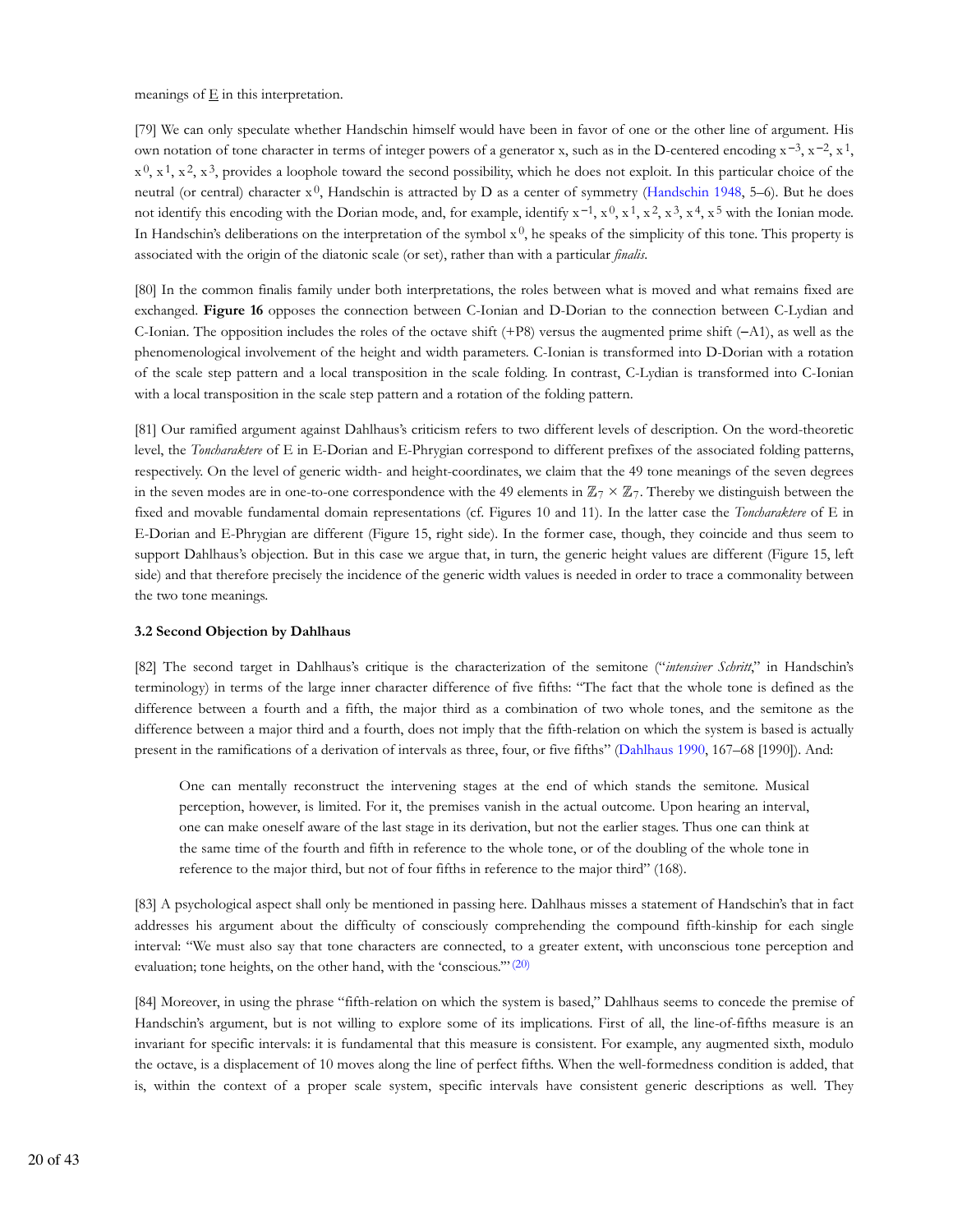consistently span the same number of scale step intervals; conversely, generic step intervals are, modulo the octave, compounds of a consistent number of generic fifths. Furthermore, within a given generated scale system, the multiplicity of an interval varies inversely with its measure in perfect fifths: in a fifth-generated scale system with *N* elements, if *k* is the fifth-measure of an interval,  $0 \le k \le N$ ,  $N-k$  is the multiplicity of that interval. This is equivalent to the common-tone hierarchy of diatonic sets, attributable to the circle of fifths, to which Babbitt drew significant attention. In turn, this distance between diatonic sets or triadic roots is what is referred to as harmonic distance.

[85] But Handschin's tone character does not depend on the flowering of triadic tonality: he considers that it obtains already in the purely melodic environment of plainchant. The intensity, to use Handschin's term, of a diatonic interval is correlated with its rarity: by the remark above, rarity in turn is correlated with the additive inverse modulo 7 of the interval's associated displacement in perfect fifths. The uniqueness of the tritone, with its intense identity, is associated with a displacement of 6 fifths; and the semitone, Handschin's intense step, of multiplicity 2, with 5 fifths. This is merely a correlation, which would hold in the case of any system generated by *N* fifths. The sign of a proper well-formed scale system is that the *multiplicative* inverses modulo *N* also express a musical generality, an inverse relation between multiplicities of step intervals and spans of generating intervals (Carey and Clampitt 1996a). For example, in the diatonic system, the semitone multiplicity 2 is the multiplicative inverse of the span in step intervals of the perfect fifth, 4:  $2^{-1} \equiv 4 \mod 7$ . This is the basis for the duality between scale step patterns and folding patterns explored in this paper.

[86] Dahlhaus's alternative proposal for a model of the diatonic is modally cast:

The simple, "perfect" consonances are given directly: octave, fifth, and fourth. They form the framework of an octave scale (**d–g–a–d ′** or **e–a–b–e ′**). On the other hand, the basic melodic interval is the whole tone—as the difference between the fifth and the fourth, it is a derived interval of the first rank, but one consolidated to an independent significance and comprehensibility . . .

In consequence, the principle which one must take as the basis for the concrete nature of the diatonic scale is the filling out by whole tones of a fourth-fifth-octave framework. Yet the result of this filling out is a mode. Or formulated another way, the diatonic scale, if one constructs it by filling out a fourth-fifth-octave framework, appears in modal form. In the fourths of this framework, the whole tones are inserted at the bottom (**c–d–e–f**), at the top (**e–f–g–a**), or the one whole tone at the bottom and the other at the top (**d–e–f–g**) (Dahlhaus 1990, 168 [1990]).

[87] Dahlhaus at first seems to overlook the fact that his proposal implies a combinatorial freedom for  $3<sup>2</sup> = 9$  possible modes instead of 7: two of them are ill-formed, namely *baaaaab* and *aababaa*. He addresses this objection by conceding the correspondence between the fifth-relationship and the whole step: "Since a whole tone implies two intervals of a fifth, the result of the filling out of a fourth-fifth-octave framework with whole tones is always a diatonic scale which in the abstract can be attributed to the chain of fifths from **f** to **b**" (Dahlhaus 1990, 168 [1990]). He goes on to say that, therefore, positing one of the ill-formed tetrachord-fillings would implicitly necessitate a contradictory chromatic element in the other tetrachord: "The whole tones **b–c**<sup> $\sharp$ </sup> and  $c$ <sup> $\sharp$ </sup>  $\sharp$  -d $\sharp$ <sup> $\sharp$ </sup> presume the intervening tones  $f$  $\sharp$  and  $g$  $\sharp$  [whole tone = double fifth, i.e., **b–c<sup>#</sup>** ' = **b–(f**)–c<sup>#</sup>'], and are thus out of the question when the lower tetrachord appears as Phrygian or ancient Dorian **e–f–g–a**." The explicit registral designations in his argument mean that it engages segments of the fourth-fifth folding, "reaching down" from the upper tetrachord to the lower (cf. our heuristic mathematical argument in 58). What Dahlhaus proposes as an alternative to the chain of fifths should be better understood as another relevant aspect with its own historical anchors:

The construction of the older, modal diatonic scale from tetrachords is historically the earliest and objectively the most firmly established method. In the first place, it takes into account the fact that the conception of remote fifth-relations is in need of support. The semitone, whose definition as the fifth fifth is a flimsy abstraction, becomes intelligible if one understands it within the terms of a tetrachord as the intervallic remainder between a fourth and two whole tones (Dahlhaus 1990).

[88] Dahlhaus plays two derivations of the diatonic modes off against each other, tacitly conceding that they are not true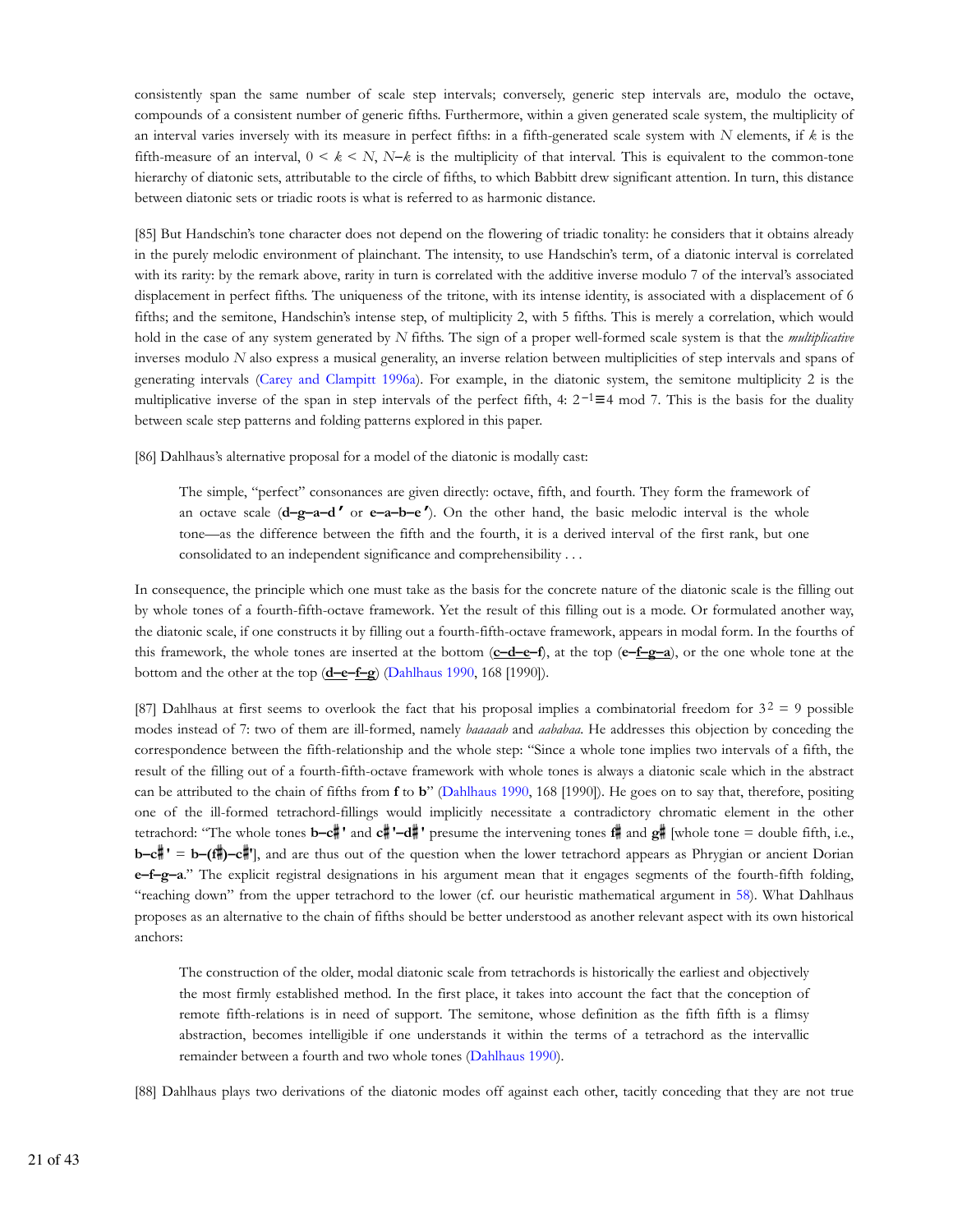alternatives, but then proceeding as if they are. He rejects the idea of iterated fifth-kinship in favor of concatenations of filled-in tetrachords. But in fact there are mathematical dependencies between the two derivations, which render the alternatives merely apparent. The following are two (related, but here separated) lines of argument.

[89] One interesting point is that, if Dahlhaus had—for example—included the Guidonian affinities as an additional criterion for the connection between the two tetrachord-fillings, he would have implicitly included the well-formedness condition that—as we have seen—implies the well-formed foldings. The three concatenations of disjunct tetrachords of the same species (c – f – g – c', d – g – a – d', e – a – b – e') cover the span of Guido's diamond-shaped diagram (*Micrologus*, chapter 8), c to e ′. Concomitant with this span is the one from g to a ′ covered by the three concatenations of conjunct tetrachords of the same species,  $g - c' - f'$ ,  $a - d' - g'$ ,  $b - e' - a'$ . These pitch-space structures (represented by the words *aabaaabaa*, and *aabaabaa*) are the "octave-fifth" and "octave-fourth" regions, respectively, of Carey and Clampitt 1996b, musical realizations of palindromic *central words* with periods  $p = 4$ ,  $q = 7$  and  $p = 3$ ,  $q = 7$ , respectively. (See the end of subsection 2.1, and subsection 4.3 below.) The double periodicity of these structures links to another inspiration for Handschin's tone character, Guido's affinities, mentioned above: that is, the similar scalar environments of diatonic tones a perfect fifth or perfect fourth apart. Each of the six perfect-fifth and perfect-fourth pairs have as their endpoints elements that inhabit identical scalar environments within their respective hexachords, natural and hard, the basis for hexachordal solmization. Guido's *affinitas* (at an earlier stage, Hucbald's *socialitas*) generalizes to any well-formed scale system. The kinship relation between two tones a fifth apart is psycho-acoustically supported by the sensory consonance of this interval for harmonic sounds, but its elaboration in the diatonic scale system constitutes the melodic similarity captured by the concept of affinity.

[90] The second point to be made is to observe that the transformational reconstruction of the twelve Glarean modes in paragraph 9 formalizes the tetrachord fillings in terms of substitutions. For the authentic Ionian, Dorian, and Phrygian modes we find the *tetractys* mode *ba*|*b* (P4 M2 | P4) as an intermediate stage of the generation processes of the associated scale step patterns. For the authentic Lydian, Mixolydian, and Aeolian modes there is a different *tetractys* mode involved, namely  $ab|b$  (M2 P4 | P4). The reason for this distinction with respect to the morphic composition is that the former derive from an initial application of *D*, the latter from an initial  $D^{\sim}$ . The structure of the three authentic modes with disjunct tetrachords of the same species, adduced in the preceding paragraph, is clear from their common point of departure with *tetractys* mode *ba* | *b*: the subsequent application of two morphisms of generic type *G* (i.e., *G* or  $G^{\sim}$ ) will leave *a* fixed and create identical filled-in tetrachords by substituting identically for the two *b*'s. Similarly, the modes enclosing two conjunct tetrachords of the same species share a common point of departure, the *tetractys* mode *ab*|*b* (initial whole step, followed by perfect fourths). Furthermore, the involvement of uniform substitutions excludes the ill-formed cases *baaa*|*aab* and *aaba*|*baa*, as well as the amorphic Locrian mode *baabaaa*. In other words, the transformational derivations of paragraphs 7 to 9 may be seen as refinements of Dahlhaus's preferred derivation of the diatonic modes. But does our common ground with respect to tetrachord-fillings lend support to Dahlhaus's rejection of iterated fifth-kinship? Close scrutiny of the relationships between scale step patterns as they are generated and the explicit fifth-relations embodied in the folding patterns shows that it does not.

[91] Height-width duality can be partially reformulated in transformational terms. This works most elegantly for positive standard and Christoffel words, i.e., for the generalizations of the ascending authentic Ionian and Lydian modes. We demonstrate this for the Ionian case and refer to Domínguez et al. 2009 for further details. On word pairs *u*|*v* one may define the following concatenative transformations:  $\Gamma(u|v) = u|w$ ,  $\Gamma^{\sim}(u|v) = u|vu$ ,  $\Delta(u|v) = vu|u$ ,  $\Delta^{\sim}(u|v) = uv|v$ . The folding pattern  $yx|yxyxy$  of the authentic Ionian mode  $aaba|aab = GGD(a|b)$  can be generated through an associated concatenative transformation:  $\Gamma\Gamma\Delta(x|y) = \Gamma\Gamma(yx|y) = \Gamma(yx|yxy) = yx|yxyxy$ . The transformations *Δ*, *Γ*, and *Γ* are applied in the same order as their substitutive counterparts *D*, *G*, and *G*. At each stage of the generation we obtain a pair of dual (mutually adjoint) patterns: *x* | *y* and *a*| *b* for the authentic division, *yx*|*y* and *ba*|*b* for the first *tetractys* mode, *yx*|*yxy* and *aba*|*ab* for the first pentatonic mode, and *yx*|*yxyxy* and *aaba*|*aab* for the authentic Ionian mode. Thus, each step in the generation of the substitutive *tetractys* filling is paralleled by a dual generation of iterated fifth kinship. The latter follows the former like a shadow. This observation forces us to relativize Dahlhaus's argumentation: the perfect fifth kinship relation is intrinsic to any consideration of diatonic modes as the concatenation of filled-in tetrachords.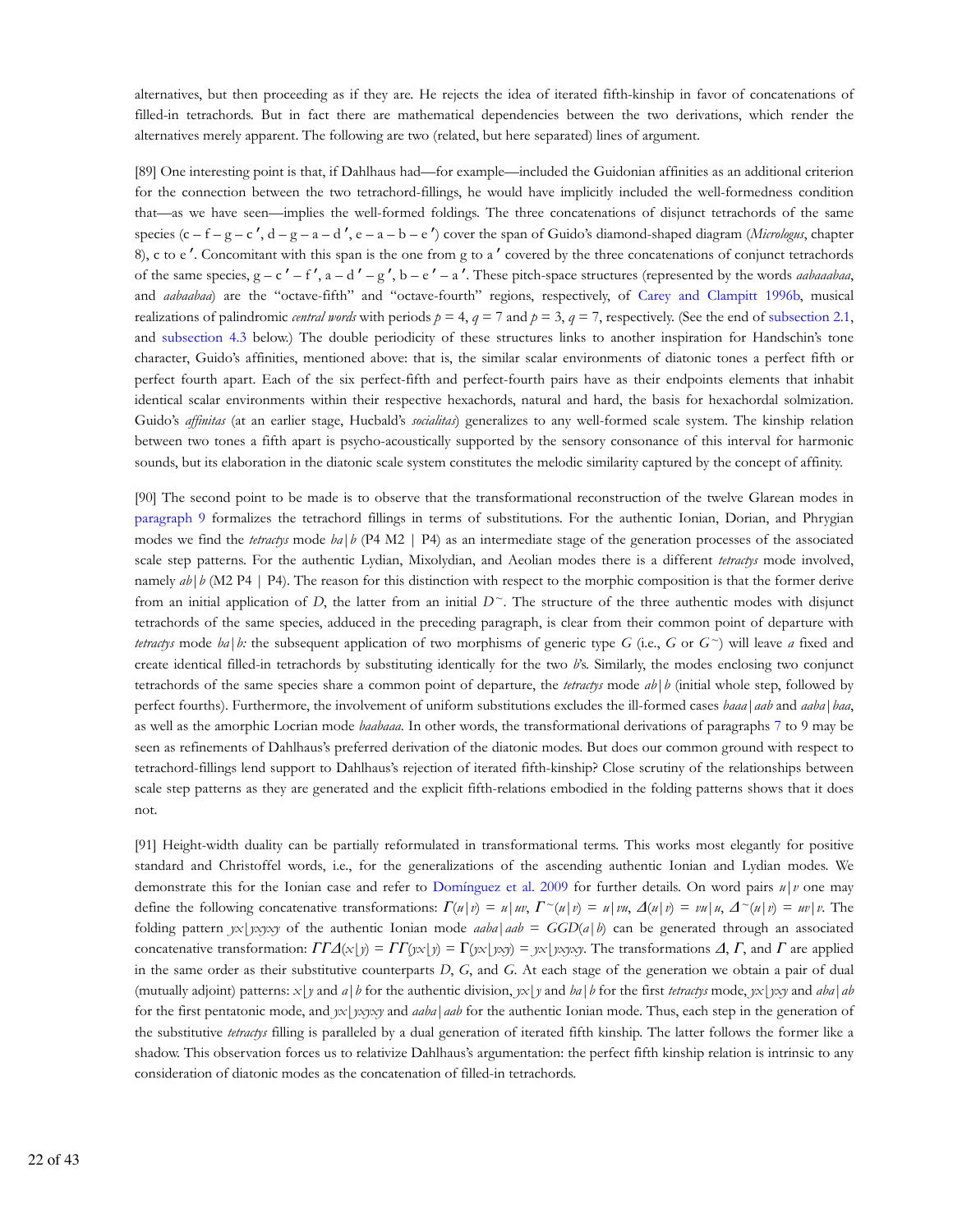[92] Note that in the presentation above, the substantive musical difference between words representing scale step patterns on the one hand and fourth-fifth folding patterns on the other is embodied in the application of differentiated types of transformations: substitutive for the scale step patterns and concatenative for the scale folding patterns. If we confine ourselves to substitutive morphisms (as we did, for convenience, previously in paragraph 13, when the duality was first introduced for Lydian), we may not be able to understand intermediate computations of the folding pattern as having any relationship to the comparable stages of generation of the scale step pattern. For example, the substitutive generation of the folding pattern,  $DGG(x|y) = DG(x|xy) = D(x|xxy) = yx|yxy$ , takes a different route, where the intermediate stages are not fifth/fourth foldings. In particular, the pentatonic positive standard scale step pattern  $GD(a|b) = aba|ab$  fails to match up with the comparable stage, the partial computation of the reversal, applied to a different alphabet,  $GG(x|y) = x|xxy|$ . It stands to reason that partial reversals will not capture the structure at every stage, unless the initial morphism is a palindrome. A corollary in Noll 2009 permits us to confine ourselves to one type of transformation, and to assert that for standard and Christoffel words, mutually adjoint words arise by reversing the substitutive morphism. Similarly, plain adjoints are obtained by replacing in the same order *G*'s and *D*'s with *Γ*'s and *Δ*'s (or *G*'s and *D~*'s, in the case of Christoffel words, with *Γ*'s and *Δ*~'s). But these observations suggest that the asymmetric picture, with two different kinds of transformations for scale step patterns on the one hand and for foldings on the other, matches the music-theoretical situation better than the purely symmetric one. We return again to this refinement, an asymmetry within the duality, in our concluding remarks in subsection 5.3.

[93] A corollary fact is that the circle-of-fifths ordering of the modes is also a lexicographic order: represented as words in an ordered alphabet  $A = \{a,b | a \leq b\}$ , the undivided diatonic modes from Lydian to Locrian are placed in dictionary order (see Berthé et al. 2008). Since the size of the step interval represented by *a* is greater than the size of that represented by *b*, it follows that the Lydian intervals, upwards from the modal center, are *large* (larger of the two intervals for the given generic category). Thus, for example, as the *finalis* moves sharpwards along the circle of fifths, Aeolian mode is the first case where the interval of a sixth above the *finalis* becomes minor.

[94] The ramifications of the diatonic circle of fifths broached in the discussion above, taken together, suggest the unconscious knowledge Handschin's tone character is meant to capture. These arguments serve as initial examples for a more thorough integration of mathematical and philological knowledge in this domain of music theory.

#### **4. Further Distinctions Among the Modes, via Algebraic Combinatorics on Words**

[95] In this section, we explore special properties of standard and anti-standard modes, as opposed to the others (generalized Guidonian modes, to be defined below). In subsection 4.1, we look more intensively at the property of divider incidence, introduced in section 2 as a property of authentic Ionian, which is in fact a property of all modes associated with standard words.

[96] In subsection 4.2, we show that well-formed modes that correspond to standard and anti-standard words are unique in having differentiated ways in which divider and initial/terminal scale elements are surrounded. This property of *double-neighbor polarity* characterizes Ionian and Aeolian modes among Glarean modes, and generalizes to all mode families associated with conjugacy classes of well-formed words.

[97] In subsection 4.3, we show that positive and negative standard words and positive and negative anti-standard words have the forms *uab* and *uba*, *abu* and *bau*, respectively, where *u* is a *central word*. That is, *u* is a palindrome, and has periods of the lengths of the divider prefix and divider suffix. The central word *u* is a generalization of Guido's hexachord, as introduced in subsection 2.1, paragraphs 40 and 41. Double-neighbor polarity sets up a dichotomy of morphic modes, by characterizing the *edge modes*—that is, modes whose initial tone coincides with initial or final tone of *u*, which possess the property—and the *interior* or *Guidonian* modes, whose initial tone coincides with an interior tone of *u*, which do not possess the property. The Guidonian modes generalize the eight medieval modes, those whose *finales* form the tetrachord of the finals, D–E–F–G, in the interior of Guido's natural hexachord, C–D–E–F–G–A.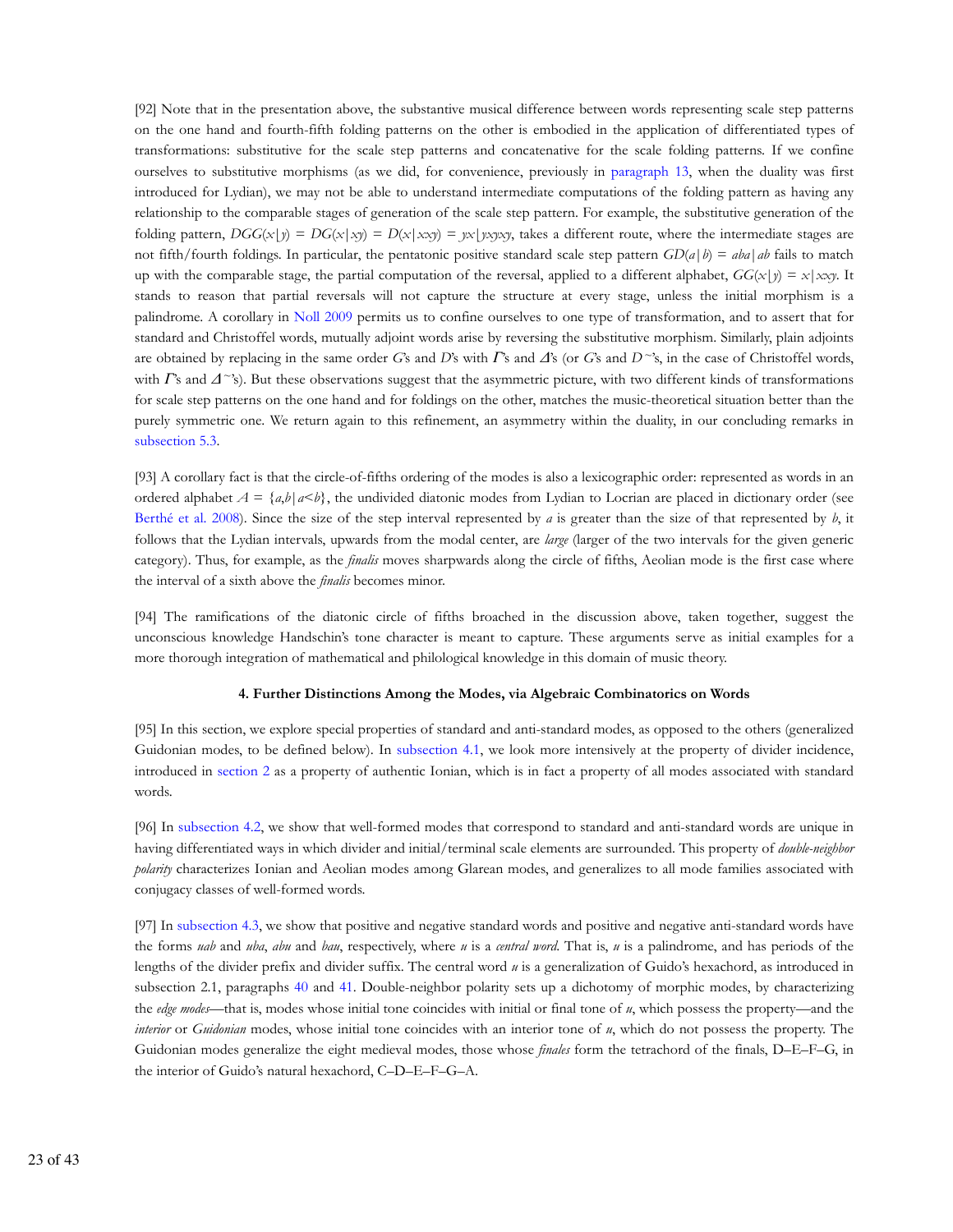[98] In subsection 4.1, we show that divider incidence implies the existence of a special interval at three locations in (almost) all modes corresponding to positive standard words (all those whose divider prefix contains the letter *b*). In ascending authentic Ionian, these are the three rising diatonic major thirds G–B, C–E, F–A. The interval in question extends from the divider to the leading tone (*la note sensible*) in both the scale and in the folding; we call it the *sensitive interval*. Of course, the leading tone enters powerfully into musical theorizing, associated with the notion of *dominant*. The major third that is associated with dominant (harmony or function) is privileged in the theory of the sensitive interval, and the three locations of the sensitive interval in the usual diatonic are sites of the trichotomy of functional harmony, *dominant*, *tonic*, *subdominant*.

[99] The plain adjoint of a positive standard word *uab* is a positive standard word *u* ′*xy*. The sensitive interval is mirrored by intervals that extend from the initial scale tone (which is also the initial tone of *u*) to the final tone of *u* ′ in the folding pattern  $u'$ <sub>*xy*</sub>, and from the initial tone of the folding (which is also the initial tone of  $u'$ ) to the final tone of  $u$  in the scale pattern *uab*. The sensitive interval property thus draws together these tones: divider of scale and folding, initial and final essential tones of the scale and initial and final essential tones of the folding, and terminal tones of the generalized Guidonian hexachord in the scale and of its adjoint in the folding. We hold that these structural properties—doubleneighbor polarity, central word location, and sensitive interval property—are paradigmatic determinants of a system that affords the rise of major-minor tonality.

# **4.1 Divider Incidence**

[100] As already mentioned in subsection 2.1, there is a peculiarity of the authentic Ionian mode with scale step pattern *aaba*|*aab* and scale folding *yx*|*yxyxy*. The dividing tone is in both cases the same: G divides the octave C – C' into fifth and fourth and it also divides the augmented prime  $F - F$  into major step up and minor step down. Algebraic combinatorics offers an interesting perspective from which to appreciate this observation and to provide several connections to other properties of the Ionian mode. This perspective is opened by the epistemological potential of *generalization*, which imposes a dichotomy between essential and accidental properties and which thereby accentuates the findings and guides further research. (21) Other musical instantiations of the generalization include *tetractys* modes, pentatonic modes, and chromatic modes (with the generalizations of Ionian associated with positive standard words  $D(a|b)$ ,  $GD(a|b)$ , and  $DGGD(a|b)$ , respectively).

[101] The step pattern *aabaaab* of the authentic Ionian mode as well as its associated folding *yxyxyxy* are instances of positive standard words, i.e., they are images  $f(ab)$  and  $\overline{f}(xy)$  of the two-letter words *ab* and *xy* under special standard morphisms *f* ∈ <*G*, *D*>, and the reversal of *f*, respectively. That is, the special standard morphisms are arbitrary concatenations of any number from the two Sturmian morphisms *G* and *D*, such as *G*, *GG*, *GGG*, *D*, *DD*, *GGD*, *DGDGDGDG*, etc. For every such *f* we denote by  $\overline{f}$  the associated morphism, where the same sequence of *D*'s and *G*'s is concatenated in the reverse order. For example, given  $f = GGD$ , we obtain  $\bar{f} = DG$ . If one considers well-formed modes as a generalization of diatonic modes it seems quite natural to consider positive standard words as a generalization of the authentic Ionian mode within each generalized family of modes sharing the same well-formed scale.

[102] The concept of authentic division has a clear generalization as well. The word *f*(*ab*) is divided into *f*(*a*) and *f*(*b*) and the word  $\overline{f}(xy)$  is divided into  $\overline{f}(x)$  and  $\overline{f}(y)$ . If the same tone divides both words (scale and folding) we speak of divider incidence. What this means in general becomes clear when tones are represented as points in the generic width/heightlattice. Divider incidence for the authentic case means that the point with generic coordinates (1, 1) belongs to the *width* and *height* trajectories of the mode (Figure 9, movable fundamental domain). These trajectories are introduced in Noll 2009 and it is proven that (1, 1) belongs to them if and only if the well-formed word is a positive standard word as described above—i.e., it is generated by a special standard morphism  $f \in \langle G, D \rangle$ , and the word is authentically divided as  $f(a)|f(b)$ . The plain adjoint of *f(ab*) is  $\overline{f}(x)$ , which is authentically divided as  $\overline{f}(x)$  |  $\overline{f}(y)$ . (22) This situation is exemplified through the authentic Ionian mode (upper-left part of **Figure 17**).

[103] We should point out, however, that all results discussed so far are based upon an *a priori* interpretation of authentic scales as being ascending in pitch height and of their foldings as being forward (sharpwards) in the positive width direction.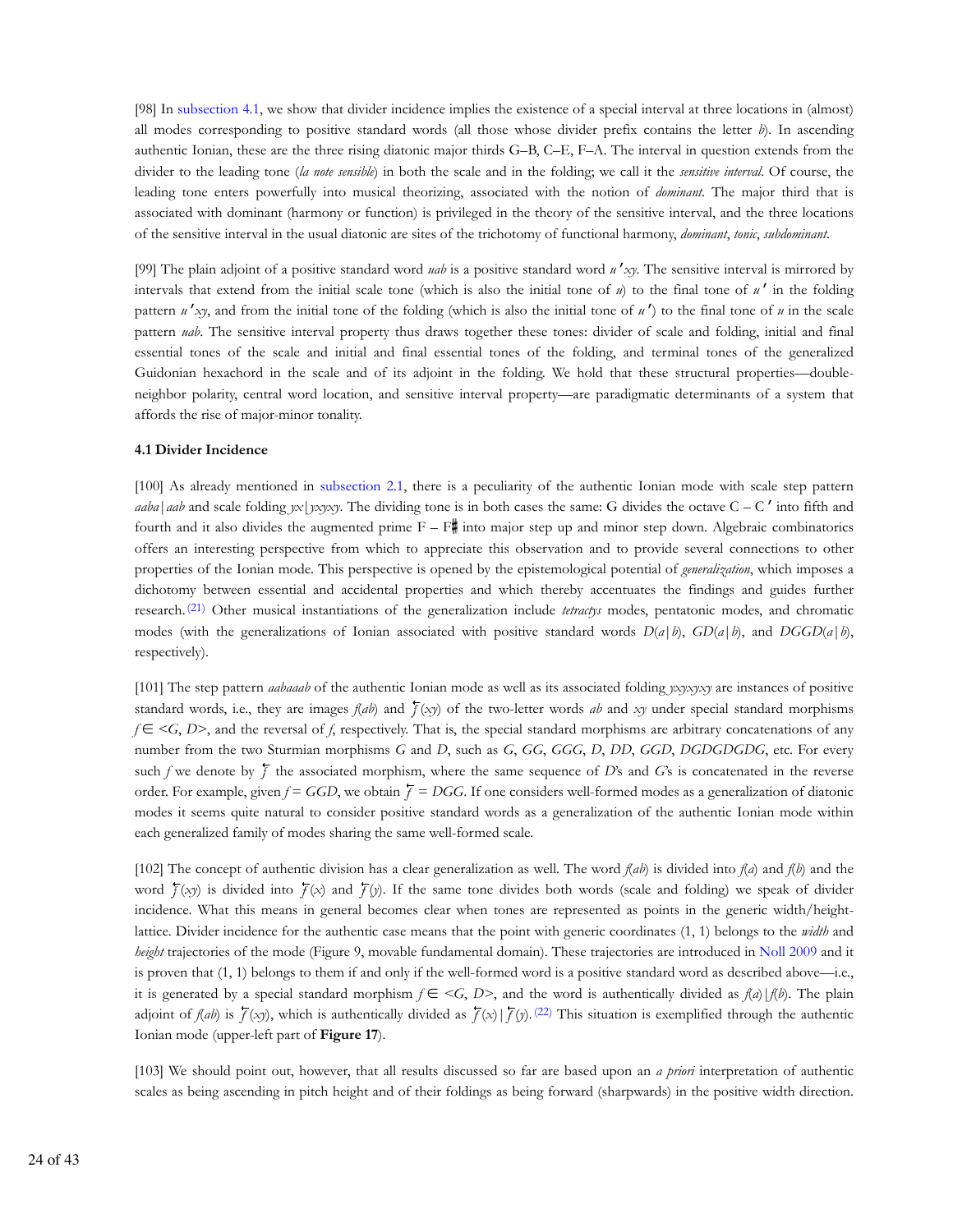There are two strategies to extend the theory so as to include descending scales and/or backward foldings. The easier way is to consider these as analogous, but separate, cases. This allows us to remain in the combinatorics of words on two letters. Nevertheless, the situation is not straightforward with regard to the treatment of the adjoints (see Domínguez et al. 2009). The *twisted adjoint* is defined on rising authentic scales and backward foldings, and under these assumptions divider incidence (but *not* the exchange of initial tones and divider predecessors) holds for the Dorian mode. We consider that the musically appropriate postulate associates authentic modes regardless of direction with forward foldings and plagal modes regardless of direction with backward foldings, but the ethos of mathematics requires the investigation of all possibilities. Still more demanding, and a subject for future work, is the integration of all these cases into one picture by means of the transformational investigation of the free group  $F_2$ : forthcoming work places standard words and morphisms on letters representing ascending steps and forward foldings on an equal footing with anti-standard words and morphisms on inverse letters representing descending steps and backward foldings. We close this section, however, with a brief illustration of the first strategy.

[104] By inverting the music-theoretical interpretation of the generic height and width axes we obtain another instance of the same situation: descending hypo-Aeolian mode with backwards folding. See the upper-right part of Figure 17. This operation mimics the traditional dualist perspective wherein major and minor (triads, scales, scale degrees, etc.) are related to each other by inversion. In this case a positive standard word, first understood as an authentically divided ascending and forward-folded Ionian mode, becomes understood as a plagally divided descending and backward-folded Aeolian mode. (The ascending authentic Aeolian mode behaves differently. Its scale step pattern is a positive anti-standard word and the generating morphism is a special anti-standard morphism. This mode has no divider incidence.) This rigid inversion of the interpretation of the entire Ionian mode is not the only possibility for bringing plagal division into play. In section 1 we already described the (ascending) hypo-Ionian step pattern  $aab \mid ababa = EDDG(a \mid b)$  as an image under the non-special standard morphism *EDDG*. We obtain divider incidence under the association of plagal with backwards folding from B to B (see lower-left part of Figure 17). We see that the associated folding  $\vec{J}\vec{x}\vec{J}\vec{s}$  is the image of  $\vec{x}\vec{J}$  under the non-special standard morphism *EGDD*( $\bar{x}$ |  $\bar{y}$ ). Here, and in Figure 17, the bars indicate negatives:  $\bar{x}$  represents a descending perfect fifth,  $\bar{J}$  represents an ascending perfect fourth. The folding direction for authentic vs. plagal is associated with the reverse of the respective cadential motion: falling fifth or rising fourth for authentic, rising fifth and falling fourth for plagal.

#### **4.2 Double-Neighbor Polarity**

[105] We will show that well-formed modes that correspond to standard and anti-standard words are unique in that only in these modes are divider and initial/(terminal) scale elements marked with respect to each other by being surrounded by distinct double-neighbor figures. For example, all modes corresponding to positive standard words over alphabet  $A = \{a, b\}$ have step interval designated by *a* as divider prefix final letter and that designated by *b* as divider suffix final letter. The first letter of a positive standard word *w* ( $|w| > 2$ ) can be either *a* or *b*, but in either case it must match the first letter of the divider suffix:  $w = r_{\dots} a | r_{\dots} b$ , where r is a letter in  $A = \{a, b\}$ . Therefore, if we identify initial and terminal scale elements under octave equivalence, the double-neighbor figures surrounding the initial scale tone and divider are different. The same holds for negative standard words, but with divider prefix final letter *b* and divider suffix final letter *a*. Similarly, it will be shown that all positive anti-standard words have *a* as first letter and *b* as first letter of divider suffix, while the divider prefix final letter (when  $|w|>2$ ) is the same as the divider suffix final letter:  $w = a...r|b...r$ . The same holds for negative anti-standard words, with letter assignments exchanged. Therefore, for modes corresponding to the anti-standard words, again, the double-neighbor figures surrounding the initial scale tone and divider are different. Furthermore, this property of *double-neighbor polarity* holds *only* for modes that realize standard and anti-standard words. The four possibilities for doubleneighbor polarity are tabulated in **Figure 18**.

[106] This polarity distinguishes the Guidonian modes of the four *maneriae* from Glarean's later additions. In the traditional eight modes of plainchant, on the one hand, the same step intervals surround the poles of initial scale tone and divider. This is the point of departure for the medieval doctrine of the affinities. In Ionian and Aeolian, on the other hand, one pole is marked with respect to the other, by virtue of the differentiated semitone-tone (*ba*) or tone-semitone (*ab*) interval succession at one pole in comparison with the undifferentiated tone-tone (*aa*) interval succession at the other. This property has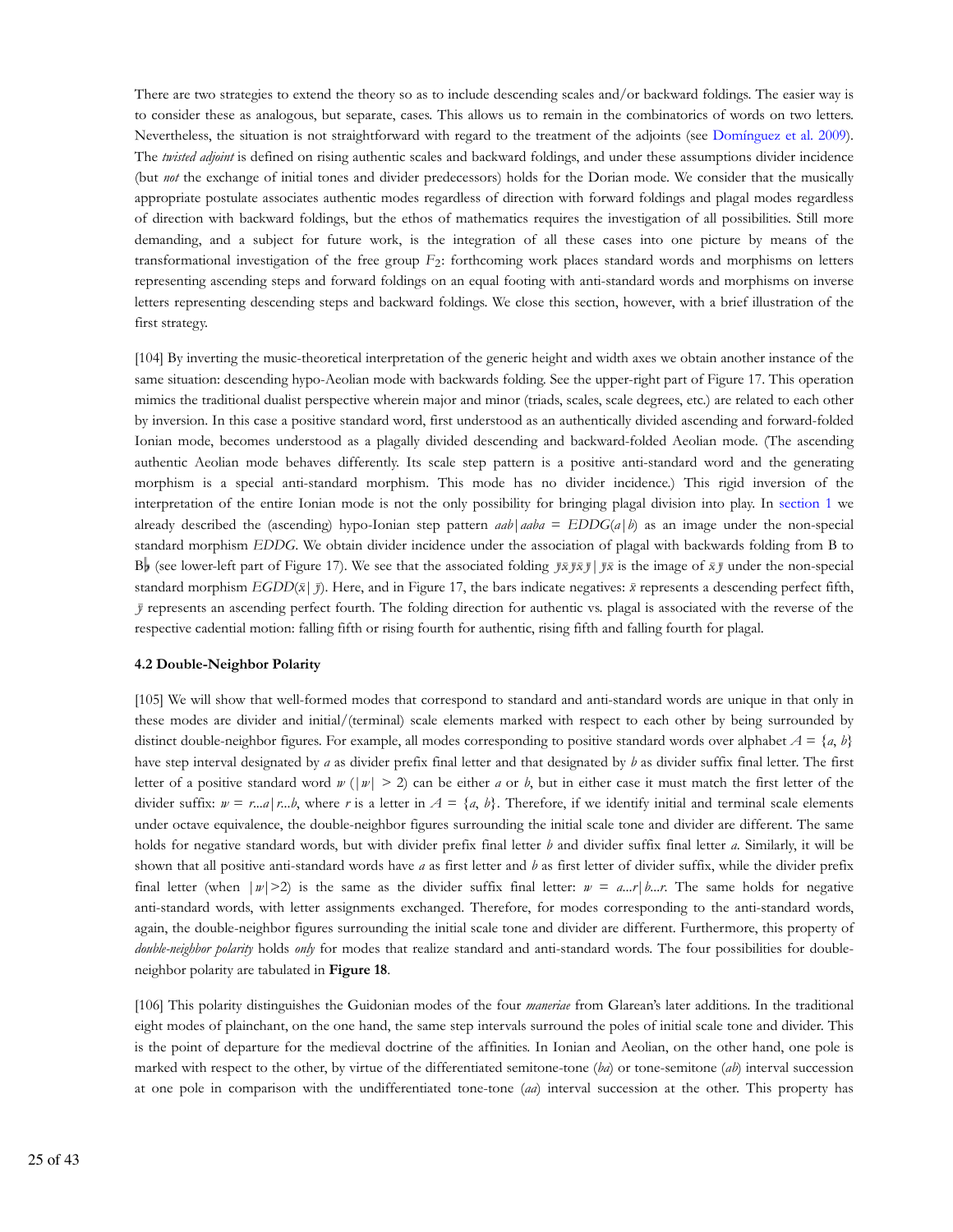implications for musical syntax, and is already suggestive of major-minor tonality, even before the introduction of the harmonic triad as a music-theoretical object. Note, however, that of the harmonic triads within the white-note collection, the C-major and A-minor triads have distinct double-neighbor configurations about each of their triadic constituents: *ba*, *ab*, and *aa*, in some order. That this property fails for the other four diatonic harmonic triads is entirely attributable to the lack, in these cases, of double-neighbor polarity between root and fifth. **Figure 19** displays double-neigbor polarity for the edge modes, and affinity at *finalis* and *confinalis* for the interior Guidonian modes in the diatonic, and an example of the properties in the generalized edge and Guidonian modes in the well-formed chromatic scale.

[107] We may collate the double-neighbor polarity property with the divider incidence property. As exemplified in Figure 17 for the diatonic modes, modes corresponding to standard and anti-standard words exchange places, along with authentic/plagal divisions, if the directions of letters are reversed. That is, if the default assumption is that letters *a* and *b* represent ascending step intervals, then the positive standard word corresponds to an ascending, authentically divided mode. If the meaning of letters *a* and *b* is reversed to represent descending step intervals (alternatively, if the letters  $\bar{a}$  and  $\bar{b}$  are used with those meanings, as in Figure 17) then the positive standard word represents a descending, plagally divided mode; *mutatis mutandis* for the negative standard word; that is, it corresponds to an ascending, plagally divided mode or a descending, authentically divided mode.

[108] Directionality has musical force: in the context of the leading tone, the sense is that of a rising semitone (Handschin's *intensiver Schritt*) toward the Ionian *finalis*. The leading tone is correlated with the major mode, and with one of the extremes of the diatonic circle of fifths. The analogous correlation in the case of the minor mode, and the other extreme of the diatonic circle of fifths, is with a descending semitone, toward the terminal tone of the plagally divided Aeolian scale, thus toward the divider of the authentically divided scale. This is in accord with traditional dualism, and with Harrison's "renewed dualism" (1994). It is furthermore in accord with Renaissance and Baroque presentations of mode, such as Bononcini's, in which ascending motion is affiliated with authentic division, while descending motion is affiliated with plagal division (Bononcini 2009, 122–23). Similarly, authentic cadence is by falling fifth or rising fourth, while plagal cadence is by rising fifth and falling fourth; the folding patterns conventionally associated with authentic and plagal are anti-cadential in direction.

[109] But double-neighbor polarity for Ionian and Aeolian is independent of any invocation of traditional dualism. If we forego the collation of this property with divider incidence, the property remains attributable to the opposition of standard and anti-standard words. As mentioned in section 1, height-width duality is different from traditional dualism. The latter is based on an inversion of musical intervals and interval configurations, while the former is based on an interaction of two entirely distinct encodings of musical intervals. There is a formal opposition between major and minor, corresponding to that obtaining between standard and anti-standard in word-theoretical terms. This is not, however, to argue for a symmetrical binarism, because ascending and descending are not musically symmetrical; plagal is marked with respect to authentic. Since there is a musical asymmetry between ascending and descending, there is thus an asymmetry between the musical interpretations of standard vs. anti-standard words. Recall that the *finalis* is the marked pole in Ionian, by virtue of the differentiated neighboring step intervals, one of which is the rare half step, whereas the *finalis* is the unmarked pole in Aeolian. This again breaks the symmetry, reflecting the marked status of minor with respect to major.

**Proposition**: The structures of standard and anti-standard words of length at least 3 are

(1) Positive standard: *rha*|*rkb* (2) Positive anti-standard: *ahr*|*bkr* (3) Negative standard: *rhb*|*rka* (4) Negative anti-standard: *bhr*|*akr*

where  $r \in \{a,b\}$ , and  $b, k \in \{a,b\}^*$ .

[110] The word-theoretical basis for the foregoing derives fairly immediately from the definitions and proof by mathematical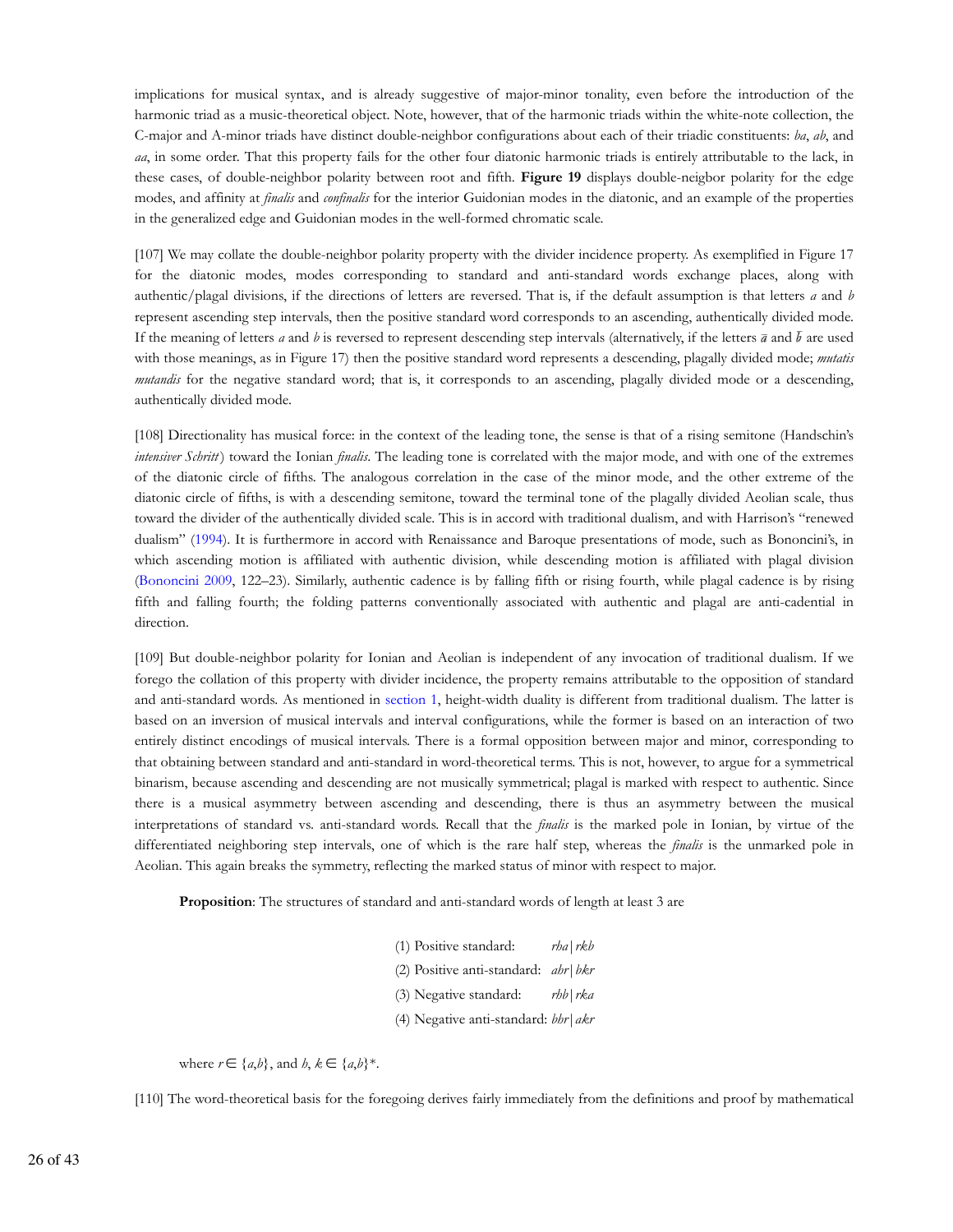induction. We begin with (1), all positive standard words of length at least 3 are of the form *rha*|*rkb*, where *r* is a letter, *h* and *k* are factors (possibly empty). Recall that  $G(a | b) = a | ab$ , and  $D(a | b) = ba | b$ . That is, special standard morphisms of length 1 yield positive standard words whose divider predecessor and terminal predecessor letters are *a* and *b*, respectively. In both cases, the character of the initial letter of the standard word matches that of the divider successor letter, and these are the only possible special standard morphisms of length 1, yielding positive standard words of length 3. We proceed by induction on the length of the special standard morphism. Assume that *f* is a special standard morphism of length *n*≥1 and that the proposition holds, i.e.,  $f(a|b) = rba | rkb, r \in \{a,b\}$ , and  $b, k \in \{a,b\}^*$ . Then, since G is by definition a morphism,  $Gf(a|b) =$  $G(rba | rkb) = G(r)G(b)a | G(r)G(k)ab$ , and both divider prefix and suffix begin with a, since  $G(r) = a$  or ab. By the same argument, but applying D to  $f(a | b)$ , the result is  $D(r)D(b)ba|D(r)D(k)b$ , and both divider prefix and suffix begin with b, since  $D(r) = b$  or *ba*. Thus, the conditions hold for all possible special standard morphisms of length  $n+1$ , and (1) is proven by induction on the length of the morphism.

[111] Next, we demonstrate (2): all positive anti-standard words of length at least 3 are of the form *ahr*|*bkr*, where *r* is a letter, *h* and *k* are factors (possibly empty).  $G^{\sim}(a|b) = a|ba$ , and  $D^{\sim}(a|b) = ab|b$ . That is, special anti-standard morphisms of length 1 yield positive anti-standard words whose initial letters and divider suffix initial letters are *a* and *b*, respectively. In both cases, the character of the divider prefix final letter matches that of the divider suffix final letter, and these are the only possible special anti-standard morphisms of length 1, yielding positive anti-standard words of length 3. Assume that *f* is a special anti-standard morphism of length  $n \geq 1$  and that the proposition holds, i.e.,  $f(a | b) = abr | bkr, r \in \{a, b\}$ , and  $b, k \in \{a, b\}$ b}\*. Then, since  $D^{\sim}$  is a morphism,  $D^{\sim}(a|b) = D^{\sim}(abr|bk) = abD^{\sim}(b)D^{\sim}(r|bb^{\sim}(k)D^{\sim}(r)$ , and both divider prefix and suffix end with *b*, since  $D^{\sim}(r) = b$  or *ab*. By the same argument, but applying  $G^{\sim}$  to  $f(a|b)$ , the result is  $aG^{\sim}(b)G^{\sim}(r) | baG^{\sim}$  $(k)G^{\sim}(r)$ , and both divider prefix and suffix end with *a*, since  $G^{\sim}(r) = a$  or *ba*. Thus, the conditions hold for all possible special anti-standard morphisms of length *n*+1, and assertion (2) is proven by induction on the length of the morphism.

[112] Furthermore, note that applying the exchange morphism *E* an odd number of times simply exchanges the letters *a* and *b*. The relative sameness or difference with respect to divider prefix and suffix initial and terminal letters is unaffected, for negative standard and anti-standard words. Thus, (3) and (4) hold, and double-neighbor polarity holds for all modes corresponding to standard and anti-standard words, positive or negative.

[113] Double-neighbor polarity holds *only* for morphic well-formed modes corresponding to standard and anti-standard words. (For amorphic modes, the question does not arise, because the divider is not defined.) That is, if *f* is neither a standard nor an anti-standard morphism, then it is asserted that  $f(a | b) = rbs | rks$  where  $r, s \in \{a, b\}$ ,  $b, k \in \{a, b\}^*$ . We note that  $G^D(a|b) = G^{\sim}(ba|b) = ba$  | ba; that  $DG^{\sim}(a|b) = D(a|ba) = ba|bba$ ; that  $GD^{\sim}(a|b) = G(ab|b) = aab|ab$ ; that  $D^{\sim}G(a|b) =$  $D^{\sim}(a|ab) = ab|abb$ , and that  $GG^{\sim}(a|b) = a|aba = G^{\sim}G(a|b)$  and  $DD^{\sim}(a|b) = bab|b = D^{\sim}D(a|b)$ . These are the only possible mixed special morphisms (i.e., neither standard nor anti-standard) of length two. In each case, by inspection it is clear that the words support the assertion: *baa*|*ba*, *ba*|*bba*, *aab*|*ab*, *ab*|*abb*, *a*|*aba*, and *bab*|*b*. Now, let *f* be a morphism of length  $n>1$ . If *f* is special standard, then we know that  $f(a | b) = rha | rkb$ . If one applies either  $G<sup>0</sup>$  or  $D<sup>0</sup>$  to this positive standard word, then the proposition holds:  $G^{\sim}(a|b) = G^{\sim}(rba|rkb) = G^{\sim}(r)G^{\sim}(b)a(G^{\sim}(r)G^{\sim}(k)ba)$ , with  $G^{\sim}(r) = a$  or ab,  $D^{\sim}(a|b) = D^{\sim}(rba|rkb) = D^{\sim}(r)D^{\sim}(b)ab|D^{\sim}(r)b$ , with  $D^{\sim}(r) = b$  or ba. Similarly, if f is special anti-standard,  $f(a|b) =$ *ahr*|*bkr*, and if one applies either *G* or *D* to this positive anti-standard word, by similar calculations, the proposition holds. Finally, under the induction assumption let us take *f* to be a mixed morphism (neither standard nor anti-standard) of length  $n>1$  and  $f(a|b) = rbs | rks$ , with  $r, s \in \{a, b\}$ . Then if X is any of the morphisms  $G, G \sim D, D \sim X f(a|b) = X (rbs | rks) = Y f(x)$  $X(t)X(t)X(s)X(t)X(t)$ , and X preserves the equalities for initial and final divider prefix and suffix letters. Altogether this shows that the proposition holds for all special morphisms of length *n*+1 that are neither standard nor anti-standard. An odd number of exchange morphisms *E* exchanges the letters *a* and *b*, which has no effect on the equalities asserted, so the proposition holds for non-special morphisms as well, and therefore for both positive and negative words. The final result is that double-neighbor polarity characterizes modes corresponding to standard and anti-standard words.

[114] The positive way of expressing the lack of double-neighbor polarity for morphic modes of length  $N = p+q > 2$  that are neither standard nor anti-standard is to say that in their corresponding well-formed words  $w = w_1...w_q | w_{q+1}...w_N$  it is the case that  $w_1 = w_{q+1}$  and  $w_q = w_{q+p}$ . This is suggestive of the notion of periodicity, for periods q and p, respectively. That is,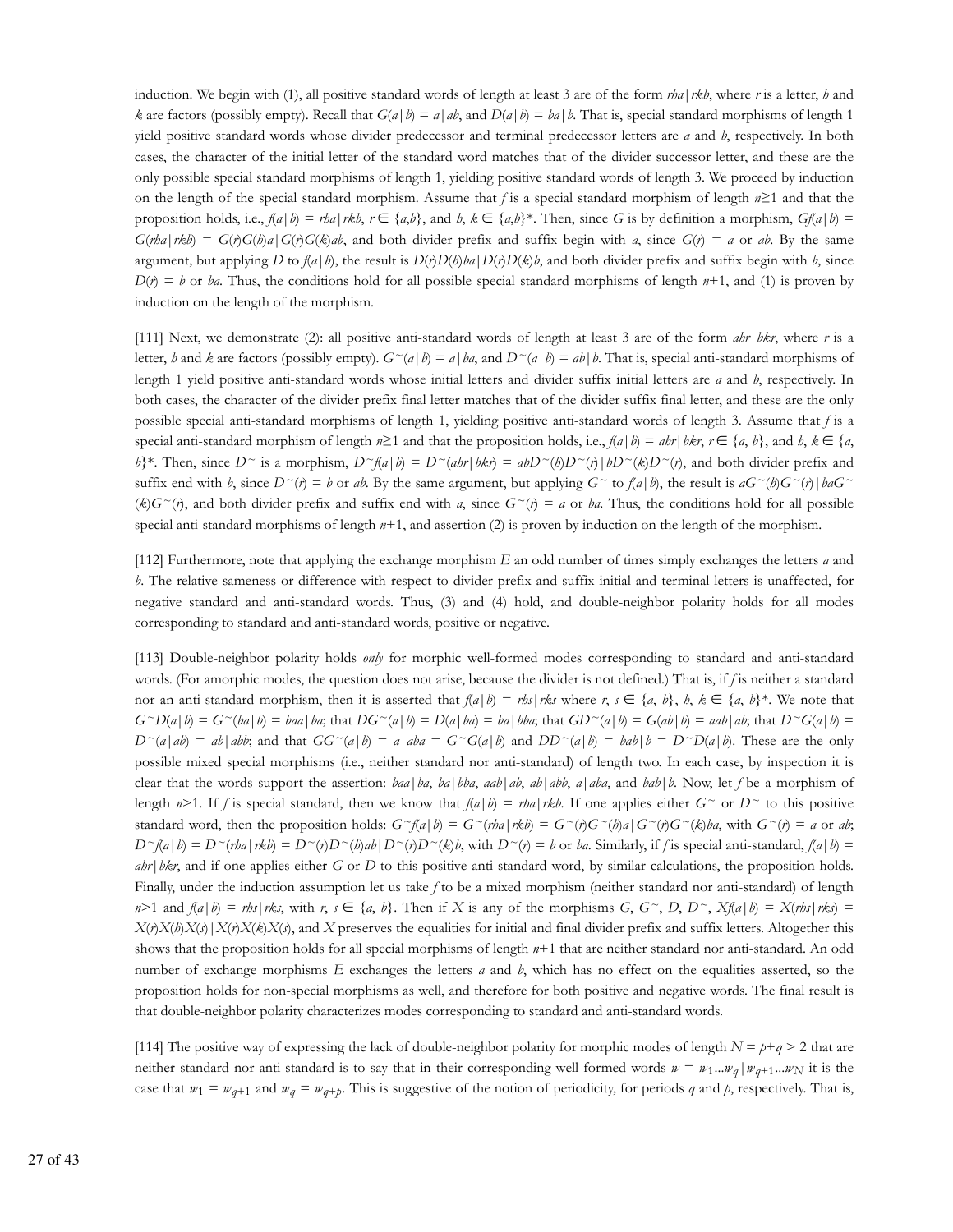since letters separated by the lengths of the divider prefix and divider suffix are equal except at two locations where inequality of letters has been demonstrated, the possibility arises of double periodicity for factors of well-formed words. To identify the largest such factor, we need to understand the location of standard and anti-standard modes relative to each other.

#### **4.3 Central Words as Factors in Standard and Anti-Standard Words**

[115] We wish to show (in the interest of having a largely self-contained presentation; see also Lothaire 2002, chapter 2) the word-theoretical result that positive standard words are of the form *uab* where *u* is a *central* word: a palindrome of length *p*+*q*−2 where *q* is the length of the divider prefix and *p* is the length of the divider suffix, such that *p* and *q* are periods of *u*. The same holds true for negative standard words, except that they are of the form *uba*. Positive and negative anti-standard words will be shown to be of the form *abu* and *bau*, respectively, where *u* is a palindrome. It is then immediate that *uab* and *abu* are conjugates of each other:  $u(ab)$  and  $(ab)u$  are conjugate by definition. We obtain the mode corresponding to anti-standard *abu* from that corresponding to standard *uab* by starting two notes below the standard mode *finalis* (in the diatonic case, anti-standard relative minor in relation to standard relative major). Similarly, *uba* and *bau* are conjugates of each other, corresponding to plagal modes that begin two notes apart (in the diatonic context, separated by the interval "minor third": here, *ba*).

[116] The proposition that gives a second structural description of positive standard/anti-standard words as *uab*, *abu*, respectively, and negative standard/anti-standard words as *uba*, *bau*, respectively, requires the following lemma.

**Lemma**: Let *u* be a palindrome in letters *a* and *b*, i.e., a member of  $P = \{u \in \{a, b\}^* \mid u = u_1...u_N\}$ *u*<sub>1</sub> = *u*<sub>N</sub>, *u*<sub>2</sub> = *w*<sub>N-1</sub>, ...}. Then *bD*  $\sim$  (*u*) = *D*(*u*)*b* ∈ *P*, and *aG*  $\sim$  (*u*) = *G*(*u*)*a* ∈ *P*.

Proof by induction on the length of *u*.

If *u* is empty, then the lemma holds, and if *u* is a single letter:  $bD^{\sim}(a) = b(ab) = (ba)b = D(a)b$ , and  $bab \in P$ ;  $aG^{\sim}(b) = a(ba) = (ab)a = G(b)a$ , and  $aba \in P$ . Assume the lemma holds for all  $u, 1 \le |u| \le n$ . Let  $u = u_1...u_n$ , and since  $u \in P$ ,  $u_1 = u_n$ .

Let  $u_1 = u_n = a$ . Then  $bD^{\sim}(u) = bD^{\sim}(u_1...u_n) = babD^{\sim}(u_2...u_{n-1})ab = ba(bD^{\sim}(u_2...u_{n-1})ab;$  $D(u)b = D(u_1...u_n)b = baD(u_2...u_{n-1})bab = ba(D(u_2...u_{n-1})b)ab.$ But the length of  $u' = u_2...u_{n-1} < n$  and  $u' \in P$ , so by the induction hypothesis,  $bD^{\sim}(u') = D(u')b \in P$ . Therefore,  $bD^{\sim}(u) = ba(bD^{\sim}(u'))ab = ba(D(u')b)ab = D(u)b \in P$ .

Let  $u_1 = u_n = b$ . Then  $bD^{\sim}(u) = bD^{\sim}(u_1...u_n) = bbD^{\sim}(u_2...u_{n-1})b = b(bD^{\sim}(u'))b;$  $D(u)b = D(u_1...u_n)b = bD(u_2...u_{n-1})bb = b(D(u')b)$ *b.* Again,  $|u'| < n$  and  $u' \in P$ , so by the hypothesis  $bD^{\sim}(u') = D(u')b \in P$ . It follows therefore:  $bD^{\sim}(u)$ *b*(*bD* ∼(*u* ′))*b* = *b*(*D*(*u* ′)*b*)*b* = *D*(*u*)*b* ∈ *P*. The same sort of argument holds for the case  $aG^{\sim}(u) = G(u)a \in P$ , completing the proof.

[117] The alternative structural description for standard and anti-standard words follows from the lemma. Note that  $G(ab) = a(ab)$  and a is a palindrome, while the corresponding anti-standard morphism  $G^{\sim}(ab) = a(ba) = (ab)a$ ,  $D(ab) = (ba)b = (ba)b$ *b*(*ab*) and *b* is a palindrome, while the corresponding anti-standard morphism yields  $D^{\sim}(ab) = (ab)b$ . Therefore, for special standard/anti-standard morphisms *f* of length 1,  $f(ab) = uab$  and  $abu$ , respectively, where *u* is a palindrome—the same palindrome (*a*) for *G* and  $G^{\sim}$  and the same palindrome (*b*) for *D* and  $D^{\sim}$ . Assume for all special standard morphisms *f* of length  $n \geq 1$  that  $f(ab) = uab$ , while for anti-standard morphisms  $f^{\wedge}$  where each *G*, *D* of *f* is replaced by  $G^{\sim}$ ,  $D^{\sim}$ ,  $f^{\wedge}(ab) = abu$ . Then  $G(d\theta) = G(ud\theta) = G(u)d(d\theta)$ , and by the lemma,  $G(u)d \in P$ . But also  $G(u)d = dG^{\sim}(u)$ , so  $G^{\sim}(G^{\sim}(du)) = G^{\sim}(du)$  $a(ba)G^{\sim}(a) = ab(aG^{\sim}(a)) = ab(G(a)a)$ , with the same palindrome as in the corresponding standard word. Similarly,  $Df(ab) =$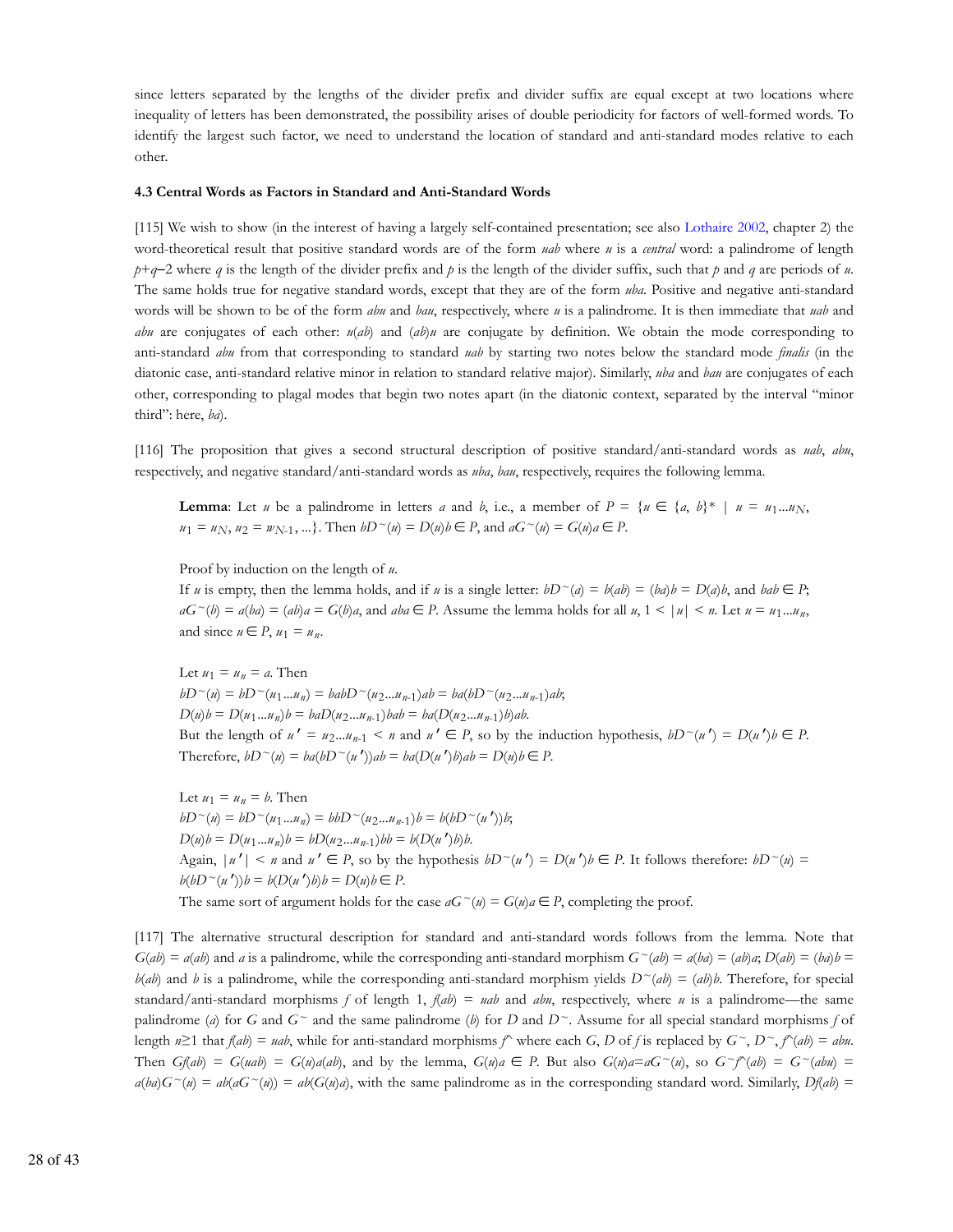$D(udb) = D(u)(bab) = D(u)b(ab)$ , and by the lemma,  $D(u)b \in P$ . Also,  $D(u)b = bD^{\sim}(u)$ , so  $D^{\sim}f^{\sim}(ab) = D^{\sim}(ab)bD^{\sim}(u) =$  $ab(D(u)b)$ , with the same palindrome as in the corresponding standard word. Thus, for all special standard/anti-standard morphisms of length *n*+1, the resulting positive standard/anti-standard words are of the form *uab*, *abv*, respectively where *u*, *v* are palindromes, and the assertion is proven by induction on the length of the morphism. Moreover, if *f* is a standard morphism and  $f^*$  is the anti-standard morphism where every *G* and *D* in *f* is replaced by  $G^*$  and  $D^*$ , respectively, then  $u=v$ :  $f(ab) = uab$ ,  $f^{\prime}(ab) = abu$ . In the case of non-special standard/anti-standard morphisms, only the roles of *a* and *b* are exchanged, and therefore we have the result that all negative standard/anti-standard words are of the form *uba*, *bau*, respectively.

[118] We may collate the two descriptions of standard and anti-standard words provided by the mathematical work above to fully characterize *u*. Having computed the standard and anti-standard words of length 3, we may assume that *u* is longer than a single letter. If w is positive standard of length  $N = p+q > 3$ ,  $w = w_1...w_q | w_{q+1}...w_{p+q}$  and  $w = uab$ , then the corresponding anti-standard word *w*<sup> $\wedge$ </sup> is the conjugate rotated two letters to the left, *abu*, and  $w^{\wedge} = w^{\wedge}$  ...*w*<sup> $\wedge$ </sup>  $q$  |  $w^{\wedge}$   $q$  +1 ...*w*<sup> $\wedge$ </sup>  $_{p+q} =$  $w_{p+q-1}...w_{q-2}$   $|w_{q-1}...w_{p+q-2}$ . Furthermore,  $a = w_q \neq w_{p+q} = b$  and  $a = w_1 = w_{p+q-1} = w_{q+1} = w_{q+1} = b$  by double-neighbor polarity. That is, in the standard word there is a failure of periodicity p at the letter pair  $(w_q, w_{p+q})$ , and in the anti-standard word there is a failure of periodicity *q* at letter pair  $(w^1, w^2, q+1)$  and these pairs are also adjacent letters in *w*:  $w_q$  and  $w_{q-1}$ ,  $w_{p+q}$  and  $w_{p+q-1}$ . Since the failures of periodicity appear only in the standard and anti-standard modes, by the doubleneighbor polarity property, it follows that factor *u* has periods of length *p* and *q*, the lengths of the divider suffix and divider prefix, respectively. Thus, *u* is a doubly periodic palindrome, i.e., a *central word*. (23)

[119] The properties collected thus far, with respect to the usual diatonic—the asymmetries of double-neighbor polarity, on the one hand, and the symmetries of the affinities, on the other, the latter attributable to the double periodicity of the Guidonian hexachord—are closely related to the uniqueness of the tritone within the diatonic set, and the obverse fact, the generation of the diatonic by the perfect fifth or fourth. The position-finding capacity of the tritone (Browne 1981) and its essential role for tonality has been theorized at least since Fétis. But to uncover the systematic entailments of the simple musical facts of tritone uniqueness and perfect fifth multiplicity requires the theoretical elaboration we have been at pains to make.

# **4.4 Sensitive Intervals**

[120] The foregoing word-theoretical results have been offered within the context of interpretations of the words as modal scale step patterns, rather than as scale foldings. Whereas double-neighbor polarity is a feature that applies to both standard and anti-standard words, it applies to the plain adjoint of a standard word, but not to the plain adjoint of an anti-standard word. Similarly, whereas we can assert the position of the central word *u* as prefix to a standard word and suffix to an anti-standard word, it is only in the case of standard words that we may assert that the plain adjoint of  $w =$  *uab* or *uba* is of the form  $w' = u'xy$  or  $u'yx$ , respectively. This is because the plain adjoint of a standard word is standard (recall from subsection 4.1, paragraphs 102 and 103, that if  $f(ab)$  is standard,  $\overline{f}(xy)$  is its plain adjoint, where  $\overline{f}$  is the reversal of  $f$ ), whereas in general the plain adjoint of an anti-standard word is not anti-standard. From this point, our presentation relies on results from Noll's Ionian Theorem (Noll 2009), which demonstrates the properties of divider incidence, discussed above.

[121] That divider and terminal predecessor tones coincide in the scale and folding associated with standard words suggests a structural significance for the musical interval from divider to terminal predecessor. For scale step patterns and adjoint folding patterns corresponding to positive standard words, these intervals generalize the diatonic major third. We call this the *sensitive interval*: for ascending authentic Ionian, the G–B rising major third; for descending plagal Aeolian, the A–F falling major third. It will be demonstrated that a consequence of divider incidence is that the sensitive interval is replicated at two other locations: at the initial tone of the scale and at the initial tone of the folding (which coincide with the divider predecessor tones of folding and scale, respectively). As an introduction to sensitive intervals we inspect two musictheoretical examples, in **Figure 20**.

[122] On the left side of Figure 20 we find the mutually dual central palindromes *u* = *aabaa* and *u* ′ = *yxyxy*, within the positive standard words for the authentic Ionian mode and its adjoint folding pattern, *aaba*|*aab* and *yx*|*yxyxy*. Note that not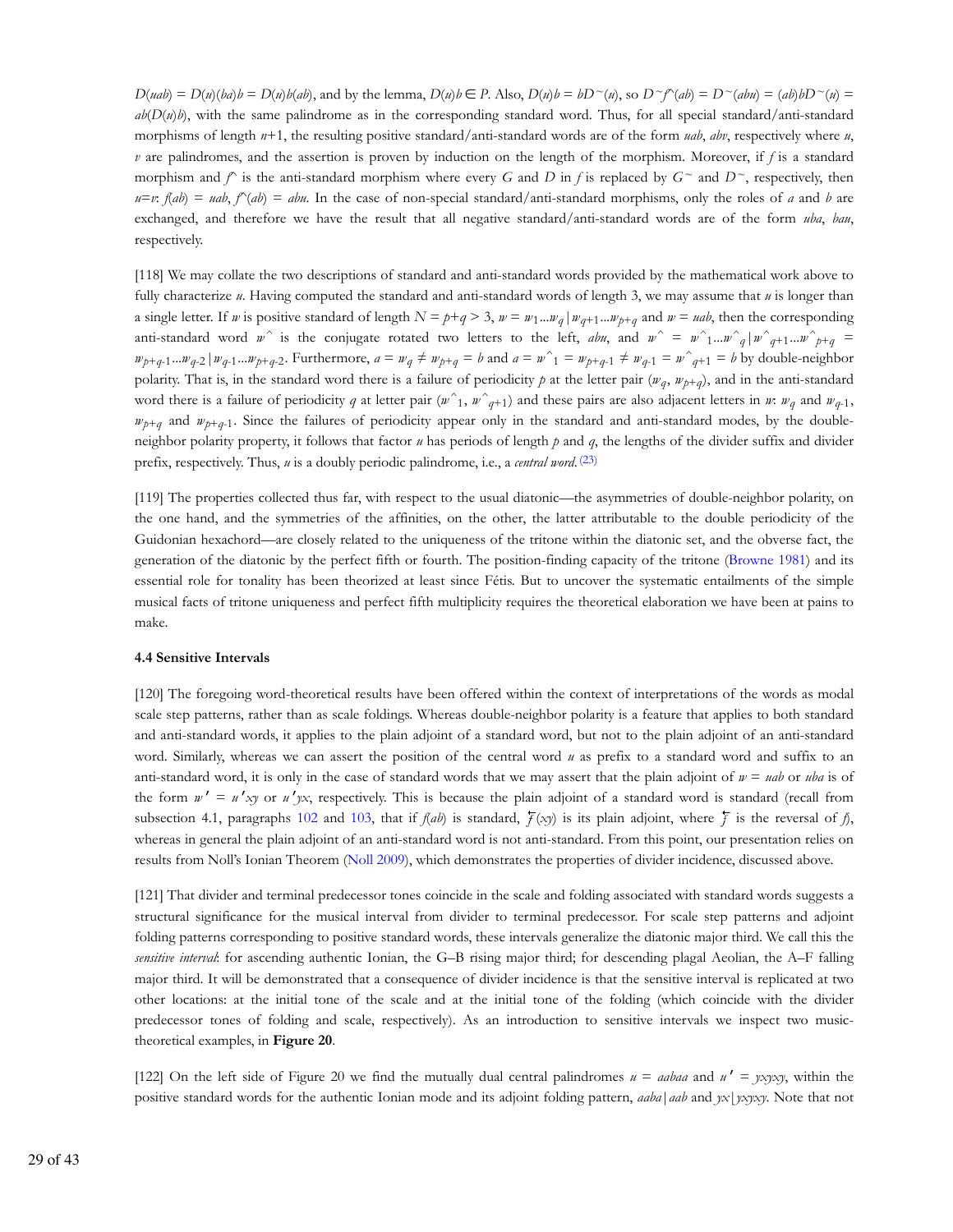only are the lengths of the divider prefix and divider suffix—4 and 3 for the scale step pattern and 2 and 5 for the folding pattern—the periods of the central words, but also *aab* and *aaba* are both prefixes of *u*, and *yxyxy* and *yx* are both prefixes of  $u'$ . The note G (*Sol*) divides both words, and B (*Ti*) is the penultimate note (final essential tone) with respect to both patterns. The sensitive intervals are the major thirds: G–B (*Sol*–*Ti* ), C–E (*Do*–*Mi* ), and F–A (*Fa*–*La* ). Divider incidence identifies the initial tone of the scale with the divider predecessor of the folding, and identifies the initial tone of the folding with the divider predecessor of the scale. The figure shows the  $S_0$ –*Ti* major third twice by connecting the (common) dividers with the (common) penultimate tones. It shows the *Do*–*Mi* and *Fa*–*La* major thirds by connecting crosswise the initial and final tones of the hexachord and those of its folding. The right-hand side of Figure 20 presents the same construction for the chromatic mode *bababba*|*babab*. The central palindrome of the scale step pattern is *bababbabab*, which is self-dual, i.e., the folding has the same pattern over the alphabet {*x*, *y*}: *yxyxyyxyxy*. The two periods, 7 and 5, correspond to the lengths of the divider prefix and divider suffix of the positive standard word for the chromatic scale step pattern, *bababba*|*babab*, and *babab* as well as *bababba* are prefixes of the central word. Again, the sensitive intervals are major thirds. Note that the representation in the standard chromatic mode of the G–B major third in terms of diatonic (*b*) and chromatic (*a*) semitones is *baba*, as is that of the C–E major third, whereas the F–A major third is represented by *abab*. In the associated folding pattern, G–B is represented by *yxyx*, as is the F–A major third, while it is the C–E major third that is represented by reversal *xyxy*.

[123] The generalized sensitive interval is the interval from the divider to the next-to-last note (leading tone), an identical interval (between identical notes) in both the scale and the folding; it is replicated by two distinct intervals of the same size, from the divider predecessors to the notes that terminate the generalized hexachords (the tone structures corresponding to the central words): i.e., in the scale, from the origin to the endpoint of the central word *u*; in the folding, from the *finalis* to the endpoint of the central word *u* ′. Thus we have six tones on the table. For example, in authentic Ionian: divider G (*Sol* ) to leading tone B (*Ti* ); origin F (*Fa* ) to endpoint A (*La* ) of the central word *u* (*hexachord*); *finalis* C (*Do* ) to endpoint E (*Mi* ) of central word *u'*. The motivation for the term "sensitive interval" is that the interval that is identically situated in the scale and in the folding extends from the common divider to the (generalized) leading tone, or *note sensible*.

[124] In the purely word-theoretical approach to scales and modes, musical intervals have representations in terms of factors in words. These factors do not only specify a difference between two notes, they also encode a precise intervallic pathway (in terms of scale step intervals or in terms of folding intervals). In subsection 2.2 we identified the notes of the scales and foldings along trajectories within a fundamental domain, so we also have at our disposal a language for identifying intervals between notes as points of a two-dimensional lattice. Let the ordered *n*-tuples  $l_i$  and  $m_i$  represent, respectively, the *notes* of adjoint standard scale and folding, for a positive standard word *w* in  $\{a, b\}^*$  and its dual word *w'* in  $\{x, y\}^*$ . **Figure 21** displays the identities that obtain under divider incidence: the divider  $l_q$  and  $m_q$  *coincide in the scale and the folding, as do* the final essential scale and folding elements  $l_{N-1}$  and  $m_{N-1}$ ; the initial scale element  $l_0$  coincides with the divider predecessor  $m_q$  <sup>*r*</sup>-1 in the folding, and the initial folding element  $m_0$  coincides with the divider predecessor  $l_{q-1}$  in the scale. Figure 21 also displays the information obtained from double-neighbor polarity (that the final letters of divider prefixes are *a* and *x* in the scale step pattern and folding pattern, respectively, and that the final letters of divider suffixes are *b* and *y*, respectively). We also have  $w = f(a | b) = f(a) | f(b) = uab$  and  $w' = f'(x | y) = f'(x) | f'(y) = u'xy$ , where f' is the reversal of special standard morphism *f* (and therefore a special standard morphism) and *u* and *u'* are dual central words. Figure 21 also displays the information from that description that the intervals from the antepenultimate elements  $l_{N-2}$  and  $m_{N-2}$  to leading tone  $(l_{N-1})$  $= m_{N-1}$ ) are represented by *a* in the scale step pattern and by *x* in the folding pattern. The descriptions  $w = uab$  and  $w' = u$  $u'$ *xy* also remind us that  $l_{N-2}$  and  $m_{N-2}$  are the notes that terminate *u* and *u'*, respectively, and that  $l_0$  and  $m_0$  are the notes that initiate *u* and *u* ′, respectively.

[125] To demonstrate the generality of the sensitive interval property for standard modes, we require one final proposition, motivated by the observation in the previous paragraph that the divider suffix of a standard word is also a prefix of the associated central word.

**Proposition:** If  $w = f(ab)$  is a positive standard word such that *f* contains at least one occurrence of *D*, then the divider suffix *f*(*b*) is also a prefix of *w*.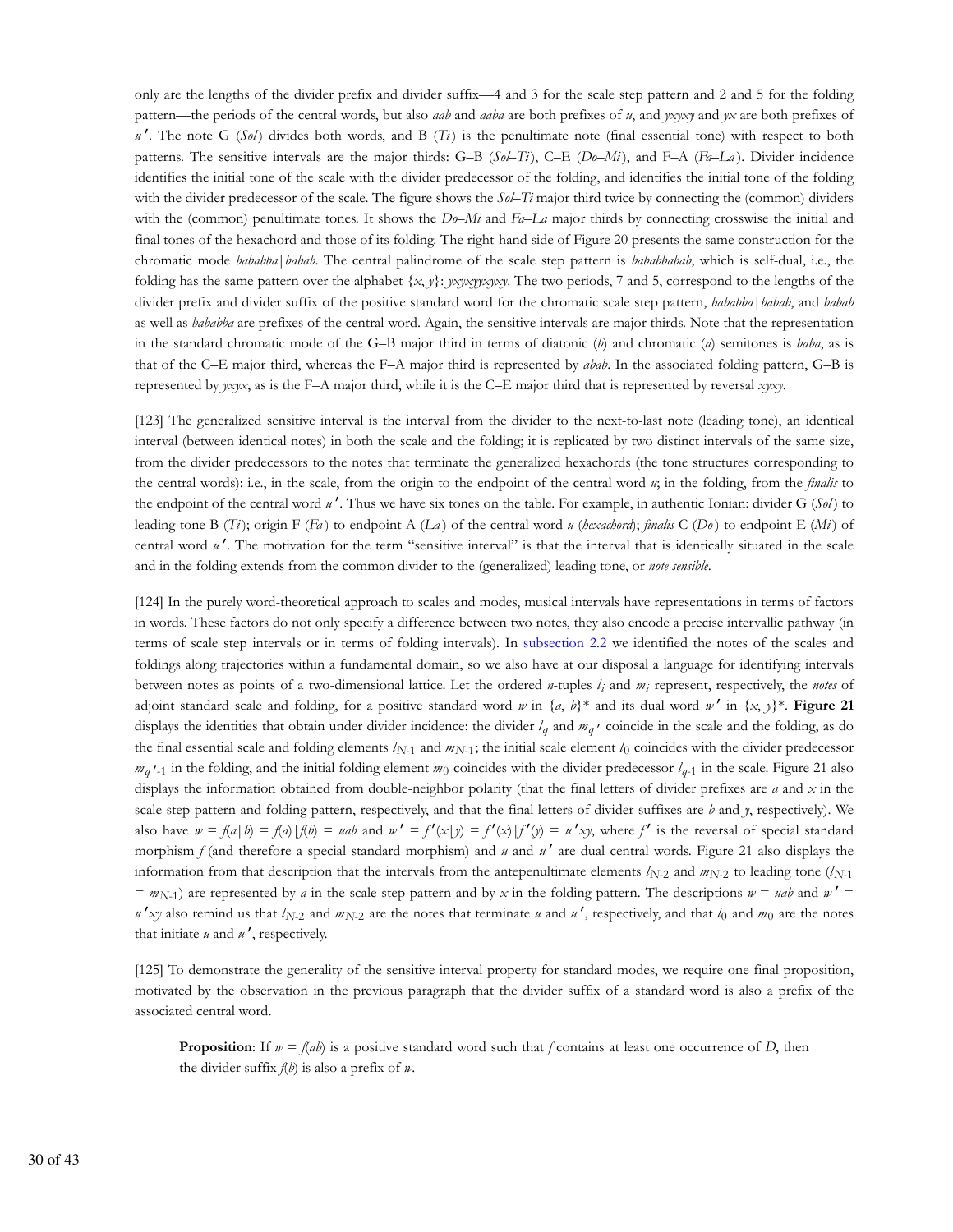Note that in the standard word  $D(a | b) = ba | b$ , it is the case that divider suffix *b* is also a prefix. If *f* is a positive standard morphism of length  $n \ge 1$  that is a power of *G*,  $G^n(a|b) = a|a^n b$ , then the morphism of length  $n+1 DG^n$  contains at least one occurrence of D, and  $DG''(a|b) = D(a|a^n b) = ba|(ba)^n b = (ba)^{n+1}b = (ba)^n b(ab)$ , which has divider suffix  $(ba)^n b$  also as a prefix. We may therefore make the induction assumption that for morphisms *f* of length *n* containing at least one occurrence of D,  $f(b)$  is a prefix of  $f(ab)$ :  $f(a|b) = f(b)b$  for some suffix  $b \in \{a, b\}^*$ . Let X be any of the morphisms  $G, G^{\sim}, D, D^{\sim}$ , then  $Xf$  is of length n+1 and  $Xf(a|b) = Xf(b)X(b) = Xf(a)Xf(b)$ , and  $Xf(b)$  is both divider suffix and a prefix to  $Xf(ab)$ . That proves the result by induction on the length of the morphism. Since the presence of the morphism *D* creates the presence of at least one letter *b* in the divider prefix, we may restate the result to say that in any positive standard word *w* such that the divider prefix contains the letter *b*, the divider suffix is also a prefix of *w*.

[126] An obvious corollary of this is that if *f* is a special standard morphism that contains *D*, not only is *f*(*b*) a prefix of *f*(*ab*), any prefix of  $f(b)$  is a prefix of  $f(ab)$ . We are particularly interested in the prefix *s* of length  $|f(b)|-1$ .

**Corollary**: Let  $w = f(a) | f(b)$  be the scale step pattern and  $w' = f'(x) | f'(y)$  be the adjoint folding pattern for *w*, where  $f$  is a special standard morphism that contains  $D$ , that is,  $f(d)$  contains the letter  $b$  (and equivalently,  $f'(x)$  contains the letter *y*).

Then we conclude from the proposition that any prefix *s* of *f*(*b*) is also a prefix of *w*, and any prefix *s*′ of *f*′(*y*) is also a prefix of *w* ′.

[127] We consider prefixes *s* and *s*′ of *f*(*b*) and *f*′(*y*), respectively, of lengths |*f*(*b*)|−1 and |*f*′(*y*)|−1, respectively. They express the interval between identical notes (from  $l_q = m_q$ , to  $l_{N-1} = m_{N-1}$ ) in terms of the scale step pattern on the one hand and the folding pattern on the other. (See **Figure 22**.) By the corollary above, *s* and *s*′ are also prefixes of *w* and *w* ′, respectively. But by divider incidence, the initial tones of scale and folding are also divider predecessors of folding and scale, respectively. We therefore know that the prefix of length |*f*(*b*)|−1 in the scale step pattern is *s*, and since the interval departs in the folding from *finalis*  $l_0 = m_q$  '-1, it is represented by a factor of length  $|f'(y)|-1$  in the folding, that is, to element  $m_{N-2}$ . But  $m_{N-2}$  is also evidently the endpoint of *u'*, which is a palindrome, so the suffix of length  $|f'(y)|-1$  from  $m_q' \cdot 1$  to  $m_{N-2}$  is the reversal of the prefix of that length of *u* ′. That prefix is, by the corollary, *s*′. Thus, the sensitive interval departing from the *finalis* is encoded by *s* in the scale step pattern, and by the reversal of *s'*,  $\bar{y}$ ', in the folding pattern. Similarly, the interval corresponding to prefix *s'* in the folding departs from the origin  $m_0 = l_{q-1}$  in the scale, and extends to  $l_{N-2}$ , the endpoint of *u*. Again, *u* is a palindrome, so this suffix of length  $|f(b)|-1$  is the reversal of the prefix of that length of *u*, that is,  $\bar{f}$ . Thus, the sensitive interval departing from the origin is encoded by  $\bar{\tau}$  in the scale step pattern, and by  $s'$  in the folding pattern.

[128] On this basis, we define the following three *sensitive interval pairs*, at three locations in positive standard adjoint modes, as displayed in Figure 22.

**Definition**: For adjoint positive standard modes and their associated scale step and folding patterns *f*(*ab*) and *f*<sup>′</sup>(*xy*), with prefixes *s* of *f*(*b*) and *s*<sup>′</sup> of *f*<sup>′</sup>(*y*) of lengths  $|s| = |f(b)|-1$  and  $|s'|\equiv |f'(y)|-1$ , respectively, we define the three pairs  $\alpha = (s, s')$ ,  $\beta = (s, \tau')$ , and  $\gamma = (\tau, s)$  to be the *sensitive interval pairs* of the mode. The paradigmatic sensitive interval is α, from common divider to leading tone. With β we associate the prefix *s* of *f*(*ab*), and the factor  $\bar{r}$  in  $f'(x\bar{y})$  starting from one letter before the divider. With  $\gamma$  we associate the factor  $\bar{r}$ in  $f(ab)$  starting from one letter before the divider, and the prefix s' in  $f'(x)$ .

[129] Note that reversing a factor leaves its letter content fixed. That is,  $|s|_a = |\overline{s}|_a$ ,  $|s|_b = |\overline{s}|_b$ , and  $|\overline{s}|_a = |\overline{s}|_a$ ,  $|s'|_b = |\overline{s}|_b$ . Therefore, the sensitive interval is invariant in size, so we may speak of it in the singular, although its three representations as pairs of factors are distinct. The two perspectives—the non-commutative one of word theory and the commutative one of affine geometry—may be brought together if we summon the height and width trajectories introduced in subsection 2.2. Within the movable fundamental domain, displayed in Figure 9 above, a result from Noll 2009 is that for modes corresponding to positive standard words, the divider has coordinates (1,1). The three sensitive intervals may be located with respect to the divider. **Figure 23** displays the height and width trajectories of the authentic Ionian mode, on the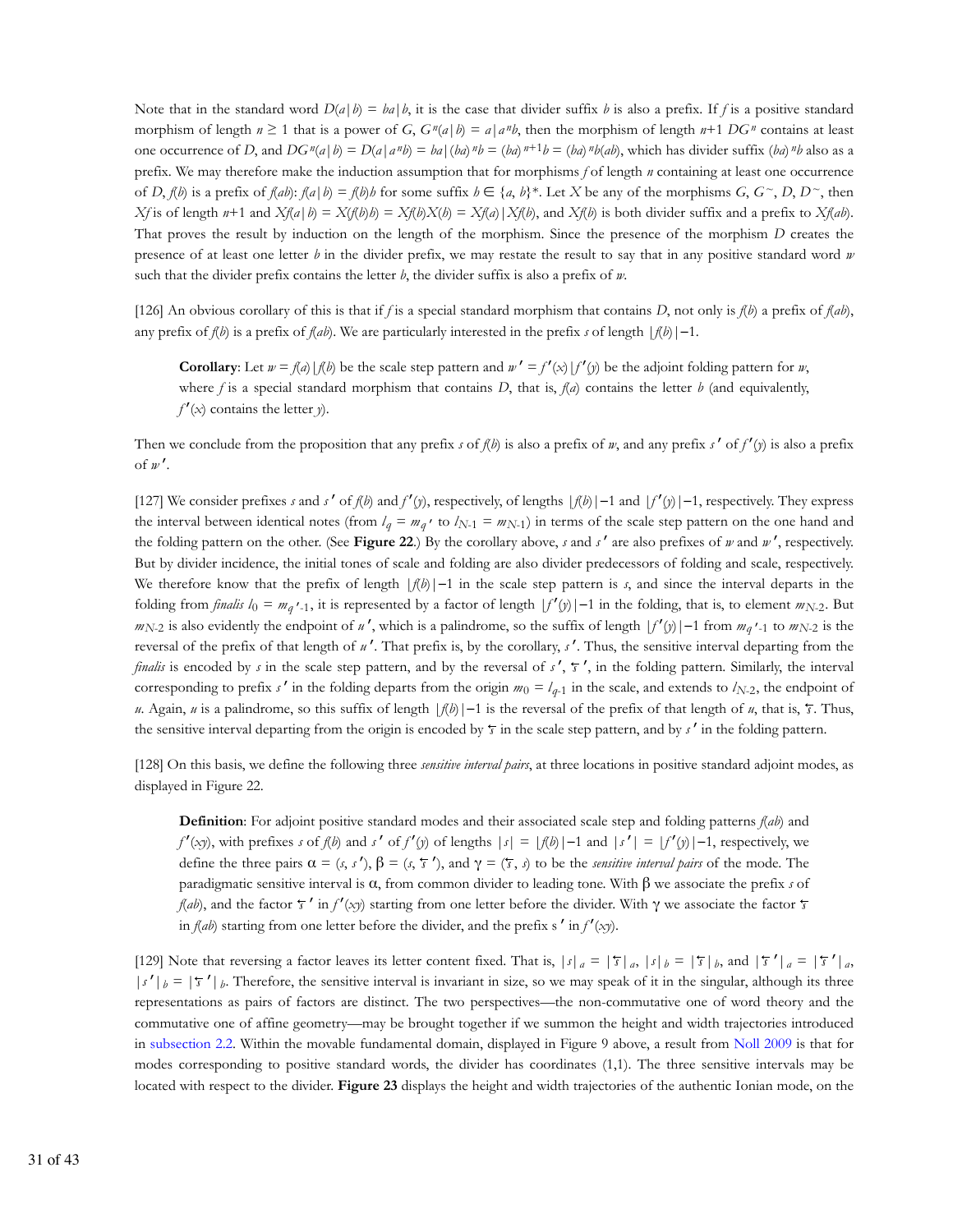movable fundamental domain, with localization of the three sensitive interval pairs. The sensitive interval pairs appear as pairs of (directed) polygons within the two trajectories, which correspond to the scale step pattern and the folding pattern. At the same time, each sensitive interval may simply be identified with the three pairs of points, or the oriented line segment on the lattice connecting each pair. In the diatonic case, the line segment between points of a pair happens to coincide with the scale step pattern, since both *s* and *s*′ are simply two whole steps.

[130] Finally, we observe how the sensitive interval property comports with traditional major-minor dualism. As we saw in subsection 4.1, the interpretation of the positive standard word *aaba*|*aab* as authentic Ionian is dependent upon the convention of reading the letters as ascending step intervals. Reading the letters as descending step intervals (equivalently, introducing a new binary alphabet to represent descending step intervals) transforms the positive standard word into a representation of (descending) hypo-Aeolian. Because of the inversional symmetry of the diatonic set, this reinterpretation or change of alphabet simply exchanges the assignments of the Glarean modes to particular Sturmian morphisms, and exchanges authentic with plagal. For much of our work, either convention would work equally well, or we could keep all possibilities available. But note that standard and anti-standard exchange assignments under change of alphabet, between Ionian and Aeolian, and remember that divider incidence is equivalent to standardicity. (In future work, within the free group on two generators, we will see essentially the same picture, but obviating the need to reinterpret the music-theoretical meanings of letters in an alphabet. Special standard morphisms applied to *ab* and *xy* will share privileged status with special anti-standard morphisms applied to  $a^{-1}b^{-1}$  and  $x^{-1}y^{-1}$ , in the context of free groups generated by  $\{a, b\}$  and  $\{x, y\}$ .) As we have asserted above, musically speaking, up and down, ascending and descending, are not symmetric. Therefore, not only for cultural reasons, since representing scales as ascending seems more natural to us, but also since standardicity is privileged by virtue of its special word-theoretical properties, we make a choice that assigns the musically privileged authentic Ionian mode to the positive standard word. Nonetheless, following the aforementioned mathematical ethos of looking at an object or a situation from all possible vantage points, we may explore the ramifications of the opposite choice of orientation. In this interpretation, the positive standard word represents the scale step pattern of (descending) plagal Aeolian. The adjoint word represents the folding, understood as the plagal folding of descending fifths and rising fourths. The paradigmatic sensitive interval (α) is the descending major third from the common divider, A, to F, the upper leading tone to (excluded) lower boundary tone E ′. The descending major thirds that are the prefixes reflected in the scale and the folding are sensitive intervals E to C (β), and B to G (γ). We might refer to α as the *proper* sensitive interval, β as the *tonic* sensitive interval, and γ as the *improper* sensitive interval. In ascending authentic Ionian, proper is associated with **Dominant**, improper with **Subdominant**, tonic with **Tonic**; in descending plagal Aeolian, proper is associated with **subdominant**, improper with **dominant**, and tonic with **tonic**. The affiliations of major with authentic, ascending direction, and dominant function, and of minor with plagal, descending direction, and subdominant function, are consonant both with traditional dualism and, as mentioned above in relation to double-neighbor polarity, with the renewed dualism presented in Harrison 1994.

[131] Together with double-neighbor polarity, divider incidence and its concomitant properties establish a rich structure that demands further investigation. The sensitive interval property in particular is evidently implicated in the way the diatonic set supports the functional harmony trichotomy: dominant, tonic, and subdominant.

#### **5. Conclusions**

[132] We present concluding remarks on the two-dimensional framework and on the utility and interpretation of the specific level, on the implications of the word-theoretical modal approach for the understanding of harmonic tonality, and offer reflections on the music-theoretical meaning of mathematical facts.

#### **5.1 Two Degrees of Freedom Bound in a Duality**

[133] How can one justify the initial theoretical decision upon which the central results of this paper are based, namely to regard height and width as different dimensions in the constitution of musical tone relations? In a meditation on the notion of *dimension*, the mathematician Yuri Manin reminds us that "the mental effort needed to grasp the meaning of 'three' in this context [the dimensions of physical space] is qualitatively different from the one involved in making sense of a sentence like 'There are three chairs in this room.' Counting dimensions, we are definitely *not* counting 'things'" (Manin 2006, 139). Manin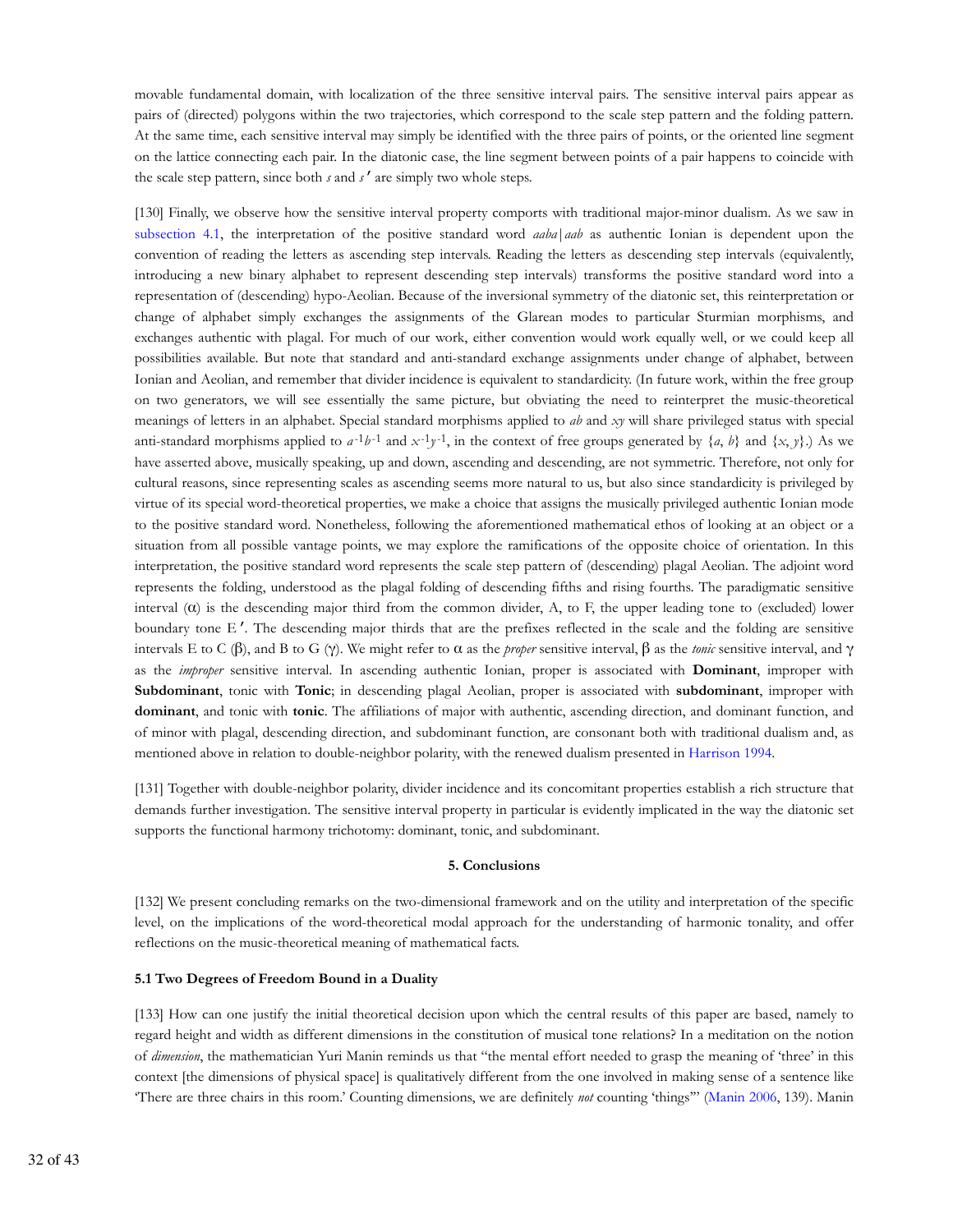then points out that his advice is not primarily meant as an ontological statement about things and abstract non-things: "Euclid (ca. 300 BC), as some great thinkers before and after him, taught us not to bother so much about what things 'are' but rather how to think about them orderly *and* creatively." On the one hand, our decision is the result of careful deliberation. Some of the arguments will be summarized below. On the other hand, we are of the firm opinion that investigations into music-theoretical concepts are not automatically in need of an ontological justification. The results themselves have a voice in the evaluation of their theoretical anchors. Some comments on the methodological, epistemological, and ontological orientation of this research are given in subsection 5.3.

[134] In fact, we have seen that treating tone character as a mathematical dimension, separate from pitch height, does allow one to think about diatonic tonal space in an orderly and creative way. In the underlying generic and specific parameter spaces we regard height and width as independent degrees of freedom. It is a central result on the generic level, though, that in every individual well-formed mode the width coordinates are mapped to height coordinates under an affine automorphism of  $\mathbb{Z}_n$  (and height coordinates are mapped to width coordinates under its inverse). This automorphism is one expression of height-width duality, another being the plain adjointness for well-formed words. In the case of standard words (and in the case of Christoffel words) one finds a third manifestation of height-width duality on the meta-level of the generating Sturmian morphisms, where it can be expressed as an anti-automorphism of the monoid <*G*, *D*> (and of the monoid  $\leq G, D \leq$ , for Christoffel words). A two-dimensional framework is indispensible in order to set forth these results.

[135] In contrast with the extended investigation on the generic level, we did not make explicit use of the specific-level theoretical framework, presented in subsection 1.3 (paragraphs 17 to 30). The aim of including this material was to show that the established constructions in scale theory can be smoothly extended, from the generic level to the specific level. The music-theoretical benefits of the concrete specific-level constructions have still to be explored. On the one hand, the specific level provides a high quantitative precision without losing theoretical strength. On the other hand, it might not be of central interest to the working music theorist. The real-valued height and width coordinates could become relevant, though, in collaborations between theoretical and empirical approaches. They could be helpful, for example, to meet the cognitive psychologists half way. Apart from these perspectives, the embedding of the Pythagorean lattice into a continuous two-dimensional vector space receives the preliminary status of an auxiliary construction, as previously discussed. This status applies first of all to the pitch-height and pitch-width axes, as their slopes are irrational with respect to the indisputable fifth/octave axes. Recall that the specific pitch-width axis is defined as the kernel of the linear pitch-height form, and the specific pitch-height axis is spanned by its gradient vector *v* (see paragraphs 24 and 25 and Figure 4). It remains an open question whether the auxiliary construction can eventually be understood in terms of a proper music-theoretical concept. A promising attempt can be illustrated by a visual analogy. To attempt to understand the course of the sloped continuous width and height axes with respect to the discrete fifth-octave lattice reminds one of the difficulty of drawing a sloped line on a digital computer screen with pixels on a rectilinear grid, in particular if the slope in question is irrational. In computer graphics one applies results from algebraic combinatorics on words. A convincing visual illusion of a straight line is achieved when the pixel-zig-zag has the structure of a *mechanical sequence*: Suppose that the graph of the linear function  $f(t) = g \cdot t$  with slope  $0 \leq g \leq 1$  shall be drawn. Suppose that horizontal pixel positions are parametrized by integers  $k = ..., -2, -1, 0, 1, 2, ...$ and that the vertical pixel position for each *k* is chosen as the floor value  $g \cdot k$  of the real number  $f(k) = g \cdot k (x)$  means "greatest integer less than *x*"). It turns out that all the differences *g*(*k*+1) − (*gk*) between successive vertical pixel positions have only the values 0 and 1 and that the resulting two-letter sequence has a maximal degree of evenness in the distribution of the letters 0 and 1. In the case of an irrational slope *g* one obtains an aperiodic minimally complex infinite sequence, a so-called *Sturmian* (*mechanical* ) *sequence* (see Lothaire 2002, 41).

[136] For negative slopes −1 < *g* < 0 one obtains analogously mechanical sequences with the two letters 0 and −1. **Figure 24** shows such a drawing of the pitch-width axis with respect to a rectilinear fifths-octaves-grid and irrational slope  $g =$  $-\log_2(3/2) = -0.584963...$ 

[137] **Figure 25** shows a music-theoretically motivated construction of the same mechanical sequence (up to letter substitution  $0 \rightarrow x, -1 \rightarrow y$ ). The folding of the infinite chain of fifths into the pitch–height ambitus of an octave is called the Pythagorean mechanical sequence (cf. Carey and Clampitt 1996a). The rectilinear grid of Figure 24 is in Figure 25 squeezed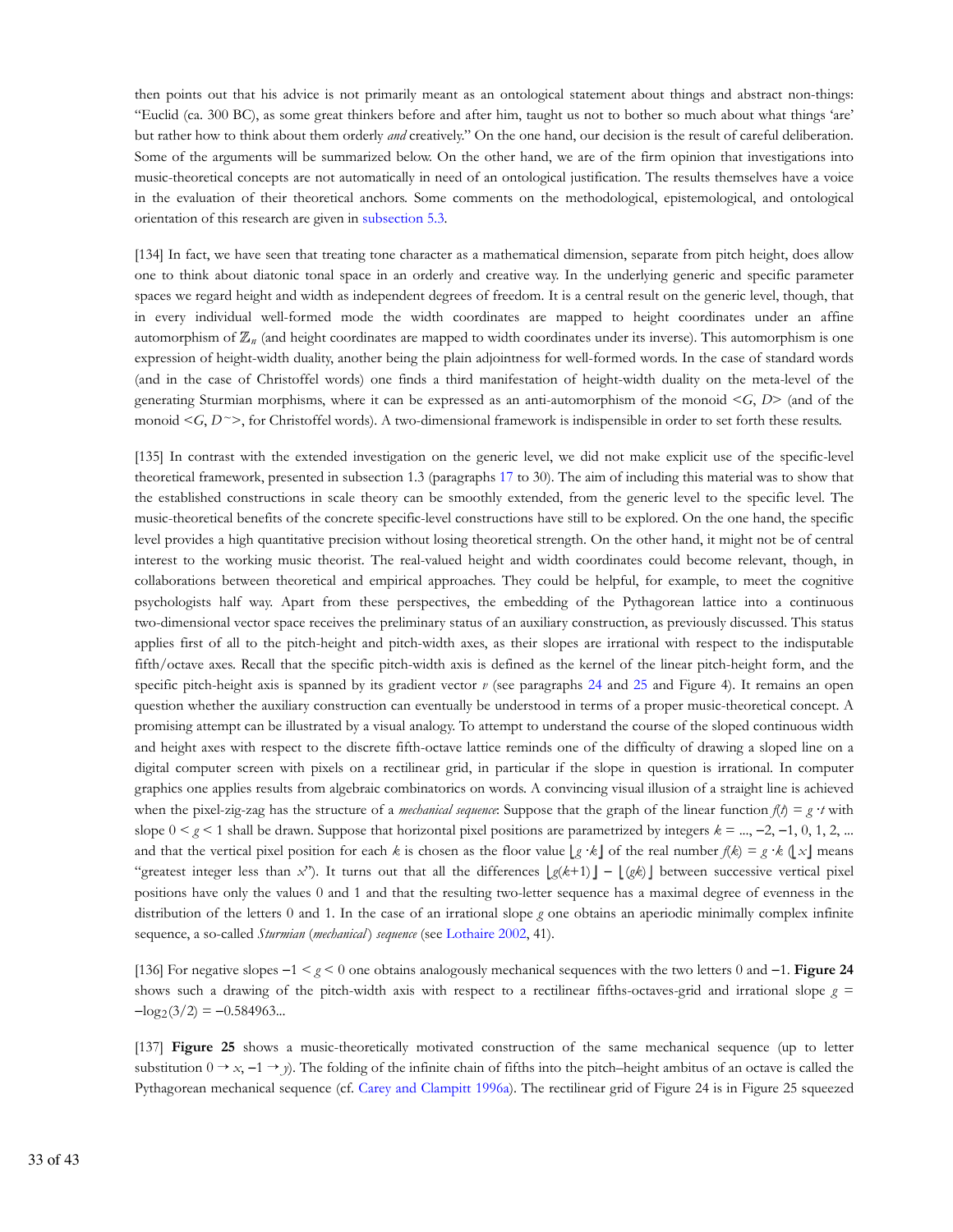and rotated in order better to convey the information visually (cf. Figure 5). This affine transformation does not, however, affect the music-theoretical meaning. The astonishing difference between the two applications is rather to be found in the meaning of the discrete units. While in the computer graphical application the single pixels are intended to merge into the visual illusion of a straight line, it happens that in the music-theoretical application the "pixels" are rather well-separated audible quantities: ascending fifths and descending fourths. The infinite folding pattern of the mechanical sequence is reminiscent of what Deleuze, in his meditation on Leibniz (*Le pli*), calls "le pli qui va à l'infini" (Deleuze 1988), which in turn is an inspiration for our choices of terminology, *folding* and *folding pattern*.

[138] If one considers the diatonic modes as (mechanical) discrete lines in width direction, namely as factors of the infinite Pythagorean mechanical sequence, it turns out that the seemingly vacuous width dimension is the "truly musical" one, as Handschin puts it. The specific pitch heights would then be degraded to side effects of the discretization, i.e., to mere "disturbances" off the width direction. In view of the duality, however, one is well advised to give equal weight to both dimensions and to anticipate more insights from their interaction alongside the duality. The strongest inspiration that we receive from Handschin's project is the idea of a tight connectivity between perceptual and non-perceptual components of musical tones.

[139] From his theoretical investigations Handschin seeks to obtain explanatory power for psychological phenomena. The present investigation is primarily conceived as a contribution to the knowledge of music theory. Nevertheless, we sympathize with Handschin's intentions and would like to share a speculation in this direction as a codetta to this subsection. Extrapolating from findings in neuro-acoustics by Langner and Ochse (2005), we speculate that the mind/brain has a particular disposition to manage dynamic processes in terms of conjugated variables. Langner and Ochse gained very detailed knowledge about the processing of acoustic signals in the central auditory system: "As a result of cochlear analysis, frequency is mapped along a tonotopic axis in all auditory brain areas. Similarly, as a result of temporal analysis, periodicity is mapped from the midbrain to the auditory cortex. In each case, tonotopic and periodotopic axes are orthogonal to each other. One may say that spectral information, as an important aspect of timbre, is mapped along a first neural axis, periodicity (pitch) is mapped along the second neural axis of the auditory system." From a mathematical point of view the height and width dimensions remind one of conjugated variables (such as period and frequency). One may relate Sturmian morphisms to the subgroup  $SL_2(\mathbb{Z}) = Sp_1(\mathbb{Z})$  of the symplectic group  $Sp_1(\mathbb{R})$  via incidence matrices. The entries of these matrices are the letter frequencies  $|f(a)|_a$ ,  $|f(a)|_b$ ,  $|f(b)|_a$ , and  $|f(b)|_b$  of the two letters a and b within each of the images  $f(a)$ and *f*(*b*), divider prefix and suffix, respectively. These coordinates coincide crosswise with the periods of the plain adjoints of these words. Therefore, it is at least conceivable that the mind/brain has the luxury to operate with apparently redundant representations, bound together in a duality.

#### **5.2 Elements of Harmonic Tonality in a Modal Perspective**

[140] This subsection aims at positioning some results of this paper within a context of research into harmonic tonality. We believe that a deeper understanding of tone relations in common practice music remains to be achieved. A customary concept regards triads, diatonic scales, and the chromatic scale as levels of a nested hierarchy. This view is persuasive, as long as tone relations are identified on the basis of pitch height and pitch-height classes. But as soon as fifth- and third-relations are brought into play it becomes evident that the triadic-diatonic-chromatic hierarchy is a hybrid construction. According to traditional understandings of diatonic tone relations, the diatonic scale that encompasses the triads underlies either a chain of thirds or a framework of perfect fifths and major thirds, while the diatonic scale that inhabits the chromatic scale is constituted as a cycle of fifths. Carl Dahlhaus takes up a position wherein a fifths-thirds framework in harmonic tonality succeeds the older chain-of-fifths constitution of the diatonic scale. It would seem, though, that it is desirable to understand the coexistence of these different constitutions of diatonic tone relations. Handschin's distinction between *Toncharakter* and *Beicharakter* reflects his awareness of this desire. A recent contribution by Marek Žabka transfers the properties of well-formed scales to analogous constructs in the generalized Euler–Öttingen–Riemann Tonnetz (Žabka 2010). The modal perspective of the present investigation follows a different strategy toward a similar goal. It focuses upon elements of tonality from within the domain of well-formed modes and is abstinent with respect to the manifold concepts of the triad. This by no means implies their abandonment, but is rather a methodological move in preparation for an eventual integration.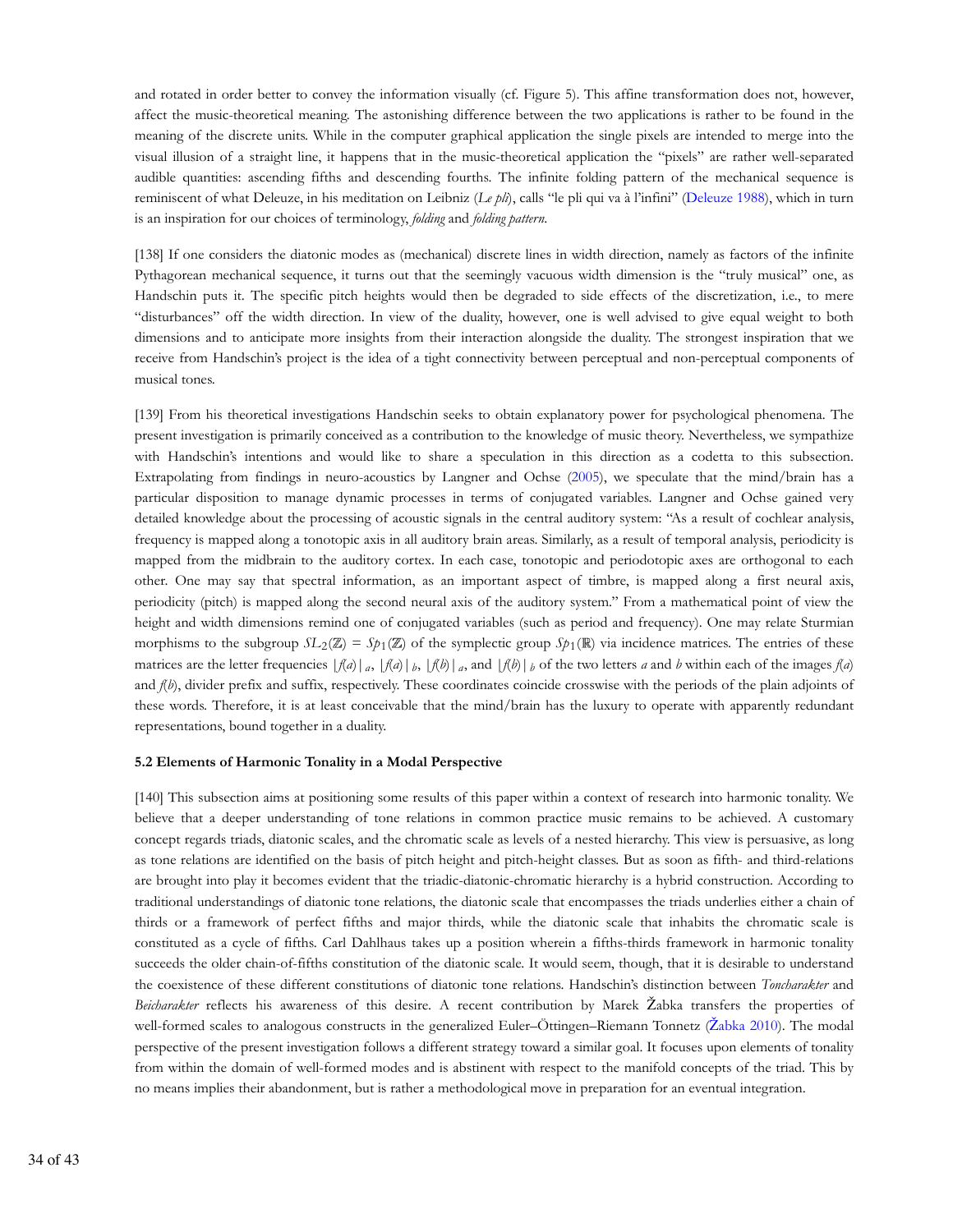[141] Two genuinely modal elements play a central role in the constitution of the modern major tonality, albeit in a configuration that transcends the modal anchors: the root and the third of the dominant triad coincide with the authentic divider and with the leading tone of the authentic Ionian mode. The interval between these modally crucial tones is a major third—the new autonomous constituent of the Euler–Öttingen–Riemann Tonnetz. Apart from this autonomy of the third it cannot be denied that it systematically interacts with its modal precurser, the ditone as a factor of the diatonic scale step patterns. Schenker's *Ursatz* is a celebrated manifestation of this interaction. In the context of height-width duality one may extend this interaction to the foldings *yxyx* and *xyxy* of the ditone *aa* into two ascending fifths and two descending fourths.

[142] The definition of the sensitive interval is closely connected with the properties of Guido's hexachord. The scale step pattern *aabaa* and the folding pattern *yxyxy* are both palindromes, with ditones *aa* and their foldings *yxyx* and *xyxy* as prefixes and suffixes. The invariance of each of the palindromes under reversal explains why the presence of one ditone implies the presence of a second one. This is an aspect that relates to Öttingen–Riemann dualism. But the height-width duality deals with the interdependence of the two palindromes *aabaa* and *yxyxy*. Height-width duality reveals that the four involved tones—say, C, A, and F, E—are the beginning and terminating tones of the hexachord and its folding, respectively. The "a-ha!" experience that motivated our interest in the sensitive interval property is the observation that generally in standard modes these intervals across the generalized hexachord form the same intervals as between divider and leading tone. The "a-ha!" therefore involves also an appraisal of divider incidence because of the double articulation of the sensitive interval between divider and leading tone. Recall that the intervals, between the divider and the last essential tone in the step pattern and between the divider and the last essential tone in the folding pattern, connect the same two tones. We suggest that the generality of these observations qualifies them as potentially significant paradigmatic modal preconditions for the rise of major-minor tonality, affiliating them with features that generations of musicians have observed.

[143] Consider what is entirely general in the sensitive interval property for the usual diatonic authentic Ionian, and what is special. Recall that, in general, whereas the sensitive intervals we called *proper* (α) and *tonic* (β) are invariably related by the primary interval of the folding, the sensitive interval we called *improper* (γ) extends in the scale from the note preceding the divider. In authentic Ionian, this is subdominant, but in the old sense of *soudominante* (e.g., Dandrieu): the note below the dominant. (24) But it is *not* true in general that the relation of this note to the *finalis* is the secondary interval of the folding. That is, we do not in the general case have something comparable to the perfect-fifth relationship F–C–G that obtains between the elements identified with endpoints of the three sensitive intervals (that provides the usual justification for the term "subdominant" or *sous-dominante* as the note lying a fifth below the tonic). For a counterexample to authentic Ionian, see the chromatic example in Figure 20. This special feature of the diatonic participates in another aspect of tonal hierarchy arising from the height-width duality that begins to connect to issues of progression.

[144] De Jong and Noll apply the theory of well-formed modes to unify elements of Rameau's fundamental bass and Riemann's tonal functions and put them on a modified theoretical basis (De Jong and Noll 2011). Their approach is a modal refinement of the proposal in Carey and Clampitt 1989 to interpret the roots of the tonic, subdominant, and dominant triads as an instance of the *structural scale*, a well-formed fifth-generated three-note scale. Recall from subsection 3.2 that this scale framework also plays a central role in Dahlhaus's discussion of the constitution of the diatonic modes. Its standard mode is also known as the *tetractys* of ancient musical theory. A view of the fundamental bass progression as an autonomous (virtual) melody motivates a modal approach wherein the function symbols *T*, *S*, *D* are used to denote the three different scale degrees of *functional modes*, i.e., *tetractys* modes. De Jong and Noll argue that the folding patterns of the standard and anti-standard *tetractys* modes constitute the core syntax of tonal fundamental bass progressions. The boundary tones of the forward (i.e., sharpward) folding patterns are a minor third below the origin. This interval behaves with respect to the *tetractys* modes like the augmented prime with respect to the diatonic modes. The minor third is the difference between the large *tetractys* step P4 and the small *tetractys* step M2 (see **Figure 26**). This observation leads to the new concept of *functional chromaticism* that deals with the study of fundamental bass alterations by minor thirds. Altered fundaments are connected to other music-theoretical concepts such as Rameau's *double emploi*, Riemann's *Terzwechsel* (relative relationship, in anglophone terminology), and Lendvai's *axis tonality*. None of the three concepts treats the minor third as an alteration interval. In the first two cases—*double emploi* and *Terzwechsel*—we find the idea of a substituted fundamental bass tone, where the substitution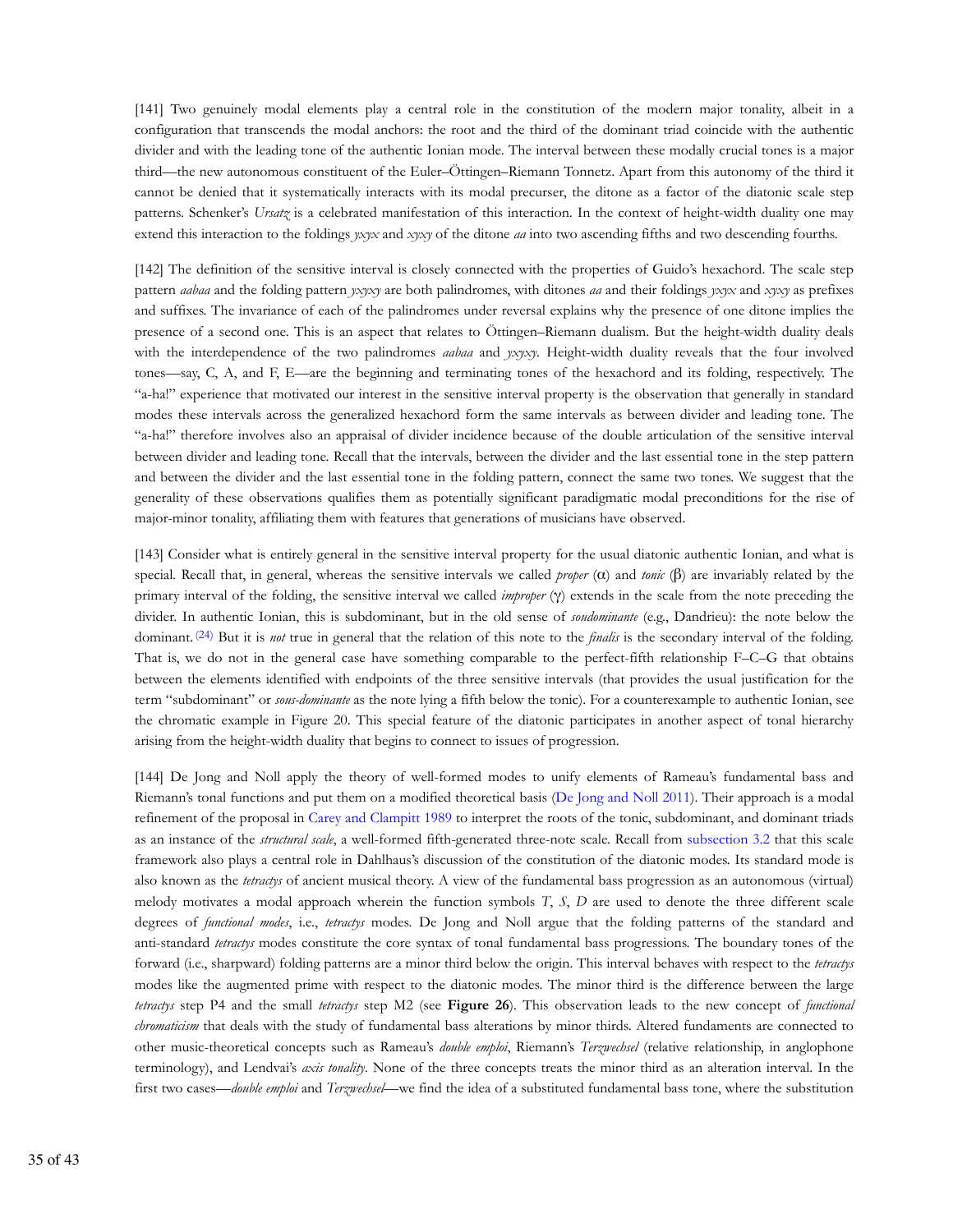is sanctioned by chordal and contrapuntal considerations. Double employment is based on the reinterpretation of tone roles with respect to fundamental bass tones, and the alteration by minor thirds appears only incidentally as a side effect of the stacked thirds structure of triads and seventh chords (although the minor third root relation IV–ii is the most familiar case). Riemann's *Terzwechsel* is also based on the reinterpretation of tone roles. The roots of the related triads form a minor third. The dualistic Riemann-roots, however, form a major third. Lendvai's axis tonality does involve a functional equivalence between minor-third related fundamental bass elements. Functional chromaticism can thus be seen as a modal refinement of Lendvai's "amodal" approach. The prototypical 1st (standard) mode progression is T S ( $\#S$ ) D T = "I IV (II) V I," while the prototypical 2nd (anti-standard) mode progression is T ( $\#T$ ) S D T = "I (VI) II V I." The auxiliary boundary tones are written in parentheses and are notated with the alteration sign "#" De Jong and Noll call this interval the "little devil" as it is half the size of the diminished fifth d5.

[145] In the context of the present paper it is illuminating to see that the standard and anti-standard modes play a crucial role on different hierarchical levels: among the diatonic modes they correspond to the new Glarean modes. Among the *tetractys* modes the edge modes turn out to be the only morphic modes. In other words, there are no Guidonian modes on this level. It stands to reason that the distinguished properties of the standard and anti-standard modes continue to be illuminative on the chromatic level as well. First explorations of the twelve chromatic modes give the impression that the standard extensions  $D(aaba|aab) = bababba|babab$  of the (standard) Ionian modes as well as the anti-standard extensions  $D^{\sim}(aba|baa)$ = *abbabab*|*babab* of the (anti-standard) Aeolian modes provide a promising framework for the analysis of chromaticism in interaction with underlying diatonic structures.

#### **5.3 Music-Theoretical Interpretation of Mathematical Facts**

[146] Applied mathematics in the domain of music and music research is a heterogeneous field with a multitude of methods, results, attitudes, and cross-connections. The present paper investigates music-theoretical concepts through mathematization. The relocation of their investigation in a domain of mathematical knowledge allows us to gain valuable insights about their interdependence. In paragraph 2 we used the term "experimental philology" in order to characterize the type of work that we have in mind. It supplements the historical interest in the emergence of concepts and ideas by a heightened interest in their compatibility. The dialectical method can be considered as a prototype of experimental philology and Carl Dahlhaus was certainly a master of its application to music-theoretical discourse. Mathematical music theory—as we conceive it in this paper—adds new types of knowledge to this tradition. This includes the exploitation of diverse realms of genuine mathematical knowledge, but it also includes certain epistemological attitudes.

[147] Among these attitudes is a penchant for generalization, with a view toward the evaluation of implications or equivalences, i.e., assertions stating that one fact implies or is equivalent to another fact. The addiction mathematicians have to generalize known facts is connected with their desire to find the most adequate formulation of those facts. This epistemological desire interferes in applied mathematics with the desire to cover a certain scope of investigation most effectively without unnecessary theoretical overload. Even if musicians are keen to experiment with new scales, it is not a matter of course that a given true statement about an infinite family of counterfactual musical objects truly expands knowledge about music. It is therefore a matter of balance between the two desires mentioned above. In paragraph 100, we pointed out that a generalization imposes a dichotomy between essential and accidental properties. Pythagoreans might regard the rational number 3:2 and its arithmetic properties to be essential for understanding the role of fifth-kinship in music theory. Word-theoretically-inspired music theorists instead highlight the hierarchical anatomy of the approximations of the logarithm  $\log_2(3/2)$  through continued fractions  $1/2$ ,  $2/3$ ,  $3/5$ ,  $4/7$ ,  $7/12$ , ..., and their refinements in terms of words on two-letter alphabets. We regard the underlying hierarchical organization of well-formed modes to be music-theoretically essential. This position entails the following consequence: If a concrete node in a hierarchy appears to be music-theoretically relevant, one should expect that all previous nodes turn out to be relevant as well. The theory of functional modes (see paragraph 144) is only a rather local application of the theory of well-formed modes. But in addition to that it is a candidate for a crucial piece of the puzzle in the overall theoretical picture: the *tetractys* modes occupy the first non-trivial hierarchical level below the authentic division.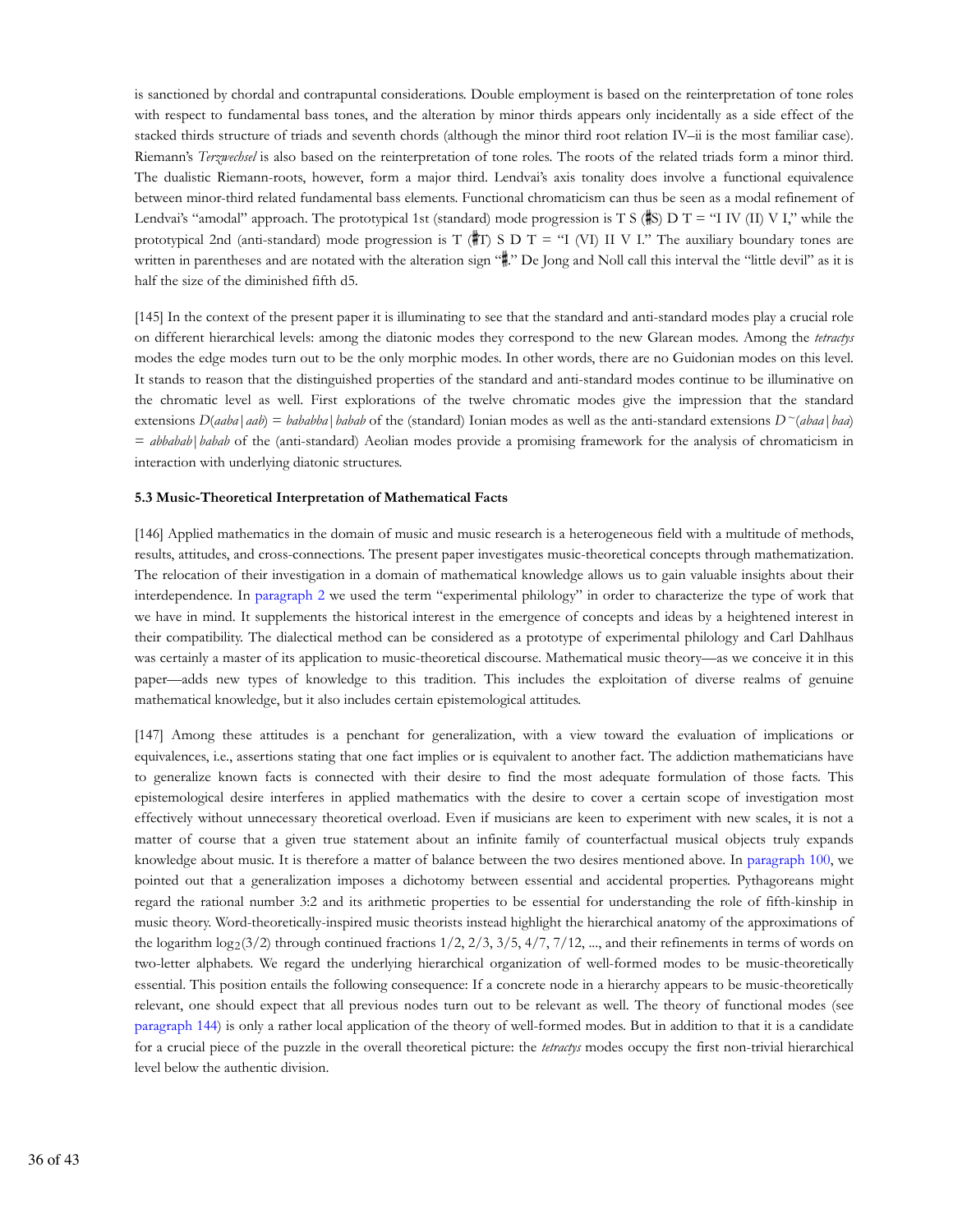[148] The most delicate part of the music-theoretical interpretation is the identification of its scope, including musical repertoires to which it may be successfully applied, if analysis of individual works is even within the appropriate scope of the theory. Our discussion has been highly incomplete, of course, in that it so heavily emphasizes the paradigmatic domain as opposed to the syntagmatic, in the sense of McCreless's expanded use of Saussure's terminology (McCreless 1991). That is, much is suggested concerning the constitution of tone relations (i.e., the internal structuring of a tonal inventory, as internalized by musicians), as opposed to the relations between tone occurrences in a musical piece (the temporal distribution of elements drawn from the inventory). In the present paper we refrain from a concrete allocation of scope, but the following thoughts may indicate a direction for future work. In the opening paragraphs of his book Handschin assumes that his readers are bored by the circle of fifths as a didactic vehicle of theory teachers and as a guiding tool for piano tuners (Handschin 1948, 2). Therefore he intends to give higher value to it in the sense of a true subject of music theory and spends most of his attention on its role as a scale of character differences (8). Theoretical developments in recent decades (especially, much of the literature of mathematical scale theory) mitigate Handschin's worry about the degradation (*Herabwürdigung*) of the circle of fifths. In light of the rhetoric of Handschin's argument it is worthwhile, though, to apply the theory of well-formed modes also to those explicit manifestations of the circle of fifths, such as in fundamental bass progressions and modulations. The price for this intention is a very broad scope.

[149] In particular, under the perspective of the height-width duality we tend toward the hypothesis that in historically situated tone relations there is a markedness between height and width dimensions. In other words, the symmetry between height and width dimensions is typically broken. Recall from the elaboration of the duality of adjoint words in paragraphs 91 and 92 that the mathematics of the word-theory application to music already differentiates between the types of transformations that generate the adjoint patterns. This suggests that one pole or the other is marked, without pointing toward one or the other. Nor is this asymmetry necessarily diachronically immutable. The relative strictness or freedom, under different historical conditions, in the height and width dimensions is a question for future study.

**David Clampitt School of Music The Ohio State University Columbus, OH 43210-1770 clampitt.4@osu.edu**

**Thomas Noll Escola Superior de Musica de Catalunya C. Padilla, 155–Edificio L'Auditori 08013 Barcelona Spain noll@cs.tu-berlin.de**

# **Works Cited**

Agmon, Eytan. 1989. "A Mathematical Model of the Diatonic System." *Journal of Music Theory* 33, no. 1: 1–25.

—————. 1996. "Coherent Tone Systems: A Study in the Theory of Diatonicism." *Journal of Music Theory* 40, no. 1: 39–59.

Berstel, Jean. 1990. "Tracé de droites, fractions continues et morphismes itérés." In *Mots, Langue, Raisonnement, Calcul*, ed. M. Lothaire. Mélanges offerts à M.-P. Schützenberger. Paris: Hermès.

Berstel, Jean, Aaron Lauve, Christophe Reutenauer, and Francisco Saliola. 2008. *Combinatorics on Words: Christoffel Words and Repetition in Words*. CRM Monograph Series. Providence, RI: American Mathematical Society.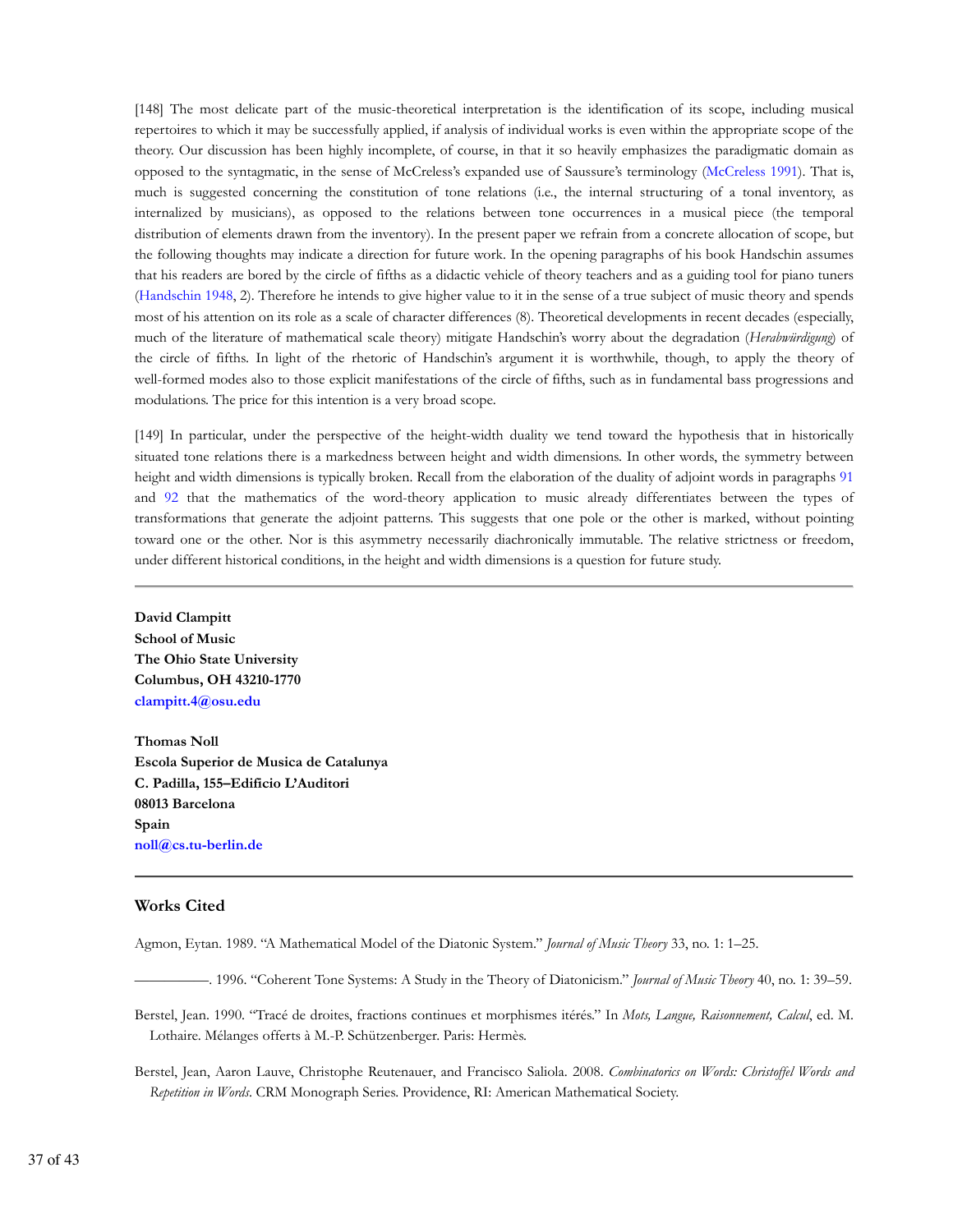- Berthé, Valérie, Aldo de Luca, and Christophe Reutenauer. 2008. "On an Involution of Christoffel Words and Sturmian Morphisms." *European Journal of Combinatorics* 29, no. 2: 535–53.
- Bononcini, Giovanni Maria. 2009 [1673]. *Musico prattico che breuemente dimonstra il modo di giungere alla perfetta cognizione di tutte quelle cose*. Bologna: Giacomo Monti. [Kessinger Publishing].

Browne, Richmond. 1981. "Tonal Implications of the Diatonic Set. " *In Theory Only* 5, nos. 6–7: 3–21.

- Cafagna, Vittorio, and Thomas Noll. 2003. "Algebraic Investigations into Enharmonic Identification and Temperament." Proceedings, Third International Conference: Understanding and Creating Music. Caserta: Seconda Università di Napoli. Available at: http://user.cs.tu-berlin.de/~noll/CafagnaNoll.pdf.
- Carey, Norman. 2002. "On Coherence and Sameness, and the Evaluation of Scale Candidacy Claims." *Journal of Music Theory* 46: 1–56.
- —————. 2007. "Coherence and Sameness in Well-Formed and Pairwise Well-Formed Scales." *Journal of Mathematics and Music* 1, no. 2: 79–98.

Carey, Norman, and David Clampitt. 1989. "Aspects of Well-formed Scales." *Music Theory Spectrum* 11, no. 2: 187–206.

—————. 1996a. "Self-Similar Pitch Structures, Their Duals, and Rhythmic Analogues." *Perspectives of New Music* 34, no. 2: 62–87.

—————. 1996b. "Regions: A Theory of Tonal Spaces in Early Medieval Treatises." *Journal of Music Theory* 40, no. 1: 113–47.

- Chemillier, Marc. 2004. "Periodic Sequences and Lyndon Words." In *Formal Systems and Music*, ed. G. Assayag, V. Cafagna, M. Chemillier, special issue of Soft Computing 8, no. 9: 611–16.
- Chemillier, Marc, and Charlotte Truchet. 2003. "Computation of Words Satisfying the Rhythmic Oddity Property (after Simha Aron's works)." *Information Processing Letters* 86, no. 5: 255–61.

Christensen, Thomas. 2004 [1993]. *Rameau and Musical Thought in the Enlightenment*. Cambridge: Cambridge University Press.

- Christoffel, E. B. 1875. "Observatio arithmetica." *Annali di Mathematica* 6: 145–52.
- Clampitt, David, and Thomas Noll. 2009. "Regions and Standard Modes." In *Mathematics and Computation in Music. Proceedings of the MCM 2009 and the John Clough Memorial Conference*, ed. E. Chew, A. Childs, C.-H. Chuan. Berlin: Springer.
- Clough, John, and Jack Douthett. 1991. "Maximally Even Sets." *Journal of Music Theory* 35: 93–173.
- Clough, John, and Gerald Myerson. 1985. "Variety and Multiplicity in Diatonic Systems." *Journal of Music Theory* 29, no. 2: 249–70.
	- —————. 1986. "Musical Scales and the Generalized Circle of Fifths." *American Mathematical Monthly* 93, no. 9: 695–701.
- Dahlhaus, Carl. 1990 [1968]. *Untersuchungen über die Entstehung der harmonischen Tonalität. Kassel: Bärenreiter*. [*Studies on the Origin of Harmonic Tonality*, trans. R. Gjerdingen. Princeton: Princeton University Press.]
- De Jong, Karst, and Thomas Noll. 2011. "Fundamental Passacaglia: Harmonic Functions and the Modes of the Musical Tetractys." In *Mathematics and Computation in Music: Proceedings of the MCM 2011*, ed. Carlos Agon et al. Berlin: Springer. Preview available at http://user.cs.tu-berlin.de/~noll/FundamentalPassacaglia.pdf.

Deleuze, Gilles. 1988. *Le pli: Leibniz et le baroque*. Paris: Les Éditions de Minuit.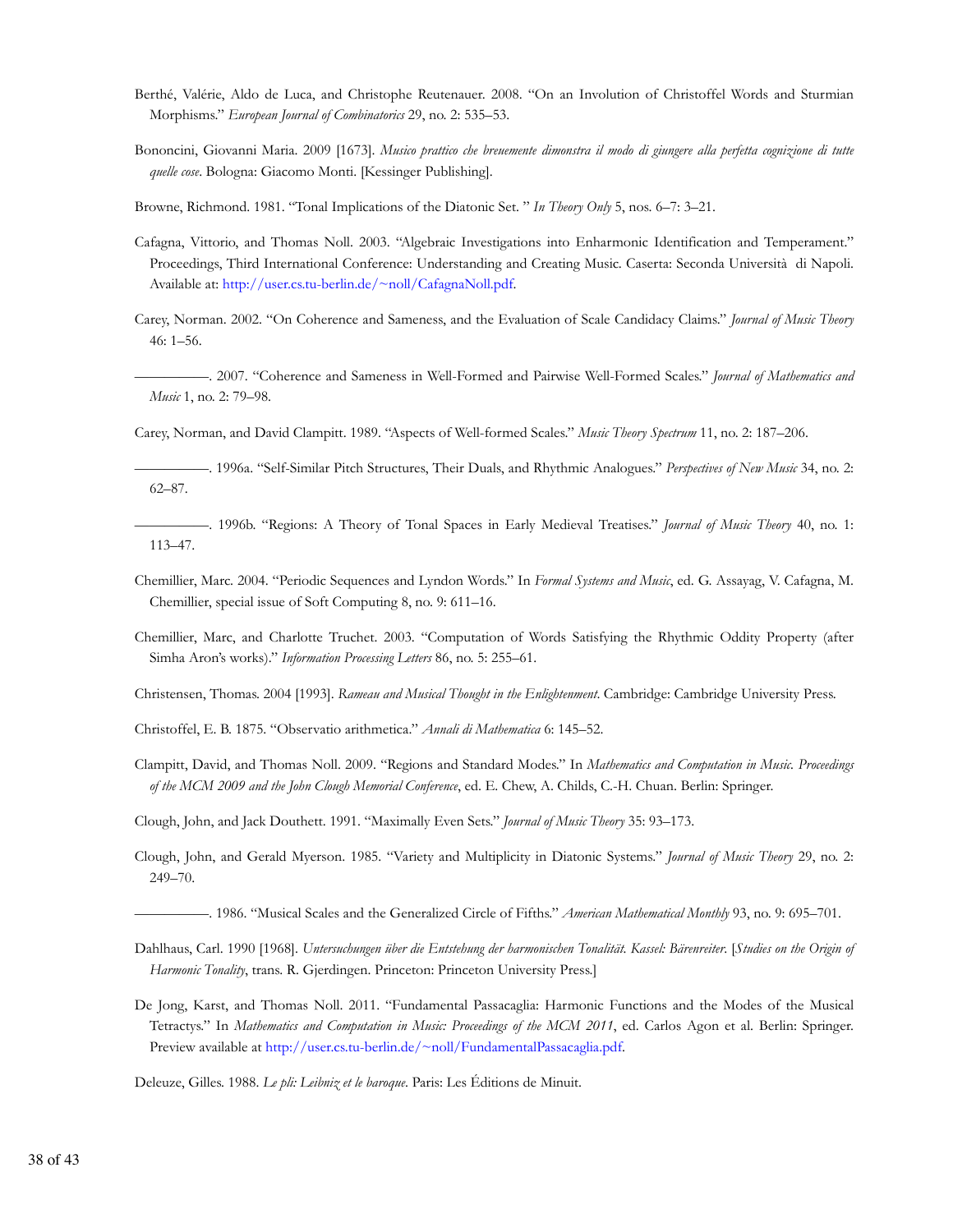- Domínguez, Manuel, David Clampitt, and Thomas Noll. 2007. "Well-formed Scales, Maximally Even Sets and Christoffel Words." In *Mathematics and Computation in Music: First International Conference, Proceedings of the MCM 2007*, ed. T. Klouche and T. Noll. Berlin: Springer.
	- —————. 2009. "Plain and Twisted Adjoints of Well-formed Words." In *Mathematics and Computation in Music. Proceedings of the MCM 2009 and the John Clough Memorial Conference*, ed. E. Chew, A. Childs, C.-H. Chuan. Berlin: Springer.
- Glarean, Heinrich. 1969 [1547]. *Dodecachordon*, Basel. Reprint Hildesheim: Olms.
- Green, Burdette, and David Butler. 2002. "From Acoustics to Tonpsychologie." In *The Cambridge History of Western Music Theory*, ed. Thomas Christensen. New York: Cambridge University Press.
- Handschin, Jacques. 1948. *Der Toncharakter: Eine Einführung in die Tonpsychologie.* Zurich: Atlantis.
- Harrison, Daniel. 1994. *Harmonic Function in Chromatic Music: A Renewed Dualist Theory and an Account of Its Precedents*. Chicago: The University of Chicago Press.
- Kassel, Christian. 2004. "From Sturmian Morphisms to the Braid Group B4." Presentation at the Workshop on Braid Groups and *Applications*, Banff International Research Station.
- Kassel, Christian, and Christophe Reutenauer. 2007. "Sturmian Morphisms, the Braid Group *B*4, Christoffel Words and Bases of *F*2." *Annali di Matematica* 186, no. 2: 317–39.
- Langner, Gerald, and Michael Ochse. 2005. "The Neural Basis of Pitch and Harmony in the Auditory System." *Musicae Scientiae*, special issue 2005–2006: 185–208.
- Lothaire, M. 2002. *Algebraic Combinatorics on Words*. Cambridge: Cambridge University Press.
- Louis, Rudolf, and Ludwig Thuille. 1907. *Harmonielehre*. Stuttgart: Ernst Klett.
- Maier, Franz Michael. 1991. *Jacques Handschins "Toncharakter." Zu den Bedingungen seiner Entstehung* (Beihefte zum Archiv für Musikwissenschaft 31). Stuttgart: Steiner.
- Manin, Yuri I. 2006. "The Notion of Dimension in Geometry and Algebra." *Bulletin of the American Mathematical Society* 43, no. 2: 139–61.
- Mazzola, Guerino. 2002. *The Topos of Music*. Basel: Birkhäuser.
- McCreless, Patrick. 1991. "Syntagmatics and Paradigmatics: Some Implications for the Analysis of Chromaticism in Tonal Music." *Music Theory Spectrum* 13: 147–78.

Morris, Robert. 1982. "Review: *Basic Atonal Theory* by John Rahn." *Music Theory Spectrum* 4: 138–54.

Morse, M., and G. A. Hedlund. 1938. "Symbolic Dynamics." *American Journal of Mathematics* 60: 815–66.

- —————. 1940. "Symbolic Dynamics II. Sturmian Trajectories." *American Journal of Mathematics* 62: 1–42.
- Noll, Thomas. 2003. "A Mathematical Model of Tone Apperception." Manuscript. American Mathematical Association conference, Baton Rouge. Available at http://flp.cs.tu-berlin.de/~noll/BatonRougeDraft.pdf.
- —————. 2007. "Musical Intervals and Special Linear Transfomations." *Journal of Mathematics and Music* 1, no. 2: 121–37.
- —————. 2009. "Ionian Theorem." *Journal of Mathematics and Music* 3, no. 3: 137–51.
- —————. 2011. "Well-Formed Scales and Alteration: An Arithmetic Investigation into Music Notation." Presentation at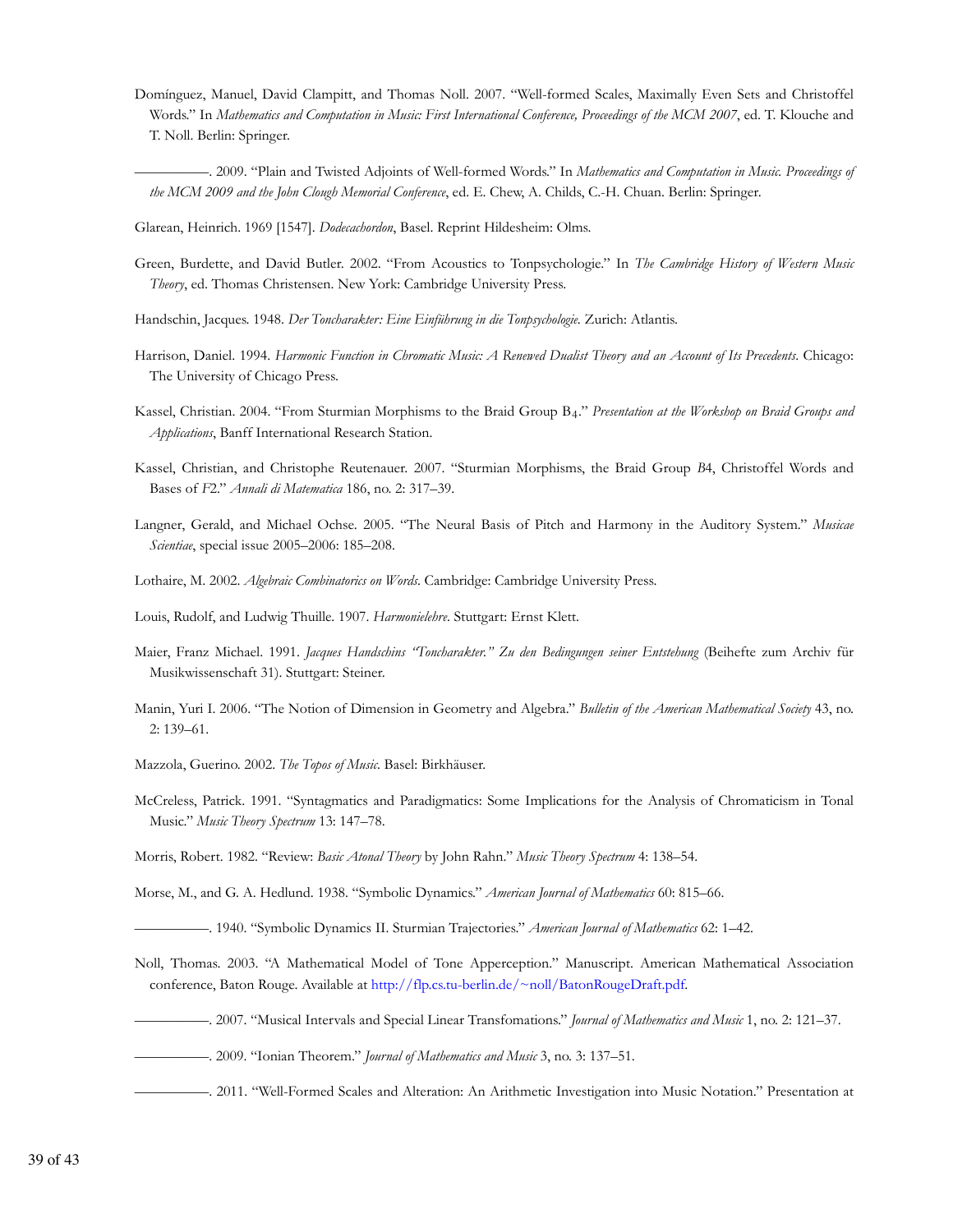the Joint Meetings in Mathematics, American Mathematical Society, Special Session on Mathematical Techniques in Musical Analysis, New Orleans.

Noll, Thomas, David Clampitt, and Manuel Domínguez. 2007. "What Sturmian Morphisms Reveal about Musical Scales and Tonality." *WORDS2007 Proceedings*. Marseille: Centre International de Rencontres Mathématiques.

Regener, Eric. 1973. *Pitch Notation and Equal Temperament: A Formal Study*. Berkeley: University of California Press.

Shepard, Roger N. 1982. "Structural Representations of Musical Pitch." In *The Psychology of Music*, ed. Diana Deutsch, New York: Academic Press.

Taruskin, Richard. 2005. *Oxford History of Western Music*, vol. 1. New York: Oxford University Press.

Tymoczko, Dmitri. 2009. "Generalizing Musical Intervals." *Journal of Music Theory* 53: 227–54.

Žabka, Marek. 2010. "Well-Formedness in Two Dimensions: A Generalization of Carey and Clampitt's Theorem." *Journal of Mathematics and Music* 4, no. 1: 1–30.

#### **Footnotes**

1. **Acknowledgments**: The authors are grateful to Emmanuel Amiot, Norman Carey, and Manuel Domínguez for numerous inspiring discussions about the content of this paper. They thank three anonymous referees for critical comments and suggestions. Thanks also to Michiel Schuijer for his helpful correspondence. The second author thanks Franz Michael Maier for enlightening conversations about the life and thought of Jacques Handschin, in particular about Handschin's 1936 lecture in Barcelona from which the book *Der Toncharakter* eventually emerged.

Return to text

2. The *non-degenerate* qualifier refers to the stipulation that the resulting scale is not an equal division of the octave; that is, the remainder interval is of a different specific size from the generating interval. In the usual diatonic, the perfect fifth generates the scale modulo the octave, and the diminished fifth is the remainder interval. Equal divisions of the octave may be construed as degenerate well-formed, with respect to a given generating interval. See Carey and Clampitt 1989 and Carey and Clampitt 1996a.

# Return to text

3. The mnemonic motivation for the letters *G*, *D*, and *E* is *gauche*, *droite*, and *exchange*. Return to text

4. It is easy to see that *G* and  $G^{\sim}$  commute:  $GG^{\sim}(a) = G(a) = G^{\sim}G(a)$  and  $GG^{\sim}(b) = G(ba) = aba$ , while  $G^{\sim}G(b) =$  $G^{\sim}(ab) = aba$ . Similarly, *D* and  $D^{\sim}$  commute. Therefore, although it might seem that there should be 16 distinct products, the (hypo-)Dorian and (hypo-)Mixolydian cases result from two cases each:  $GG^{\sim}D = G^{\sim}GD$ ,  $GG^{\sim}D^{\sim} = G^{\sim}GD^{\sim}$ , for Dorian and Mixolydian;  $EDD^{\sim}G = ED^{\sim}DG$ , and  $EDD^{\sim}G^{\sim} = ED^{\sim}DG^{\sim}$ , for the plagal forms. Return to text

5. The term "non-special" is not an established one in the mathematical literature. We use it in order to characterize Sturmian morphisms whose incidence matrix has determinant –1. Although "special" might sound like the marked pole of the general/special dichotomy, it is the non-special case that is marked here with respect to the special case (determinant 1). In our music-theoretical interpretation this parallels the marked status of the plagal modes with respect to unmarked authentic ones. Our positive/negative terminology is motivated by the proper unmarked/marked connotation as well as by the reference to the determinantal signs. We will not use the incidence matrices themselves in this paper. For more information on the incidence matrices, see Noll 2007.

Return to text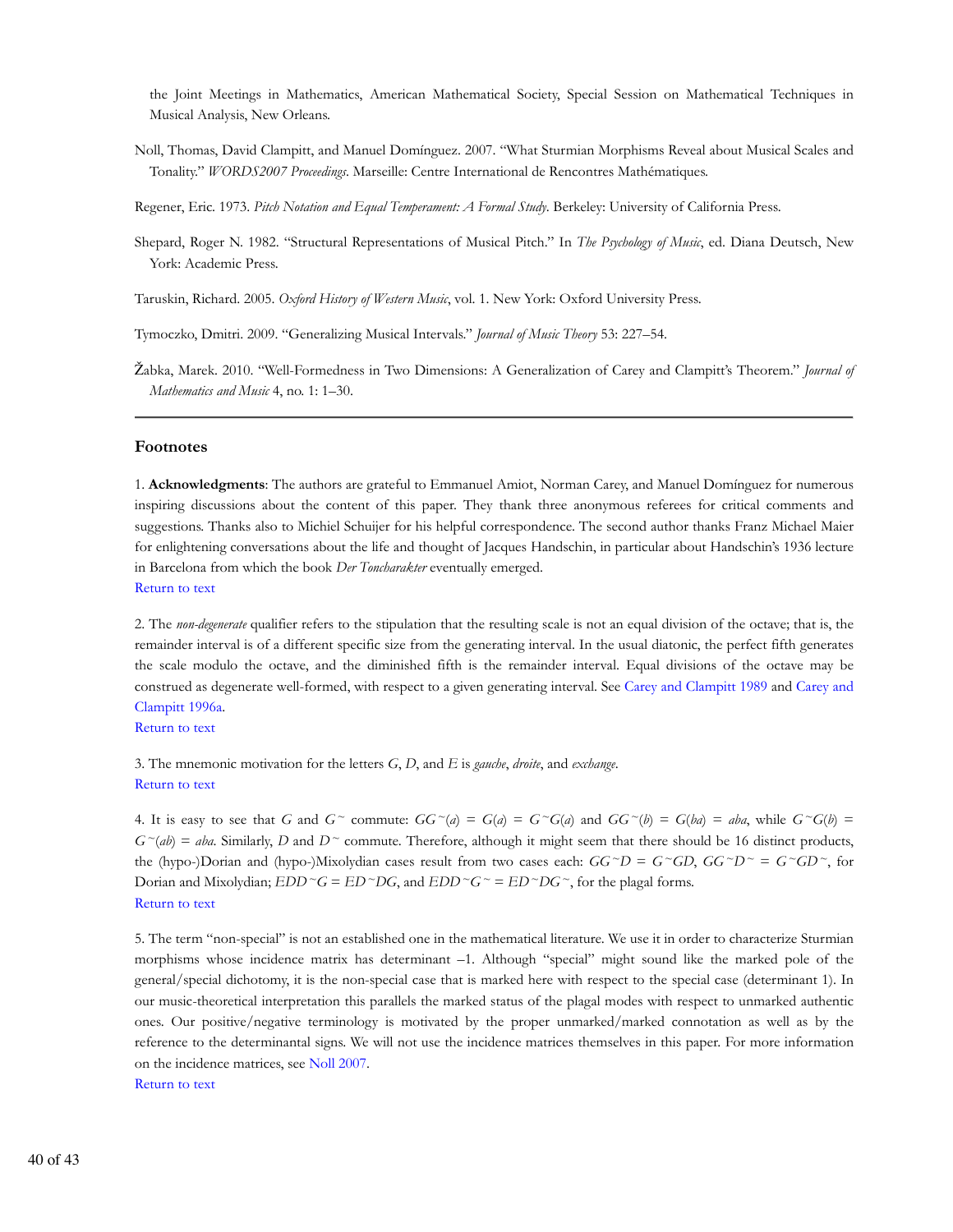6. "Es besteht zwischen ihnen eine Nachbarschafts- und eine Verwandtschaftsbeziehung. Beide Beziehungen verhalten sich insofern gegensätzlich, als ein enges Nachbarschaftsverhältnis zwischen zwei (voneinander verschiedenen) Tönen ein enges Verwandtschaftsverhältnis ausschließt, und umgekehrt" (Louis and Thuille 1907, §57, 278). Return to text

7. "Wenn ich diese «Charaktere» als die eigentlich musikalische Eigenschaft des Tons ansehe, möchte ich damit die Rolle der Tonhöhe und der Tonhöhenunterschiede nicht herabgesetzt haben. Die volle Mannigfaltigkeit der Musik als Melodie beruht auf dem Spiel dieser beiden Katagorien, die sich ständig durchkreuzen; und der im vollen Sinn «Musikalische» ist derjenige, der sowohl auf die inneren Tonbeziehungen eingestellt ist, als auch die Höhenabstufungen im Verhältnis zu jenen wahrnimmt...

Man könnte den Gegensatz den beiden einander durchkreuzenden Elementen in dem Sinn characterisieren, dass das eine von ihnen das äussere, sinnlich wahrnehmbare, das andere das innere, eigentlich «musikalische» ist" (Handschin 1948, §9, Durchkreuzung von Toncharakter und Tonhöhe, 25–26). Return to text

8. Within the domain of cognitive psychology a related strand was initiated by the investigations of Roger N. Shepard, in collaboration with Carol Krumhansl, into multidimensional representations of musical pitch in connection with statistical analyses of empirical data (see, for example, Shepard 1982). One source represented the judgments of listeners concerning the amount of relatedness of the 12 chromatic pitches within the span of an octave to a pre-established tonic pitch. A four-dimensional INDSCAL solution to these 12-dimensional data points yields convincing confirmation of an ordering following the chromatic circle in a first instance and following the circle of fifths in a second instance. Return to text

9. The generic-specific dichotomy necessarily involves the dichotomy between the discrete and the continuous, and therefore mathematical structures defined by integers, on the one hand, and real numbers, on the other. In subsection 1.3, therefore, reference to the specific level of description requires the invocation of mathematical structures such as the *vector space*  $\mathbb{R}^n$  over *the real numbers*, that is, ordered *n*-tuples of real numbers (vectors) and the algebraic properties of addition of vectors and scalar multiplication of vectors by real numbers. Although this is assumed knowledge in the natural and social sciences, it is not in the tool kit of many music theorists. But our use of this armamentarium is more conceptual than technical, and we hope that the reader without a strong background will nonetheless glean an intuitive sense of the issues at hand. Alternatively, we suggest that the reader skip first to section 2, which proceeds from the generic (discrete) point of view and picks up the word-theoretical approach again. Return to text

10. See Robert Morris's review of John Rahn's *Basic Atonal Theory*. Morris ascribes the view that sets related by M operators "don't necessarily sound alike" to others, but acknowledges that it is widely held (Morris 1982, 152). Return to text

11. Mazzola defines the linear pitch-height function on the Euler lattice (generated by octave, perfect fifth, and major third) and uses an expression for this linear function as a scalar product with a fixed *pitch-height vector* (Mazzola 2002, 1049–51). See paragraph 25 below for further consideration of this vector. NB: The sets  $\mathbb{Z}_X$ ,  $\mathbb{R}_X$ , etc. are the sets of all integer (or real) multiples of *x* (or *o*)—e.g.,  $\mathbb{Z}x = \{zx | z \in \mathbb{Z}\}.$ Return to text

12. For the reader who wishes to follow the linear algebra, the rows of the matrix effecting the change of coordinates may be derived as follows: The first row  $(x_1, y_1)$  of the matrix applied to a point in fifth-octave coordinates yields the specific width coordinate. Since the normalized specific width coordinate of  $F^*$  (i.e., of the augmented prime F to  $F^*$ ) is assumed to be 1, the first row must satisfy  $7x+(-4)y = 1$ . Furthermore,  $y/x = -7/12$ , or  $y = x(-7/12)$ , and substituting into  $7x-4y = 1$  yields *7x*−4(−7/12)*x* = 7*x*+(7/3)*x* = (28/3)*x* = 1, so *x*<sub>1</sub> = 3/28 and *y*<sub>1</sub> = −1/16. The second row (*x*<sub>2</sub>, *y*<sub>2</sub>) of the matrix applied to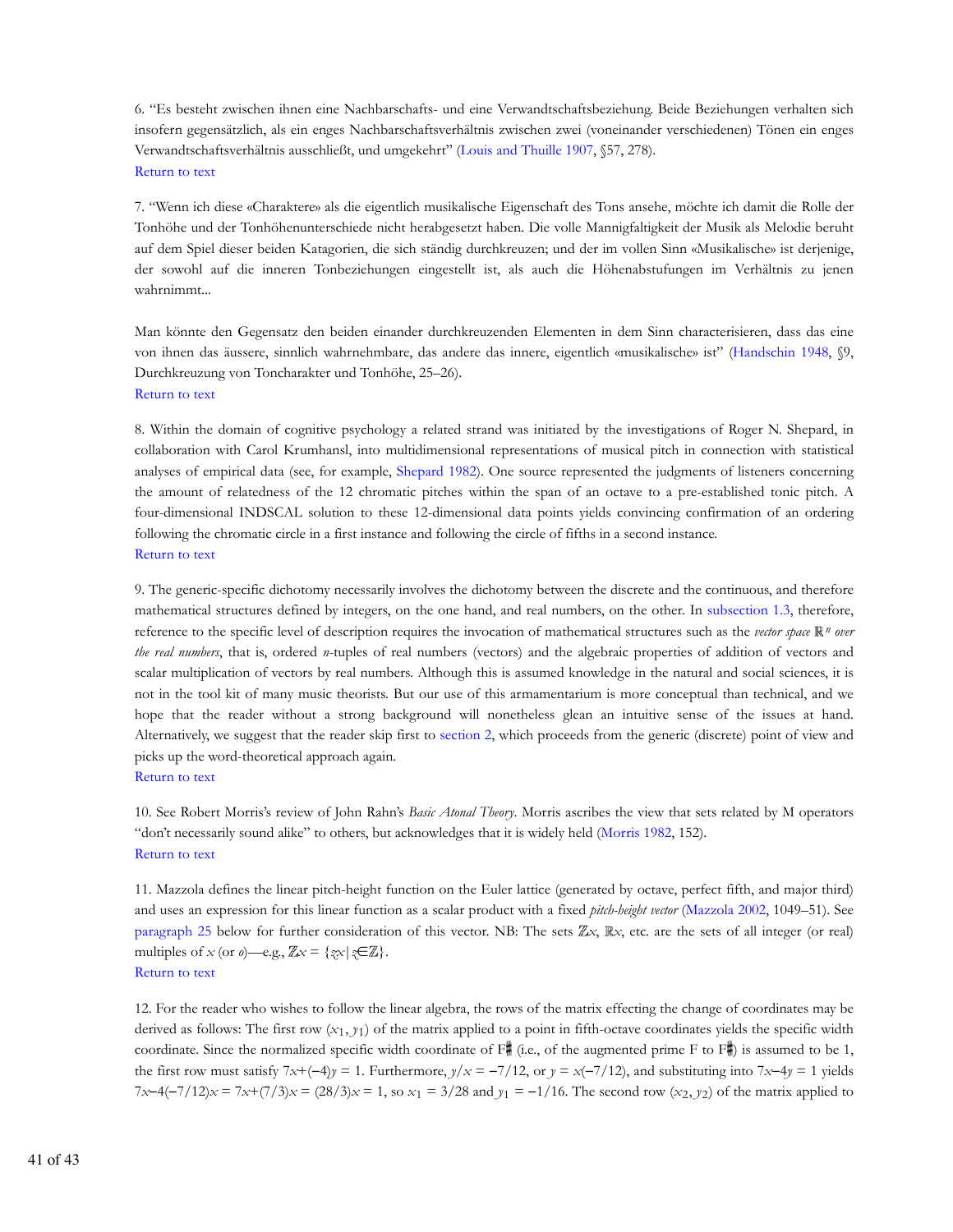a point in fifth-octave coordinates yields the specific height coordinate. Since the specific height coordinate in 12-TET of F must be 1/12, and the normalized specific height coordinate of  $F'$  (i.e., of the octave F to  $F'$ ) is to be 1, the second row must satisfy the simultaneous equations  $7x+(-4)y = 1/12$  and  $0x+1y = 1$ , that is,  $y_2 = 1$  and  $x_2 = 7/12$ . The matrix effecting the linear transformation is thus  $((3/28, -1/16), (7/12, 1)).$ Return to text

13. The numerical approximations of the transformation matrices for equal temperament and Pythagorean tuning demonstrate their closeness:

 $\begin{bmatrix} 3/28 & -1/16 \\ 7/12 & 1 \end{bmatrix}$   $\begin{bmatrix} 0.107143 & -0.0625 \\ 0.583333 & 1.0 \end{bmatrix}$   $\begin{bmatrix} \log_{648} 2 & -\log_{648} 3/2 \\ \log_{2} 3/2 & 1 \end{bmatrix}$   $\begin{bmatrix} 0.107068 & -0.0626308 \\ 0.584963 & 1.0 \end{bmatrix}$ 

Return to text

14. For a purely mathematical formulation and proof of this fact without recourse to musical notation, see Noll 2009. Return to text

15. Vittorio Cafagna favored the term *winding number* for the characterization of the multiplication factor in the automorphism of a well-formed scale (Cafagna and Noll 2003). We believe that the torus knots provide a suitable way to explicate the underlying idea.

# Return to text

16. Although our approach is not deliberately dedicated to a psychological perspective, we allude to a historically illuminating connection of ideas. The mathematician Bernhard Riemann, who introduced the influential geometric concept of the *manifold*, was also motivated by ideas from Johann Friedrich Herbart's psychology, who proposed generalized concepts of space for the study of perceptions and associations. Return to text

17. See Noll 2003. For a recent and relevant discussion of musical intervals in a geometric setting, see Tymoczko 2009. Return to text

18. As a matter of intellectual history, it is interesting to note that the term "well-formed scale" appeared in 1989, one year before the term "Christoffel word" was introduced in mathematics (in Berstel 1990, cited in Berstel et al. 2008). This is not to suggest any priority in the abstract concept, which goes back at least to the late nineteenth century (Christoffel 1875), but only to say that there was no standard mathematical terminology in the 1980s, in the earlier years of the mathematical theory of musical scales.

# Return to text

19. The mathematical context and terminology is given briefly here.  $\mathbb{Z}_n$  is understood to be a mathematical group with addition modulo *n*, and a group isomorphism of  $\mathbb{Z}_n$  onto itself is an *automorphism*. The *linear automorphisms*  $f_k$  of  $\mathbb{Z}_n$  are defined by  $f_k(z) := (kz) \mod n$ , where *k* is a *unit* mod *n*, i.e.,  $gcd(k, n) = 1$ ; equivalently, there exists a *multiplicative inverse* of *k*, denoted  $k^{-1} \in \mathbb{Z}_n$ , such that  $(k \cdot k^{-1})$  mod  $n \equiv 1$ . The *affine automorphisms*  $f_{k,s}$  of  $\mathbb{Z}_n$  are defined by  $f_{k,s}(\zeta) := (k \zeta + s) \mod n$ , where *k* is a unit, and  $s \in \mathbb{Z}_n$ .

# Return to text

20. "Wir müssen auch sagen, dass die Toncharaktere in höherem Maße mit der unbewußten Ton-Wahrnehmung und -Abschätzung zusammenhängen, die Tonhöhen dagegen mit der 'bewußten'" (Handschin 1948, 28). Return to text

21. Another motivation for generalization is its experimental potential, namely to access musically counterfactual structures and to explore them in musical experiments. It is good, though, to keep track of these motivations separately. Return to text